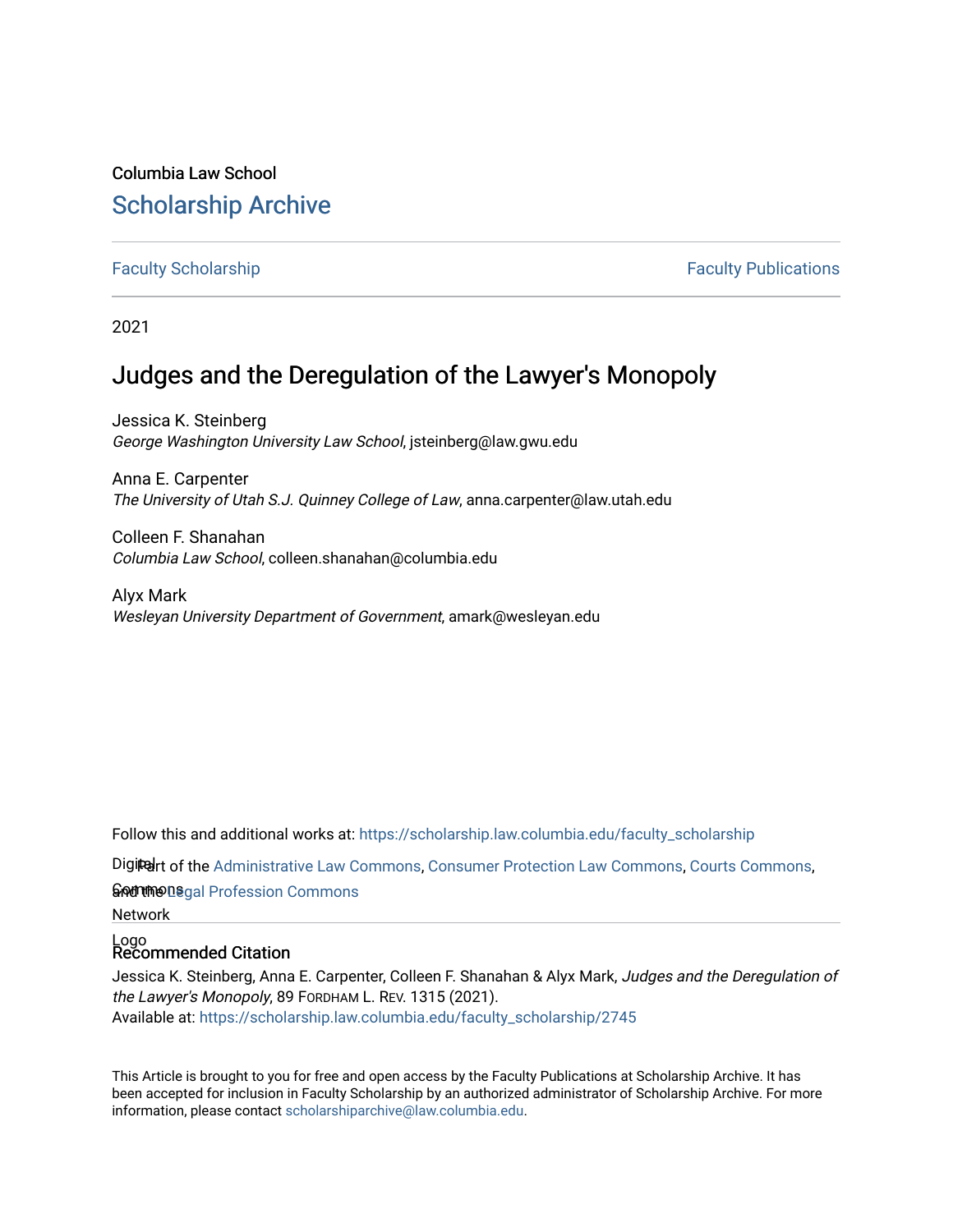### **JUDGES AND THE DEREGULATION OF THE LAWYER'S MONOPOLY**

#### *Jessica K. Steinberg,*\* *Anna E. Carpenter,\*\* Colleen F. Shanahan\*\*\* & Alyx Mark\*\*\*\**

#### **INTRODUCTION**

In a revolutionary moment for the legal profession, the deregulation of legal services is taking hold in many parts of the country. Utah and Arizona, for instance, are experimenting with new regulations that permit nonlawyer advocates to play an active role in assisting people who may not otherwise have access to legal services.<sup>1</sup> In addition, amendments to the rules of professional conduct in both states, as well as those being contemplated in California, now allow nonlawyers to hold a partnership stake in law firms, which may dramatically change the way capital for the delivery of legal services is raised and how technology and artificial intelligence may be leveraged in adjudicating disputes.2 In the past year alone, at least a dozen states have formed task forces to consider adopting similar provisions.3 These efforts are looking at ways to crack open the lawyer's monopoly, which has priced legal services out of reach for 85 percent of Americans.4

While overt regulatory changes remain enormously controversial, scholars and policymakers have missed a critical part of the landscape: the role state

Associate Professor of Clinical Law, The George Washington University Law School.

<sup>\*\*</sup> Professor of Law and Director of Clinical Programs, The University of Utah College of Law.

<sup>\*\*\*</sup> Clinical Professor of Law, Columbia Law School.

<sup>\*\*\*\*</sup> Assistant Professor of Government, Wesleyan University. This Article was prepared for the Colloquium entitled *The Judicial Role in Professional Regulation*, hosted by the *Fordham Law Review* and the Stein Center for Law and Ethics, on October 9, 2020, at Fordham University School of Law. For excellent feedback, the authors thank Becky Sandefur, Justice Deno Himonas, Deborah Rhode, Ben Barton, Stacy Butler, David Udell, the participants in the Sixth Annual Civil Procedure Workshop, the participants of the George Washington University faculty workshop series, and most importantly, Bruce A. Green and the participants in this Colloquium for their outstanding and thought-provoking comments. The authors also thank Alexis Mayer and Lindsay Pearlman for stellar research assistance.

<sup>1</sup>*. See infra* Part I.A.

<sup>2</sup>*. See infra* Part I.A.

 <sup>3.</sup> Aebra Coe, *Like It or Not, Law May Open Its Doors to Nonlawyers*, LAW360 (Sept. 22, 2019, 8:02 PM), https://www.law360.com/articles/1201357/like-it-or-not-law-may-openits-doors-to-nonlawyers [https://perma.cc/EGL7-ZPVE].

 <sup>4.</sup> LEWIS CREEKMAN ET AL., LEGAL SERVS. CORP., JUSTICE GAP REPORT 14 (2017), https://www.lsc.gov/sites/default/files/images/TheJusticeGap-FullReport.pdf [https://perma.cc/D948-NGMH].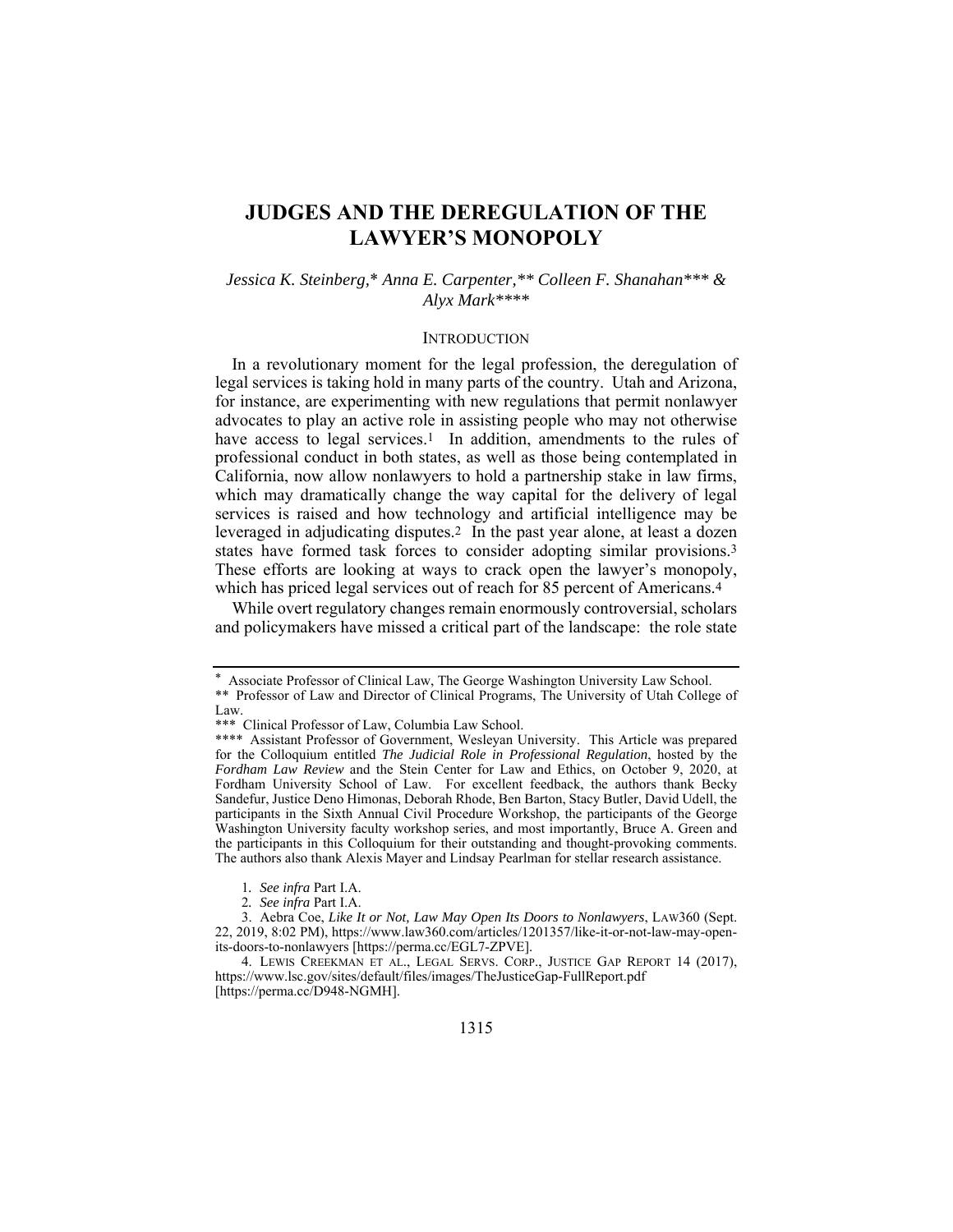civil trial court judges are playing in the de facto deregulation of the legal profession at the civil trial level. Across the nation, the rise of pro se parties has forced judges to rethink their roles.<sup>5</sup> In the new reality of pro se courts, judges in debt collection, eviction, and family matters—which, together, occupy roughly 90 percent of all civil court dockets6—must make critical decisions about how to balance the duty of impartiality with the need to achieve a measure of justice and ensure fair adjudication of disputes.

Drawing on original data from a cross-jurisdictional investigation of the civil justice landscape, this Article shows how some judges—mired in the pro se crisis—are relying on a shadow network of nonlawyer professionals to substitute for the role counsel has traditionally played. Focusing on domestic violence courts as the primary illustration, we find that even in jurisdictions not currently contemplating regulatory reform, judges are relying on organized nonlawyer actors to prepare pleadings, offer substantive and procedural information to litigants, and provide counseling services. These nonlawyer advocates play a significant role in shaping the facts and arguments presented to the judge, which we believe, in turn, influences processes and outcomes.

Notably, in the courts we observed, the collaboration between judges and nonlawyer advocates is hidden behind the scenes. This quiet partnership assists judges in maintaining the perception of impartiality in the courtroom—which is critical to public trust in the courts—while enabling pro se parties to properly raise claims, queue up factual support, clear procedural hurdles, and seek remedies from the justice system. Of note, and discussed further in Part IV, is that nonlawyer advocates assist only petitioners, or alleged victims, in protective order cases, while defendants, or alleged perpetrators, are excluded from their services.

This Article draws on interviews with judges and nonlawyer advocates, as well as hundreds of hours of observation in domestic violence courts to demonstrate that state court judges are leading the charge, out of necessity, toward de facto deregulation of the legal profession, at least in certain pro se courts. Leading academics on the deregulation of the lawyer's monopoly, including Gillian Hadfield, Benjamin Barton, and others, have called attention to de facto deregulation of the legal profession by technology platforms such as LegalZoom.7 This Article introduces the phenomenon of trial judges as active participants in de facto deregulation and offers a glimpse into *collaboration*—not resistance—by prominent members of the legal profession in deregulating the lawyer's monopoly.

<sup>5</sup>*. See, e.g.*, *About*, JUST. FOR ALL INITIATIVE, https://www.ncsc.org/jfa/about [https://perma.cc/D948-NGMH] (last visited Jan. 27, 2021) (discussing the rise of pro se litigation).

 <sup>6.</sup> *See* NAT'L CTR. FOR STATE CTS., THE LANDSCAPE OF CIVIL LITIGATION IN STATE COURTS iii–iv, 3 (2015), https://www.ncsc.org/\_\_data/assets/pdf\_file/0020/13376/ civiljusticereport-2015.pdf [https://perma.cc/KK9B-RKJE].

 <sup>7.</sup> Benjamin H. Barton, *The Lawyer's Monopoly—What Goes and What Stays*, 82 FORDHAM L. REV. 3067, 3068 (2014).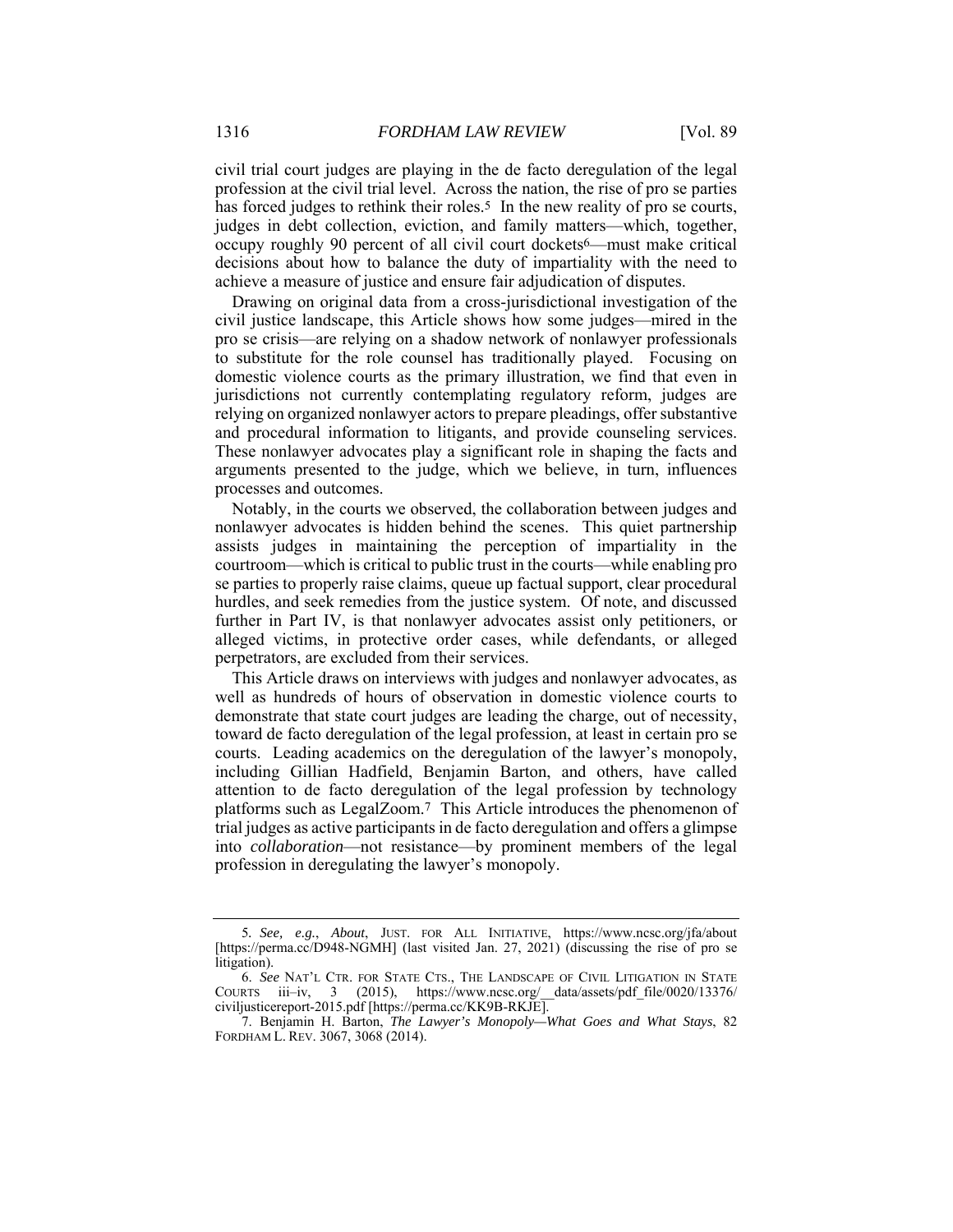In addition to presenting novel research demonstrating this phenomenon, this Article highlights three important implications of the judge's role in diluting the lawyer's monopoly. First, while judges implicitly authorize the role of nonlawyers, their work is primarily performed outside of the courtroom. Nonlawyer advocates often meet with litigants in courthouse hallways or in private court-based interview rooms—underscoring their formalized institutional role—and yet they rarely appear during court proceedings and their role is not publicly acknowledged or delineated by local rule.<sup>8</sup> Often, work that appears like active fact gathering by judges in the courtroom (known as "active judging") is carefully curated by nonlawyer advocates who have developed factually specific pleadings that guide a judge's questioning of the petitioner.9 We hypothesize that institutional pressure on judges to prioritize the appearance of neutrality and impartiality creates incentives to keep nonlawyer advocates' critical work concealed from public view.10

Second, an opportunity to develop norms around the role of nonlawyers is being squandered. Today, trial judges are quietly experimenting with deregulation of the profession in ways that might assist with innovation in the field. At the same time, formal attempts at deregulation—including court navigators, limited licensing programs, nonlawyer ownership, and the development of regulatory sandboxes—are often greeted with skepticism or outright backlash and opposition from the bar. Trial court judges who have relied heavily on nonlawyers for years could be leaders in developing best practices that ensure the integrity of the legal profession, fill a justice gap for pro se litigants, and help to open up pathways for public and formal recognition of a new class of legal professionals.

And finally, due process demands that the role of nonlawyers be made public. Our research reveals that only one party to a dispute—the petitioner for a protective order—receives nonlawyer assistance, while the defendant in such a dispute typically receives little to no assistance at all. Domestic violence advocates11 have been effective in organizing wraparound services for survivors, including help with preparing court papers, but those accused of domestic violence and subject to protective order proceedings benefit from no such organizing effort. The interests of survivors are clear; however, it is important to highlight that protective orders may lead to grave consequences for defendants, including the potential loss of physical liberty, residence, or custody of their children. Bringing nonlawyer assistance out of the shadows would make plain that more needs to be done to level the playing field for both parties. Indeed, after the study period concluded, a defendants' advice clinic was added to one study site to address this precise inequity.

<sup>8</sup>*. See infra* Part II.

<sup>9</sup>*. See infra* Part III.

 <sup>10.</sup> Another potential theory, not explored in this Article, is that judges are not concealing the work of advocates, per se, but simply have no outlet or reason to speak publicly about it, leaving the advocates to hide in plain sight—visible to those who work in the trenches of the lower courts but not to entities engaged in regulatory reform.

 <sup>11.</sup> For a discussion on the use of this term, see *infra* Part III.B.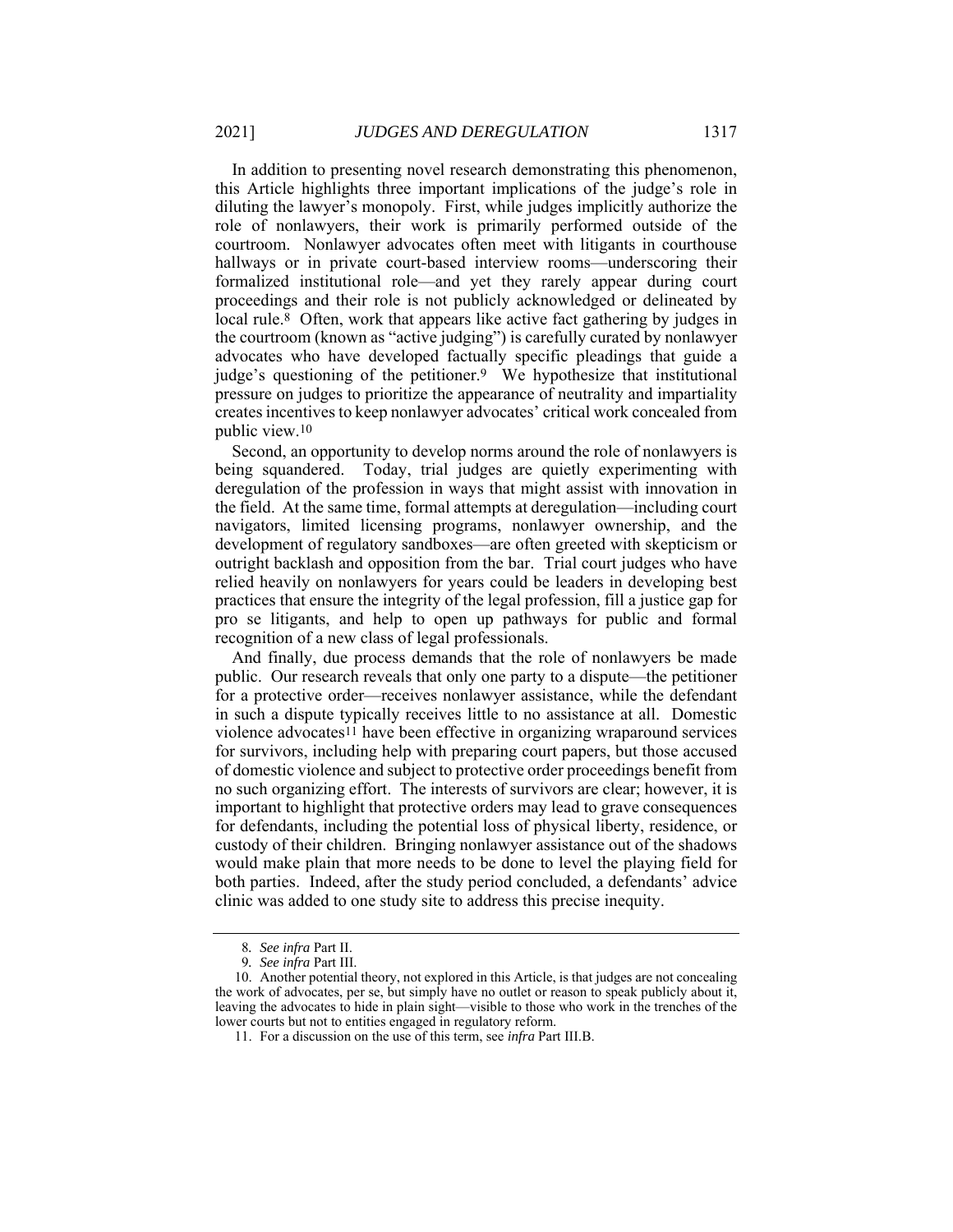Part I of this Article reviews how the legal profession is regulated and its relationship to the access to justice crisis. Part II canvasses the arguments in favor of deregulation and will highlight select states taking aim at the lawyer's monopoly through new regulatory action. Part III uses original data to present the phenomenon of nonlawyer assistance in state courts and describe its many facets, including the significant contributions to access to justice for recipients of this assistance. Part IV discusses the judicial role in permitting and relying on nonlawyer assistance to preside over pro se cases and the resulting de facto deregulation of the profession. All domestic violence courts in the country are "lawyerless," a term we use to refer to courts in which more than three-quarters of cases involve parties unrepresented by counsel. This creates enormous challenges for judges and is likely a major impetus for their partnership with nonlawyer advocates. Finally, Part V will evaluate the important repercussions of deregulating outside of formal channels, including lost opportunities to rethink the judge's role in lawyerless courts, draw on civil trial judges' expertise in this area to develop best practices for deregulation, and ensure equal access to due process by developing methods to deliver nonlawyer assistance to both parties to a dispute.

#### I. HOW THE LEGAL PROFESSION IS REGULATED

#### *A. The Lawyer's Monopoly*

The legal profession is unique in that it both regulates itself and holds an absolute monopoly on the provision of legal services. The power to regulate the profession is vested in state supreme courts, which have chosen to delegate a large part of their authority to state bar associations to set rules regarding the practice of law.12 The monopoly is expansive and prohibits nonlawyers from offering legal services of any kind, including advice, drafting, counseling, or appearances in court.13 In addition, the lawyer's monopoly is further cemented by preventing nonlawyers from fee sharing or having an ownership stake in a legal services entity.14

The basic justification for the monopoly is quality control—that is, only a lawyer is qualified to render counsel and advice to a person with a legal problem. Supporters suggest that the monopoly best protects consumers since nonlawyers are not subject to ethical oversight and discipline by state

 <sup>12.</sup> Gillian K. Hadfield & Deborah L. Rhode, *How to Regulate Legal Services to Promote Access, Innovation, and the Quality of Lawyering*, 67 HASTINGS L.J. 1191, 1204 (2016) (noting that bar associations have largely exercised their power by adopting the Model Rules of Professional Conduct developed by the American Bar Association, either in whole or in large part).

 <sup>13.</sup> Nearly every state has an unauthorized practice of law (UPL) statute barring anyone who has not adhered to the educational requirements of the state bar from providing legal assistance or advice. *See* Gillian K. Hadfield, *Legal Barriers to Innovation: The Growing Economic Cost of Professional Control over Corporate Legal Markets*, 60 STAN. L. REV. 1689, 1707 (2008).

 <sup>14.</sup> MODEL RULES OF PRO. CONDUCT r. 5.4 (AM. BAR ASS'N 2020).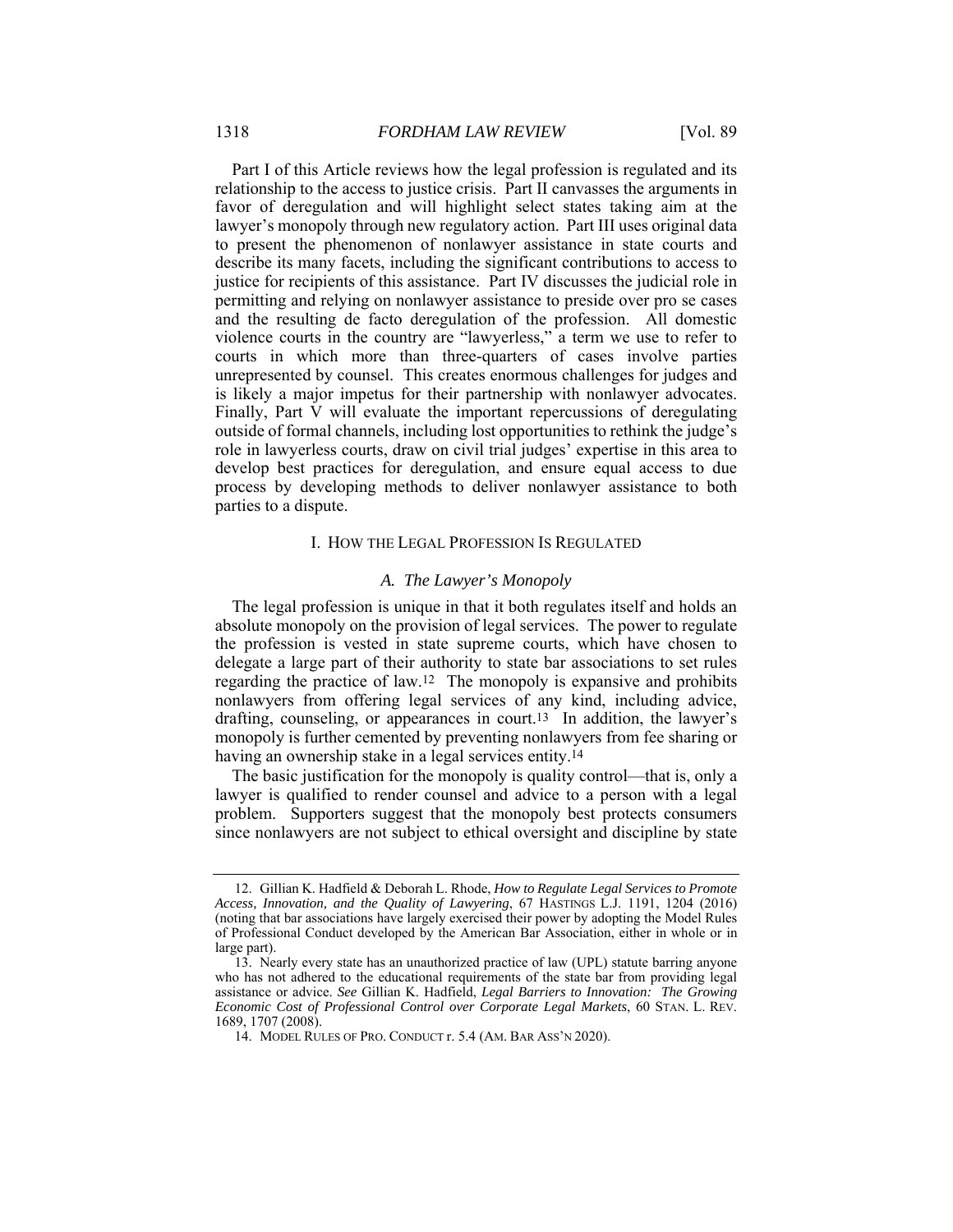bars.15 They also argue that inviting nonlawyers to participate in the market for legal services might open the door to fraudulent actors who will offer low-quality services to the public<sup>16</sup> or might result in law firms where lawyers are more beholden to their shareholders than to their clients.<sup>17</sup>

Bar associations, in particular, have been fierce protectors of the monopoly. In California, the private bar referred to the notion of relaxing the monopoly as "'[a] catastrophe waiting to happen' that would 'completely destroy the practice of law' and 'erode the quality of legal services.<sup>""18</sup> In Virginia, where breaking up the monopoly was considered and rejected, the bar association listed numerous concerns with opening the market for legal services, including

[t]he concept's success is not yet demonstrable, and the competency of legal paraprofessionals as a general matter is not yet established; there are many underemployed and unemployed lawyers with whom paraprofessionals will compete; and existing court-based resources, pro bono efforts, and law school clinic programs should be expanded instead.19

Multinational corporate law firms have staunchly defended the monopoly as well, concerned that the "Big Four" accounting firms would steal much of their business were nonlawyers allowed to provide legal advice.20 More generally, the bar has raised concerns that deregulation would open the market to "an unsuspecting and ultimately unprotected public [that would then] receiv[e] legal services from unqualified and potentially unscrupulous actors."21

#### *B. The Impact of the Monopoly on Access to Justice*

Perhaps the most significant impact of the lawyer's monopoly is the tremendous negative effect it has on access to civil justice for ordinary Americans. Although the United States has one of the highest concentrations of lawyers in the world, it ranks 109 out of 128 countries in access to justice

 <sup>15.</sup> Sam Skolnik, *California Bar Trustees Move Toward New Regulatory 'Sandbox*,*'* BLOOMBERG L. (May 14, 2020, 5:50 PM), https://news.bloomberglaw.com/us-lawweek/california-bar-trustees-move-toward-new-regulatory-sandbox [https://perma.cc/8RZP-BZ3L].

<sup>16</sup>*. Id.*

 <sup>17.</sup> Hadfield & Rhode, *supra* note 12, at 1195.

 <sup>18.</sup> Coe, *supra* note 3.

 <sup>19.</sup> Patrick McGlone, *Can Licensed Legal Paraprofessionals Narrow the Access-to-Justice Gap?*, ABA J. (Sept. 6, 2018, 6:05 AM), https://www.abajournal.com/news/ article/can\_licensed\_legal\_paraprofessionals\_narrow\_the\_access\_to\_justice\_gap [https://perma.cc/D92S-UJ9N].

 <sup>20.</sup> Sam Skolnik, *Give Non-lawyers a Bigger Legal Role, Utah Report Proposes (1)*, BLOOMBERG L. (Aug. 27, 2019, 5:54 PM), https://news.bloombergtax.com/bankruptcylaw/non-lawyers-should-have-bigger-legal-role-utah-report-proposes?context=article-related [https://perma.cc/B2SG-Y48G].

 <sup>21.</sup> Chris Albin-Lackey, *California Should Embrace Nonlawyer Providers*, LAW360 (Oct. 20, 2019, 8:02 PM), https://www.law360.com/access-to-justice/articles/1211183/californiashould-embrace-nonlawyer-providers [https://perma.cc/V4N4-RWUM].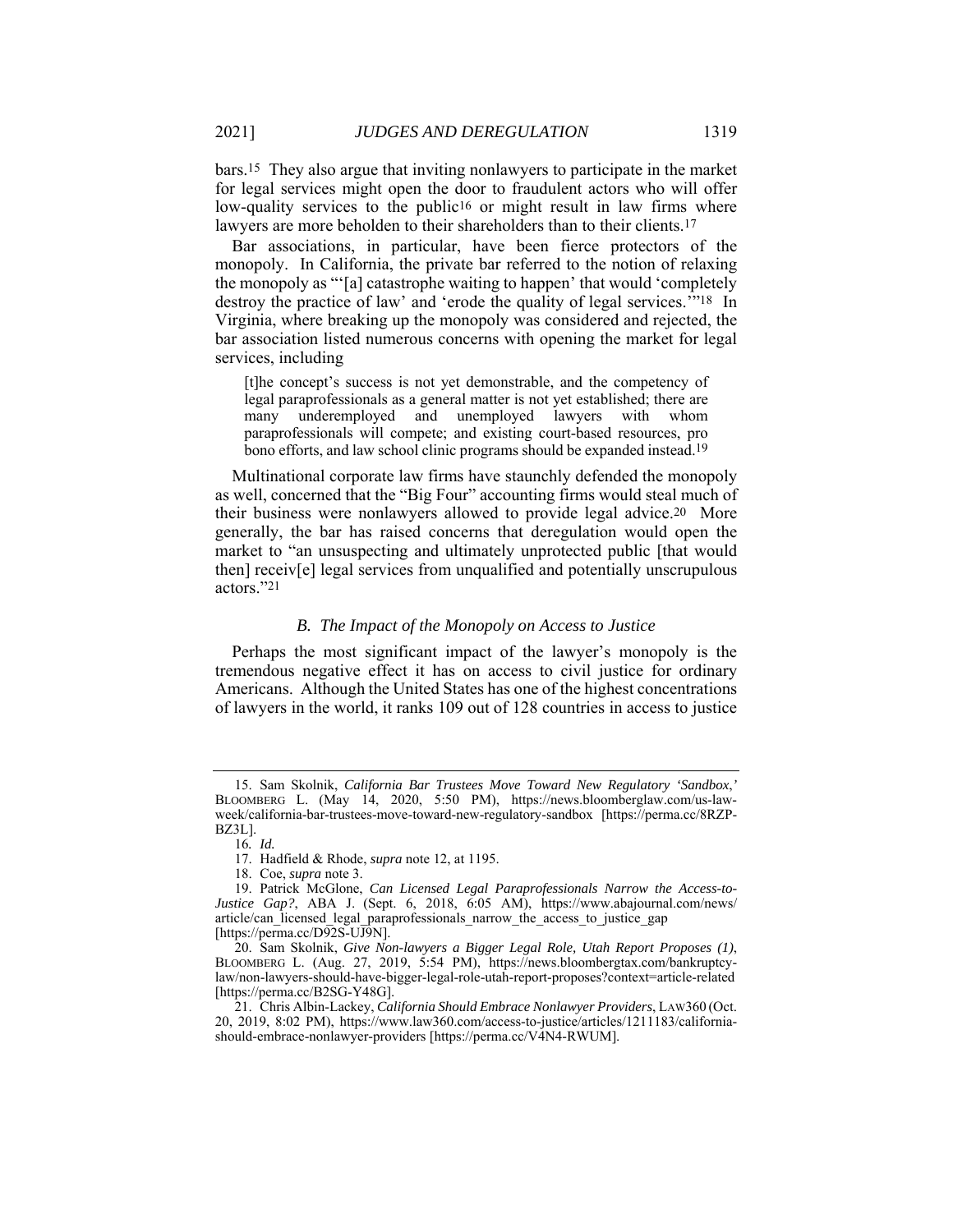and affordability of legal services, below Malawi and Afghanistan.22 The civil access to justice crisis cannot be overemphasized and cuts across almost every dimension of the population, including low-income families,23 middleincome individuals,24 and small businesses.25

 23. LEGAL SERVS. CORP., THE JUSTICE GAP: MEASURING THE UNMET CIVIL LEGAL NEEDS OF LOW-INCOME AMERICANS 30 (2017), https://www.lsc.gov/sites/default/ files/images/TheJusticeGap-FullReport.pdf [https://perma.cc/6YDL-UMQC]. Low-income Americans comprise a vulnerable group that is unable to afford any private market legal assistance and has no entitlement to government-funded counsel. *See* Kathryn A. Sabbeth & Jessica K. Steinberg, The Gender of *Gideon* 17 (2020) (unpublished manuscript) (on file with authors). The Legal Services Corporation (LSC), the federal agency in charge of disbursing funds for civil legal aid, has faced a declining budget for decades. *See* Deborah L. Rhode, *Legal Services Corporation: One of the Worst Cuts in Trump's Budget*, STANFORD L. SCH. (May 31, 2017), https://law.stanford.edu/2017/05/31/six-of-the-worst-cuts-in-trumps-budget [https://perma.cc/DMC4-ZCQC]. Civil legal aid organizations report that they must turn away half of the people who seek assistance, typically in basic human needs cases pertaining to physical safety, shelter, economic security, or access to health care. In 2017, low-income Americans approached LSC-funded legal aid organizations for support with an estimated 1.7 million problems. LEGAL SERVS. CORP., *supra*, at 13. They received only limited or no legal help for more than half of these problems due to a lack of resources. *Id.*

 24. BENJAMIN H. BARTON, GLASS HALF FULL: THE DECLINE AND REBIRTH OF THE LEGAL PROFESSION 196 (2015) ("When it comes to legal work for the middle class, bar associations, law schools, and others have no suggestions. Law students are trained to offer individual services by the hour, and cheaper, non-lawyer options are repressed or prosecuted as the unauthorized practice of law (UPL)."); George C. Harris & Derek F. Foran, *The Ethics of Middle-Class Access to Legal Services and What We Can Learn from the Medical Profession's Shift to a Corporate Paradigm*, 70 FORDHAM L. REV. 775, 776 (2001) (providing examples of unaffordable legal services the middle class needs but cannot access in areas such as real estate transactions, divorce and child custody disputes, financial and estate planning, employment contracts and disputes, and small business contracts and disputes); Andrew M. Perlman, *The Public's Unmet Need for Legal Services & What Law Schools Can Do About It*, DÆDALUS, Winter 2019, at 75, 75 ("[A] majority of middle-income Americans receive no meaningful assistance when facing important civil legal issues, such as child custody, debt collection, eviction, and foreclosure.").

 25. Small business owners often encounter legal issues, but 60 percent of small business owners report that they cannot afford a lawyer to assist them. JASON SOLOMON ET AL., STANFORD CTR. ON THE LEGAL PRO., HOW REFORMING RULE 5.4 WOULD BENEFIT LAWYERS AND CONSUMERS, PROMOTE INNOVATION, AND INCREASE ACCESS TO JUSTICE 1 (2020), https://www-cdn.law.stanford.edu/wp-content/uploads/2020/04/Rule\_5.4\_Whitepaper\_ Final.pdf [https://perma.cc/2BYW-88WW]. They consider these legal issues as one of the "greatest threats to their business." *Id.* (quoting LEGAL SHIELD & DECISION ANALYST, THE LEGAL NEEDS OF SMALL BUSINESS 4 (2013), https://www.business.com/images/content/ 58a/da0bd2f87b1207f721220/0-0-/ [https://perma.cc/Q8UP-A9XN]); *see also* Alice Armitage et al., *Startups and Unmet Legal Needs*, 2016 UTAH L. REV. 575, 582–92 (citing high cost and an insufficient number of lawyers available to help startups with contract formation, incorporation, and defending against lawsuits).

 <sup>22.</sup> WORLD JUST. PROJECT,RULE OF LAW INDEX 154 (2020) (offering a country-by-country analysis of Factor 7.1, accessibility and affordability of civil justice), https://worldjusticeproject.org/sites/default/files/documents/WJP-ROLI-2020-Online\_0.pdf [https://perma.cc/BAQ2-T2AP]; *WJP Rule of Law Index Country Insights: United States*, WORLD JUST. PROJECT, https://worldjusticeproject.org/rule-of-law-index/country/2020/ United%20States/Civil%20Justice [https://perma.cc/G4FN-NUZ3] (last visited Jan. 27, 2021) (select "Civil Justice" from the left-hand menu and scroll to Factor 7.1).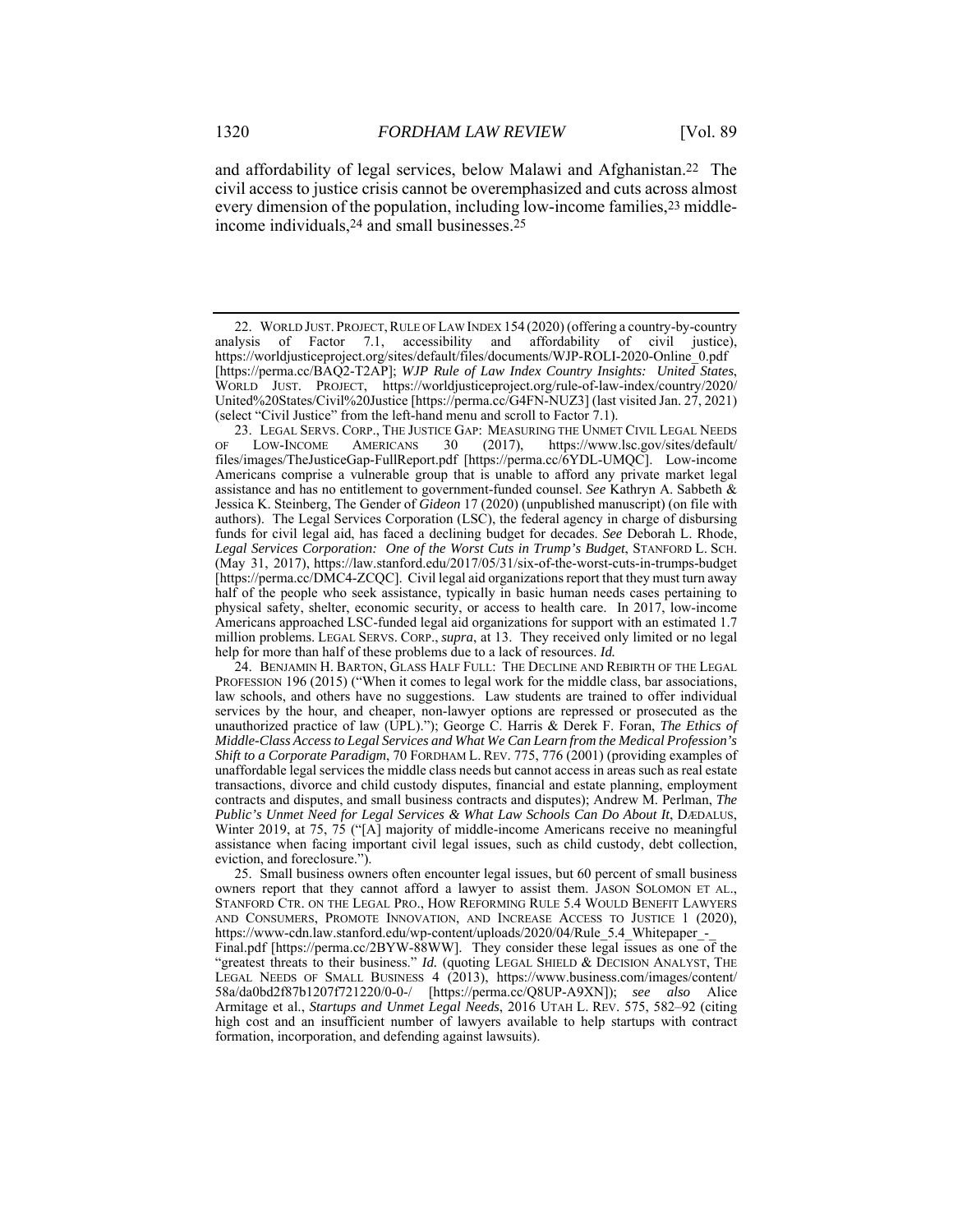The regulatory structure of the profession exacts a significant human toll and plays a role in perpetuating economic hardship and racial injustice.26 Legal services are primarily performed on behalf of large multinational corporations and exclude regular people who live in a "law thick" world.27 Three-quarters of all state cases in our civil justice system now involve parties who do not have counsel,28 a figure that has grown dramatically in recent decades.29 In these lawyerless courts, up to fifteen million individuals face encounters with the civil justice system each year, in areas such as eviction, debt collection, and child custody, and must navigate an intricate legal system alone. The reality of the monopoly is that it contributes to a mismatch between people's legal needs and their ability to access services.

Furthermore, many additional Americans have opted out of the courts to solve their problems, despite experiencing civil legal issues that might greatly benefit from intervention and attorney assistance. In a random sample of over 650 adults of all income levels, Rebecca Sandefur demonstrated that two-thirds of Americans experience an average of 2.1 civil justice problems a year—primarily concerning employment, debt, government benefits, insurance claims, and rental housing—but very few attempt to contact a lawyer.30 The price of an attorney was one consideration, but Sandefur also discovered that many individuals opted out of the courts because of an information deficit: they did not understand their issue as legal in nature.31 Building on Sandefur's insight, the Legal Services Corporation (responsible for administering federal funds to legal aid offices) conducted a survey of 2000 adults living below 125 percent of the federal poverty line and reported that 71 percent of poor Americans had experienced at least one civil justice problem in the past year.32 Of this group—primarily presenting with legal issues related to housing conditions, disability benefits, and veteran's benefits—only 14 percent received adequate legal assistance.33 This wider lens demonstrates that the access to justice crisis is even larger than what can be understood by capturing pro se data from the courts. We

<sup>26</sup>*. See* Kathryn A. Sabbeth, *The Prioritization of Criminal over Civil Counsel and the Discounted Danger of Private Power*, 42 FLA. ST. U. L. REV. 889, 909–10 (2015); *see also* Kathryn A. Sabbeth, *Housing Defense as the New* Gideon, 41 HARV. J.L. & GENDER 55, 60, 83 (2018); Jessica K. Steinberg, *A Theory of Civil Problem-Solving Courts*, 93 N.Y.U. L.REV. 1579, 1591–96 (2018).

 <sup>27.</sup> Gillian K. Hadfield & Jamie Heine, *Life in the Law-Thick World: Legal Resources for Ordinary Americans*, *in* BEYOND ELITE LAW: ACCESS TO CIVIL JUSTICE IN AMERICA 21–52 (Samuel Estreicher & Joy Radice eds., 2016).

<sup>28</sup>*. See* NAT'L CTR. FOR STATE CTS., *supra* note 6, at 35.

<sup>29</sup>*. See id.* at 31.

 <sup>30.</sup> REBECCA L. SANDEFUR, AM. BAR FOUND., ACCESSING JUSTICE IN THE CONTEMPORARY USA: FINDINGS FROM THE COMMUNITY NEEDS AND SERVICES STUDY 3, 12 (2014), https://www.srln.org/system/files/attachments/sandefur accessing justice in the contempo rary usa. aug. 2014.pdf [https://perma.cc/72J3-NB2S] (reporting on interviews with 668 subjects in a medium-sized American city).

<sup>31</sup>*. Id.* at 3.

 <sup>32.</sup> LEGAL SERVS. CORP., *supra* note 23, at 11, 21.

<sup>33</sup>*. See id.* at 6, 31–32.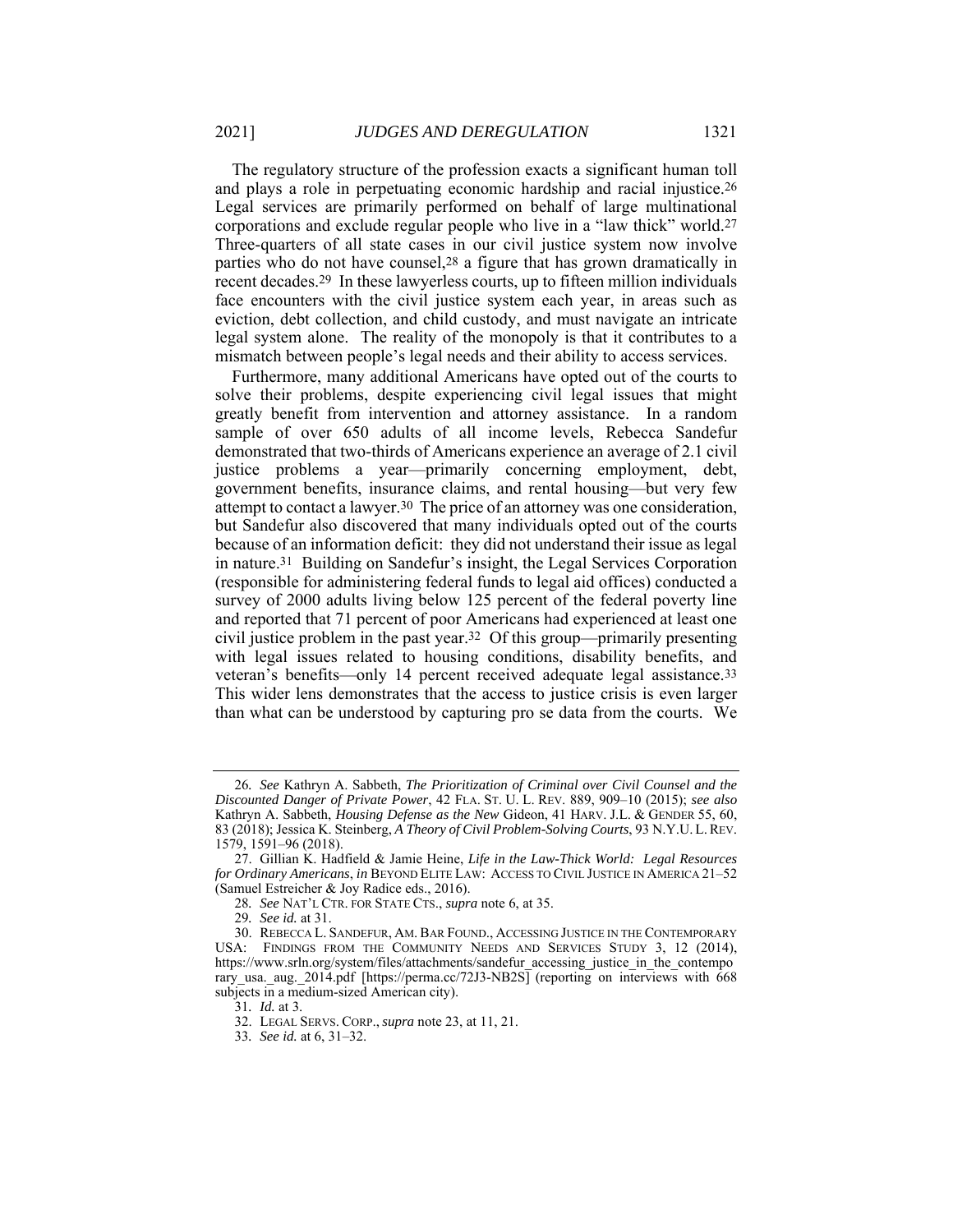must look to the civil legal needs of the public at large when considering the critical need to increase access to quality and affordable legal assistance.34

#### II. DEREGULATION OF THE LAWYER'S MONOPOLY—ARGUMENTS AND ACTION

#### *A. Arguments for Deregulation*

For decades, a small band of scholars has argued for deregulation of the legal profession. Gillian Hadfield and Deborah Rhode, prominent voices in regulatory reform, argue that "our existing approaches to regulating the American legal profession increase costs, decrease access, stifle innovation, and do little to protect the interests of those who need or use legal services."35 This occurs, they suggest, because our existing model relies solely on oneon-one lawyering and forgoes the cost efficiencies that would result if nonlawyers could partner with lawyers to scale, brand, and market legal services, as well as advance technological capacities.<sup>36</sup> Hadfield and Rhode consider the American legal market "among the most, if not the most, intrusively regulated [markets] in the modern economy."37 The result is a monopoly that drives up prices, reduces competition, and creates a one-sizefits-all approach to serving the public's legal needs.

Proponents of deregulation also argue that the lawyer's monopoly represents "sheer protectionism," with lawyers unwilling to give up a share of the legal market and invite competition.38 Regarding the role of bar associations in opposing deregulation, Sandefur argues:

Their narrow focus on legal services reflects their experience: lawyers' daily practice shows them many instances when legal services they provide shape people's lives, sometimes for the better. Their narrowness also reflects any profession's interest in maintaining jurisdiction over some body of the problems that people experience. Such jurisdiction is the bread and butter of professions and their reason for existing. Lawyers' fundamental interest is in maintaining their rights to define and diagnose people's problems as legal, and to provide the services that treat them.

38*. Id.*

<sup>34</sup>*. See generally* Rebecca L. Sandefur, *What We Know and Need to Know About the Legal Needs of the Public*, 67 S.C. L. REV. 443 (2016). Sandefur has often referred to the pro se crisis in the civil courts as capturing only the tip of the iceberg when it comes to assessing the full nature of the civil legal needs of the public. *See* Rebecca L. Sandefur, *Access to What?*, DӔDALUS , Winter 2019, at 49, 50–51.

 <sup>35.</sup> Hadfield & Rhode, *supra* note 12, at 1192; *see also* BENJAMIN H. BARTON & STEPHANOS BIBAS, REBOOTING JUSTICE: MORE TECHNOLOGY, FEWER LAWYERS, AND THE FUTURE OF LAW 172–73 (2017); Laurel A. Rigertas, *Stratification of the Legal Profession: A Debate in Need of a Public Forum*, 2012 J. PRO. LAW. 79, 79 (arguing that "stratification of the legal profession[] has not been adequately explored as a way to increase access to legal services" and defining "stratification" as the "training, education and licensure of professionals—other than lawyers—to provide some legal services").

 <sup>36.</sup> Hadfield & Rhode, *supra* note 12, at 1193–94.

<sup>37</sup>*. Id.* at 1194.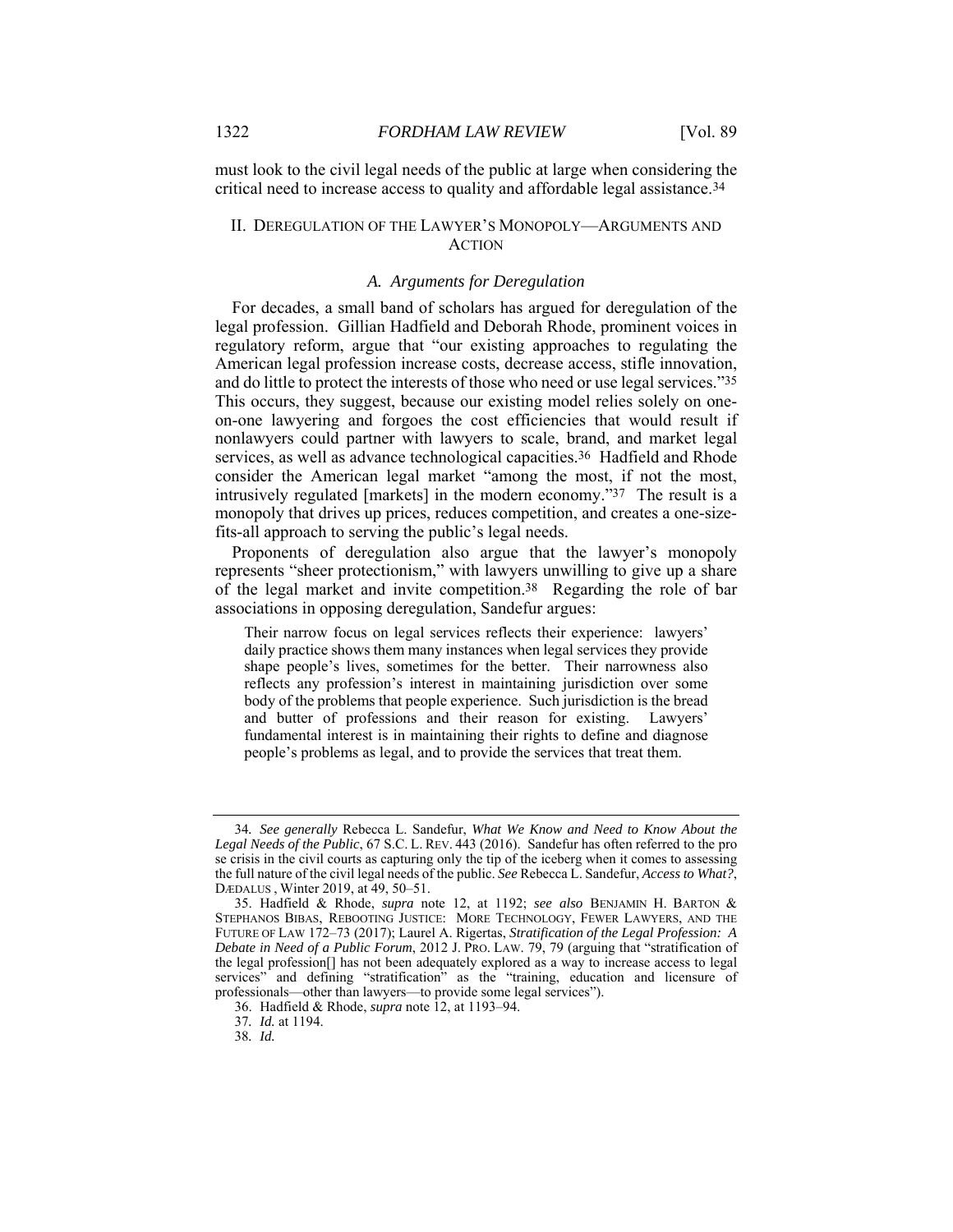Deregulation proponents have pushed to lift restrictions on the unauthorized practice of law so that a tiered system of legal professionals might emerge—much the way the medical field is comprised of doctors, nurses, and technicians, each of whom perform a distinct and important role in the delivery of health services.40 In addition, reformers have argued for the repeal of Rule 5.4, as adopted in various jurisdictions based on the Model Rules of Professional Conduct, which prohibits nonlawyers from having an ownership stake in a legal services entity.41 The U.S. Supreme Court has recognized that when a profession regulates itself, it can be difficult to disentangle anticompetitive motives from concern for the public interest, but the Court has stopped short of applying this analysis to lawyers.42 Therefore, rule change from within the legal profession is currently the only path toward loosening market restrictions on who can provide legal advice and counsel.

Although most bar associations have actively opposed opening up the market for legal services, <sup>43</sup> little evidence exists to support their claim that only a lawyer can provide quality assistance.44 In fact, Sandefur has amassed

 41. Renee Newman Knake, *Democratizing the Delivery of Legal Services*, 73 OHIO ST. L.J. 1, 11 (2012).

 <sup>39.</sup> Sandefur, *supra* note 34, at 49 (emphasis added) (footnote omitted).

 <sup>40.</sup> BARTON & BIBAS, *supra* note 35, at 174–77; Gillian K. Hadfield, *The Cost of Law: Promoting Access to Justice Through the (Un)corporate Practice of Law*, 38 INT'L REV. L. & ECON. (SPECIAL ISSUE) 43, 60–61 (2014) (arguing that in-store health clinics "are routinely staffed by nurse practitioners rather than MDs" and that "[n]one of these incursions on the corporate practice of medicine doctrine resulted in a diminution of the professional responsibility of care that physicians hold toward their patients"); *see also* Hadfield & Rhode, *supra* note 12, at 1214 n.82 (detailing heavy reliance by the medical profession on a system of tiered professionals, such as nurse practitioners, certified nurse anesthetists, pharmacists, and physical therapists "to appropriately allocate expensive MD services where they are needed and reduce the cost of routine care").

 <sup>42.</sup> In *North Carolina State Board of Dental Examiners v. FTC*, a case involving the dental profession, the Court concluded that market participants cannot regulate their own markets without antitrust accountability. N.C. State Bd. of Dental Exam'rs v. FTC, 574 U.S. 494, 505–06 (2015). Elizabeth Chambliss offers an insightful analysis of *Dental Examiners* as ushering in an era of evidence-based regulation by requiring bar associations to show "active supervision" by state supreme courts in order to invoke immunity from antitrust liability. Elizabeth Chambliss, *Evidence-Based Lawyer Regulation*, 97 WASH. U. L. REV. 297, 301–303 (2019).

 <sup>43.</sup> The New York City Bar Association is an exception to local bar opposition and was ahead of its time in issuing a 1995 report that recommended a pilot program to "permit appropriately trained nonlawyer advocates to provide out-of-court assistance in a discrete substantive area." N.Y.C. BAR ASS'N, NARROWING THE "JUSTICE GAP": ROLES FOR NONLAWYER PRACTITIONERS 1 (2013), https://www2.nycbar.org/pdf/report/uploads/ 20072450-RolesforNonlawyerPractitioners.pdf [https://perma.cc/9TK4-ZH4X] (quoting THE TASK FORCE TO EXPAND CIV. LEGAL SERVS. IN N.Y., REPORT TO THE CHIEF JUDGE OF THE STATE OF NEW YORK 39 (2012), http://ww2.nycourts.gov/sites/default/files/ document/files/2018-04/CLS-TaskForceREPORT\_Nov-2012.pdf [https://perma.cc/62HK-K8FJ]).

 <sup>44.</sup> DEBORAH L. RHODE, THE TROUBLE WITH LAWYERS 49–50 (2015); Chambliss, *supra* note 42, at 299 (showing that courts have required very little evidence to dispose of the need for anticompetitive regulation and support the lawyer's monopoly). Deborah Rhode points to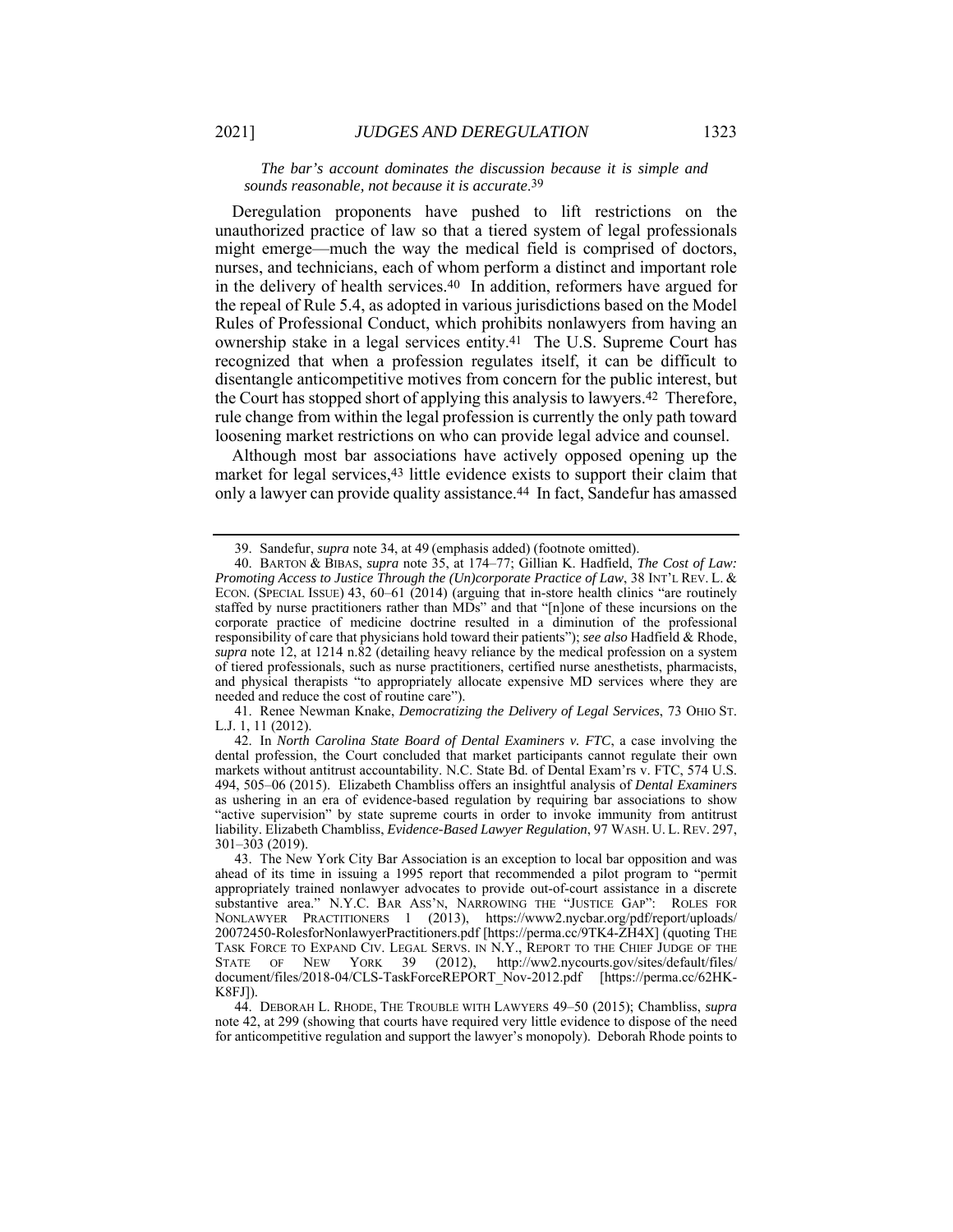studies in a wide range of contexts demonstrating that lay advocates can perform successfully as legal professionals.45 Furthermore, as scholars have pointed out, lawyers are not currently providing services to most of the American population.46 Therefore, the salient question is not whether an alternative provider of legal services is as good as a lawyer but rather, whether that alternative provider is better than nothing.

#### *B. Action Toward Deregulation*

In a paradigm shift for the lawyer's monopoly, select states are now taking action to deregulate the legal profession.47 Utah has emerged as the national leader in regulatory reform and has taken groundbreaking steps to loosen restrictions on who can have an equity stake in a legal services entity.48 A standing order of the Utah Supreme Court has created a "regulatory sandbox"—a pilot program through which nontraditional entities, co-owned by lawyers and nonlawyers, can apply to deliver legal services subject to evaluation and oversight.49 Sandbox entities are expected to offer innovative

 46. Emily A. Spieler, *The Paradox of Access to Civil Justice: The "Glut" of New Lawyers and the Persistence of Unmet Need*, 44 U. TOL. L.REV. 365, 367 (2013) (illuminating the irony that a "glut" of new lawyers entered the profession after the 2008 recession and could not find employment while, simultaneously, the vast majority of Americans' legal needs went unmet).

47*. See* Ben Lehnardt & Anna E. Carpenter, *Re-regulating Legal Services*, A.B.A. L. PRAC. MAG.,July/Aug. 2020, at 54, 54. *See generally* David Freeman Engstrom, *Post-COVID Courts*, 68 UCLA L. REV. DISCOURSE 246 (2020).

 48. In addition, New Mexico and Illinois have formed task forces to study the issue. Coe, *supra* note 3.

49*. Supreme Court Regulatory Reform Proposal—Comment Period Closes July 23, 2020*, UTAH CTS. (Apr. 24, 2020), http://www.utcourts.gov/utc/rules-comment/2020/04/24/ supreme-court-regulatory-reform-proposal-comment-period-closes-july-23-2020

[https://perma.cc/A74F-6KVS]. A regulatory sandbox is a "well-established policy tool

the example of Colorado, where the state supreme court upheld the ability of nonlawyers to represent claimants in unemployment proceedings in *Unauthorized Practice of Law Committee v. Employers Unity, Inc.*, 716 P.2d 460, 463 (Colo. 1986), reasoning that certain forms of lay representation had existed for fifty years. RHODE, *supra*, at 49–50. The court concluded that the lay representation system at issue "poses no threat to the People of the State of Colorado [and n]or is it interfering with the proper administration of justice." *Unauthorized Prac. of L. Comm.*, 716 P.2d at 463. The court also noted that "[n]o evidence was presented to the contrary." *Id.* Similarly, the Washington State Supreme Court concluded that it was in the public interest to allow licensed real estate brokers to fill in standard form agreements, finding that no harm would accrue to consumers. *See id.* 

 <sup>45.</sup> Sandefur, *supra* note 34, at 52. As one example among many, Rebecca Sandefur and Thomas Clarke's study of "court navigators"—individuals trained to provide legal assistance to pro se parties in rental housing cases in two New York City courts—found that navigators competently performed their roles. The study's findings included that navigators were far more likely to help pro se parties tell their stories, ensure their defenses were recognized by the court, and achieve desired outcomes, such as court orders requiring landlords to abate housing code violations. At one of the navigator study sites, *none* of the assisted tenants were forcibly evicted from their homes, compared to an approximately 11 percent eviction rate in the years prior to the launch of the navigator program. REBECCA L. SANDEFUR, AM. BAR. FOUND. & THOMAS M. CLARKE, NAT'L CTR. FOR STATE CTS., ROLES BEYOND LAWYERS: SUMMARY, RECOMMENDATIONS AND RESEARCH REPORT OF AN EVALUATION OF THE NEW YORK CITY COURT NAVIGATORS PROGRAM AND ITS THREE PILOT PROJECTS 4–6 (2016), http://www.americanbarfoundation.org/uploads/cms/documents/new\_york\_city\_court\_navig ators\_report\_final\_with\_final\_links\_december\_2016.pdf [https://perma.cc/6VN6-L5XN].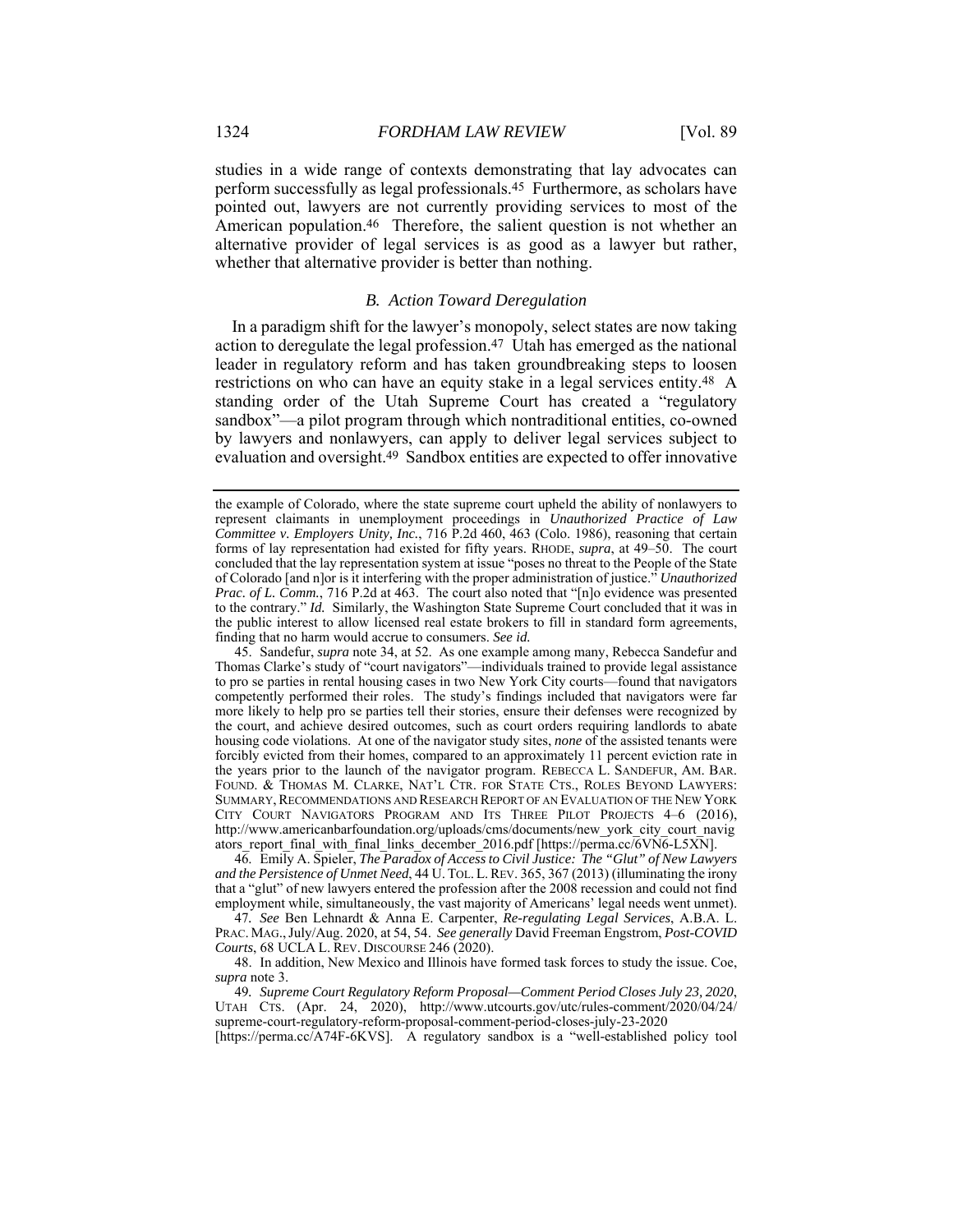ways of delivering legal services. One example of such an entity is an eviction defense firm owned by a lawyer and two social workers, who offer services on a sliding scale and share profits. Another example is a multiprofession firm in which a lawyer partners with a technologist to create online legal tools for estate planning.50 Elizabeth Chambliss has championed the sandbox concept for creating an evidence-based model of deregulation in which alternative entities are monitored and overseen.<sup>51</sup> California's State Bar Board of Trustees voted in May 2020 to explore similar regulatory reforms as a way of expanding access to affordable legal assistance,52 and both New Mexico and Illinois have formed task forces in the past year to study the sandbox model.<sup>53</sup>

In addition, several states are enacting plans to create new forms of licensure for legal professionals who have not attended law school or passed the bar exam. In 2019, Utah's supreme court authorized a Licensed Paralegal Practitioner (LPP) program54 that aims to develop a new type of legal professional able to assist clients in family law, eviction, and debt collection matters—the three largest categories of civil justice issues and the ones in which the most vulnerable party is least likely to have a lawyer.<sup>55</sup> LPPs must have a paralegal certificate or degree, complete 1500 hours of apprenticeship training in the substantive area where they intend to practice, and pass an

 50. The technology component of the sandbox is particularly important. In most states, artificial intelligence platforms that conduct legal analysis can only be sold to law firms at fixed prices; the technologists cannot claim an ownership stake in the business, which limits their drive to innovate.

51. Chambliss, *supra* note 42, at 337–38.

 52. Skolnik, *supra* note 15; *see also* ROCÍO AVALOS ET AL., STATE BAR OF CAL., 2019 CALIFORNIA JUSTICE GAP STUDY EXECUTIVE REPORT 4, 26 (2019), https://www.calbar.ca.gov/ Portals/0/documents/accessJustice/Justice-Gap-Study-Executive-Summary.pdf

[https://perma.cc/VKR3-NGRC] (noting that regulatory reform is responsive to the access to justice crisis in California and citing a 2019 study finding that "[m]any Californians, regardless of income, are navigating critical civil legal issues without legal representation or meaningful legal assistance"); SOLOMON ET AL., *supra* note 25, at 1.

 53. Coe, *supra* note 3; *see also* AD HOC LICENSED LEGAL TECHNICIANS WORKGROUP, INNOVATION TO ADDRESS THE ACCESS TO JUSTICE GAP: REPORT TO THE NEW MEXICO SUPREME COURT 22–25 (2019), https://cms.nmcourts.gov/uploads/files/News/Report%20to%20 Supreme%20Court-Ad%20Hoc%20Licensed%20Legal%20Technicians%20Workgroup.pdf [https://perma.cc/PV44-UMTT]; ILL. ATT'Y REGISTRATION & DISCIPLINARY COMM'N, INTERMEDIARY CONNECTING SERVICES PROPOSAL: EXECUTIVE SUMMARY AND CALL FOR COMMENTS 5 (2020), https://www.iardc.org/icsproposal/resources/Proposal\_-\_Standalone\_ Draft for Publication.pdf [https://perma.cc/2367-H4DB].

54. UTAH SUP. CT. PRO. PRAC. R. 14-802.

55. Steinberg, *supra* note 26, at 1591–97.

through which regulators permit new models and services in a market under careful oversight to test the interest, viability, and consumer impact and inform policy development." *Utah Legal Regulatory Reform: Basic Facts*, UTAH CTS., https://uploadsssl.webflow.com/5d03efebc4cbd6d7c884b485/5eb4ce987b732d0b802f9190\_UTAH%20Fac t%20Sheet%20FINAL.pdf [https://perma.cc/4VFQ-NN5R] (last visited Jan. 27, 2021). Utah is developing a new regulatory body to oversee the sandbox and to ensure regulated entities both provide value with their services and do no harm to consumers. *See Supreme Court Regulatory Reform Proposal—Comment Period Closes July 23, 2020*, *supra*. Currently, the sandbox is experimental and involves an iterative evaluation process between regulator and entity, but these models could well become permanent if they succeed.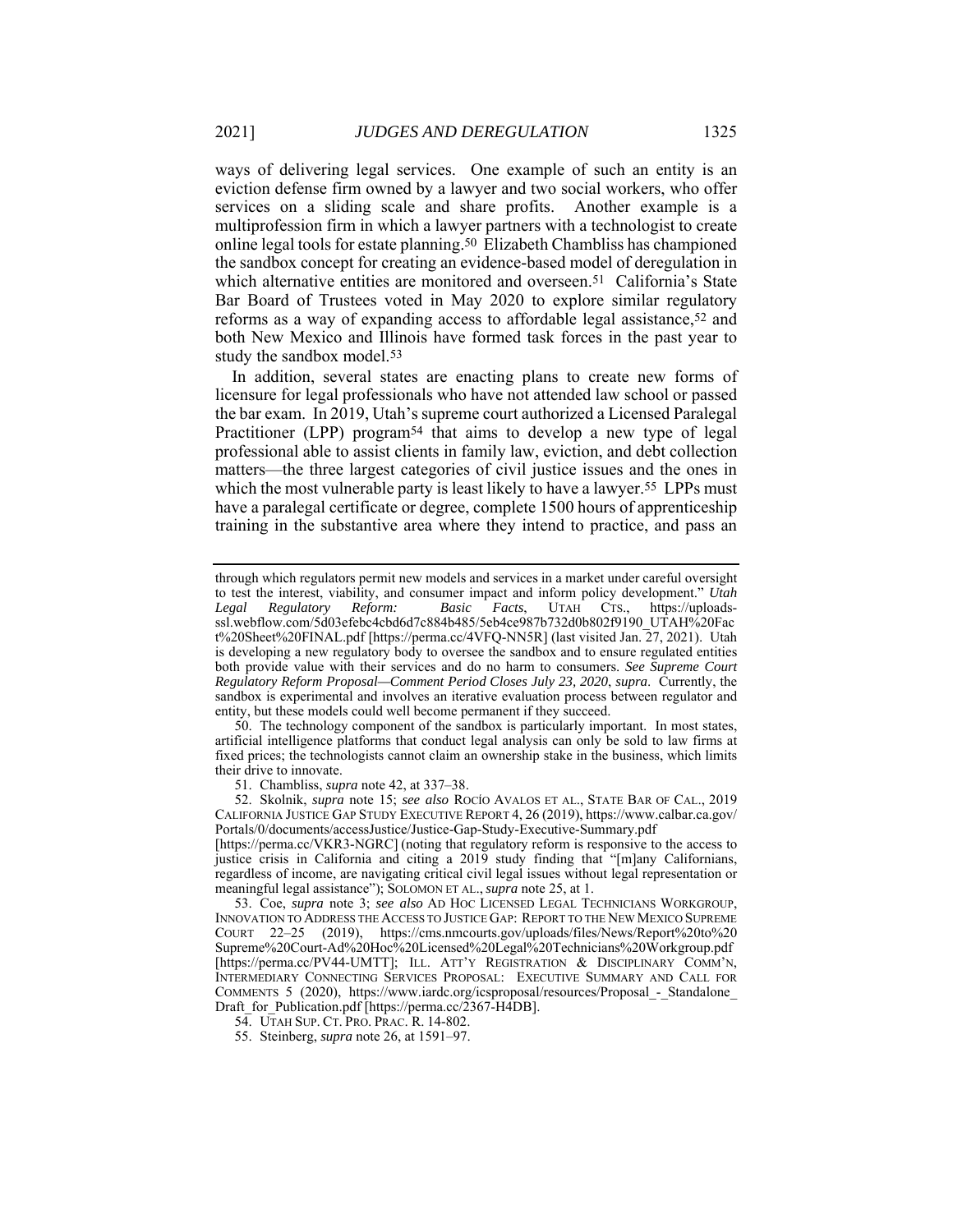exam.56 With those credentials, LPPs are then permitted to provide an array of legal services, including advice, negotiation, and document preparation.57 In 2020, Arizona followed suit with the creation of a Licensed Legal Advocate (LLA) program that credentials trained individuals to provide limited scope legal advice to domestic violence survivors in the nonprofit sector, 86 percent of whom currently do not receive any legal assistance.<sup>58</sup> Both Minnesota and Colorado are also developing pilot projects to allow paraprofessionals to deliver legal advice,59 and Arizona will soon launch an expanded Legal Paraprofessional Program.60

These states follow in the footsteps of Washington State, which authorized the first paraprofessional licensure program in 2012 but later shuttered the program due to low enrollment.<sup>61</sup> Benjamin Barton has argued that Washington's doomed efforts were preordained to fail, largely because the bar demanded high access barriers for interested applicants, including educational and financial requirements that made the model unattractive as a professional choice.62

States' efforts to deregulate make clear that the market for legal services is undergoing its most dramatic reexamination in decades.63 In this

 59. MARY E. MCCLYMONT, JUST. LAB AT GEORGETOWN L. CTR., NONLAWYER NAVIGATORS IN STATE COURTS: AN EMERGING CONSENSUS 10 (2019), https://www.srln.org/ system/files/attachments/Final%20Navigator%20report%20in%20word-6.11.hyperlinks.pdf [https://perma.cc/9PVN-NRKS].

60. Administrative Order No. 2020-84.

 61. Order No. 25700-A-1005 (Wash. June 14, 2012); Lyle Moran, *How the Washington Supreme Court's LLLT Program Met Its Demise*, ABA J. (July 9, 2020), https://www. abajournal.com/web/article/how-washingtons-limited-license-legal-technician-program-metits-demise [https://perma.cc/9AV5-VR75].

 62. BARTON & BIBAS, *supra* note 35, at 173–74; *see also* Albin-Lackey, *supra* note 21 (discussing Washington's Limited License Legal Technician program, noting that seven years into the program "only around 40 nonlawyers have actually become licensed as providers under the new . . . regime" and suggesting that the "significant educational requirements and 3,000 hours of work under an attorney's supervision"—which are required as part of the Limited License Legal Technician licensure process—created barriers to entry that could not be justified by many aspiring technicians given the limited scope of practice they would be able to engage in and the considerable uncertainty around whether the state bar would "ultimately allow them to flourish").

 63. BENJAMIN H. BARTON, GLASS HALF FULL: THE DECLINE AND REBIRTH OF THE LEGAL PROFESSION 237–38 (2015) (arguing that "regulatory sluggishness" has allowed "computers, outsourcing, and non-lawyers" to swarm the market, making it even more critical that the profession respond to the changing times).

<sup>56</sup>*. See supra* note 54.

 <sup>57.</sup> UTAH SUP. CT. PRO. PRAC. R. 14-802.

<sup>58</sup>*. New "Licensed Legal Advocates" Program Aims to Close Justice Gap for Domestic Violence Survivors, Provide New Path for Legal Support*, UNIV. OF ARIZ. (Feb. 3, 2020) [hereinafter *New "Licensed Legal Advocates" Program*], https://law.arizona.edu/news/2020/ 02/new-licensed-legal-advocates-pilot-program [https://perma.cc/8Y79-UF9Z]. Under an Arizona Supreme Court administrative order, LLAs will be permitted to provide legal advice to domestic violence survivors with respect to a wide range of issues, including protective orders, divorce, custody, consumer protection, and housing. LLAs are social workers who already work with trauma victims and must complete a modular training series in order to add legal advice to their tool kits, including advice on how to complete a petition, prepare for court, and negotiate a consent order. Administrative Order No. 2020-84 (Ariz. June 3, 2020).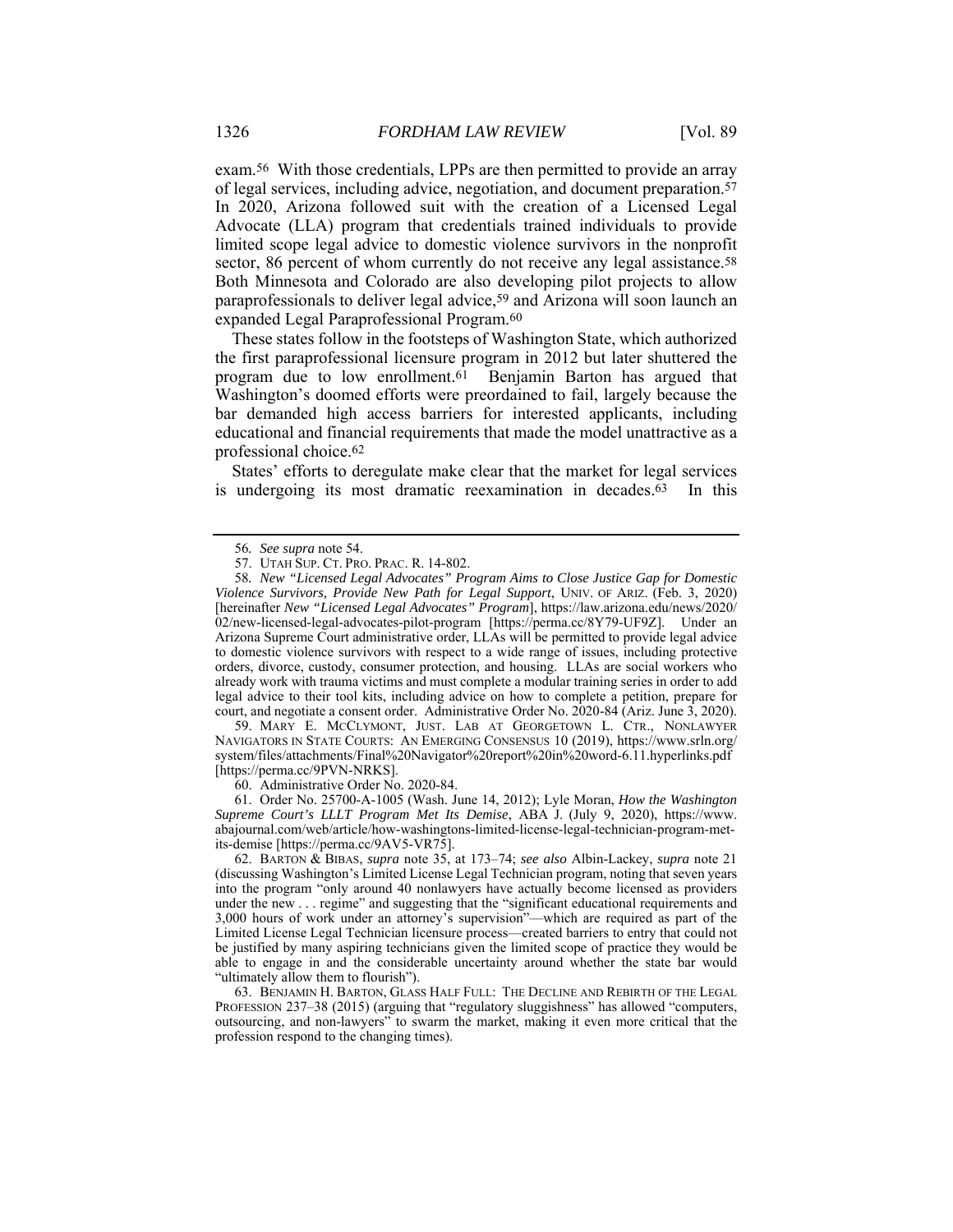watershed moment, models, best practices, and institutional expertise will be needed to build alternative systems for the delivery of legal services that meet the public's demand for assistance.64 In particular, Washington's unsuccessful attempt at creating a robust paraprofessional class is a cautionary tale that admonishes states to develop their programs carefully, attract quality applicants, and ensure that licensed individuals can count on a viable business model for launching their practices once they complete programmatic requirements.

To date, states have largely formed their deregulation task forces with state supreme court justices, members of the practicing bar, academics, and lawyers in the civil legal aid community.<sup>65</sup> While these important stakeholders are critical to crafting intelligent regulatory structures that break up the lawyer's monopoly and invite new actors into the profession, our research demonstrates that two important sources of information have not been tapped: (1) civil trial judges who preside over lawyerless courts and (2) the nonlawyer advocates that have been working with judges behind the scenes for years outside of any formal regulatory structures. As the next part will detail, these judges have extensive experience and wisdom to offer, as do the nonlawyer advocates who perform legal services for pro se parties.66 Indeed, in the parts that follow, we argue that the partnership between trial judges and nonlawyer advocates has contributed to de facto deregulation of the legal profession in certain lawyerless courts—even without authorizing guidance. These long-existing partnerships, which result in the successful delivery of legal services to underserved populations, should be carefully studied for practices, resources, and models, as formal efforts toward deregulation are contemplated by state supreme courts and adjacent task forces across the nation.

#### III. JUDGES AND NONLAWYER ADVOCATES

#### *A. Our Study on the Role of the Judge in Pro Se Courts*

Over a span of two years, we examined the role of the judge in state civil justice, with a particular focus on the relationship between trial judges and pro se parties.67 At each of three research sites in different states, we studied civil domestic violence cases in which petitioners (the alleged victims) seek protective orders against people who they claim have harassed, threatened, stalked, or assaulted them. Our study sites varied considerably in terms of the culture and demographics of the courts, the size and density of the cities

 <sup>64.</sup> Rebecca Sandefur, *Legal Advice from Nonlawyers: Consumer Demand, Provider Quality, and Public Harms*, 16 STAN. J.C.R. & C.L. 283, 289–97 (2020) (providing empirical evidence that consumers want advice from nonlawyer legal professionals and already use them when permitted by law).

<sup>65</sup>*. See, e.g.*, Administrative Order No. 2018-111 app. (Ariz. Nov. 21, 2018).

<sup>66</sup>*. See infra* Part III.

 <sup>67.</sup> For further explication of our methodology, see Anna E. Carpenter et al., Judges in Lawyerless Courts (2021) (unpublished manuscript) (on file with authors).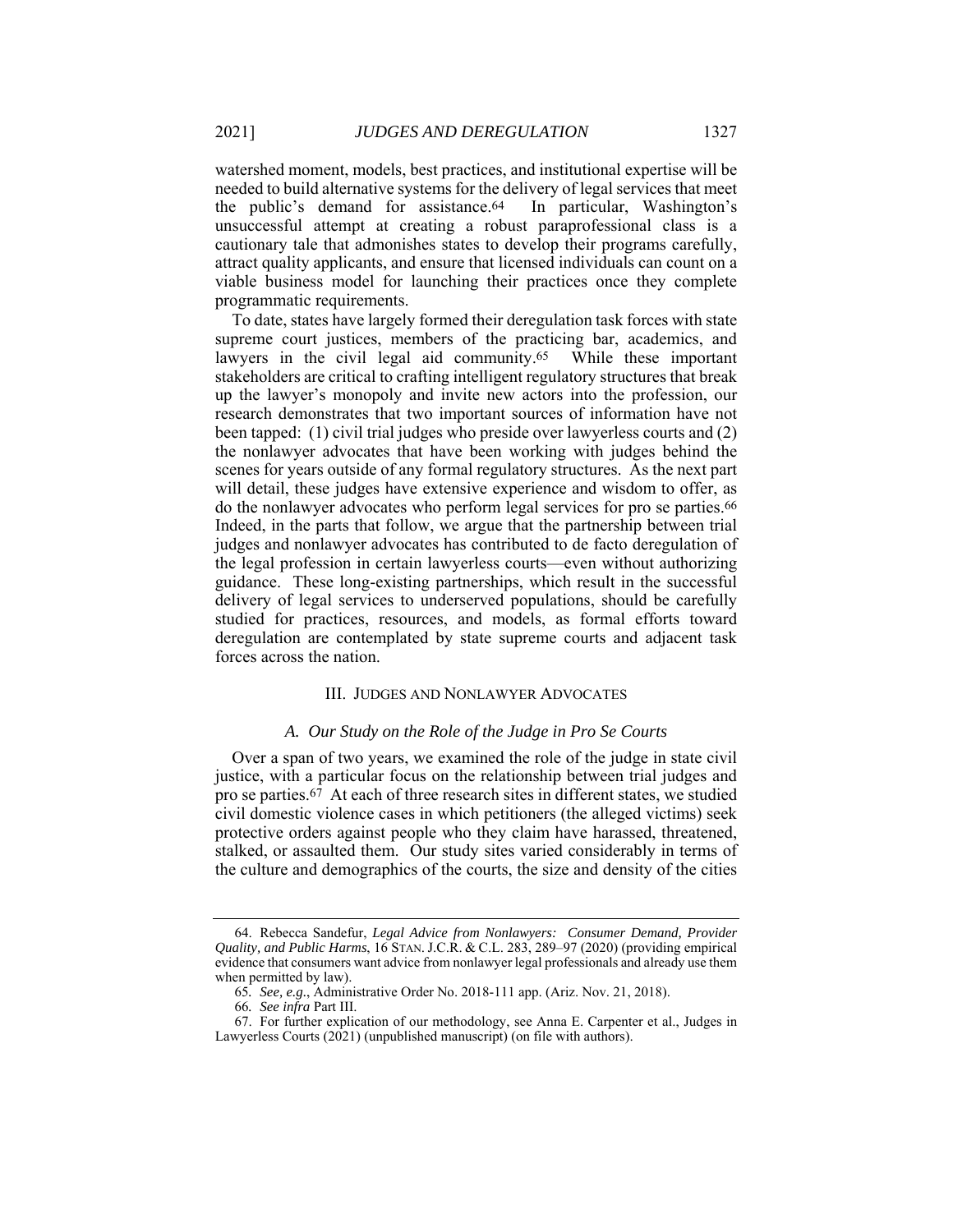in which the courts were located, and the political affiliations of the judges.68 Protective order cases are ideal for cross-jurisdictional analysis even within the highly decentralized and uncoordinated U.S. state civil justice system. Unlike many other legal areas, substantive and procedural domestic violence law tends to be fairly static across states and is almost a controlled variable against which the actions of judges can be evaluated.

All domestic violence courts are lawyerless, meaning more than 75 percent of cases involve an unrepresented party.69 Lawyerless courts pose significant challenges for judges who are bound by ethical rules that define their role based on the principle of impartiality.70 They also pose extraordinary barriers for parties, who often struggle to provide relevant and factually specific testimony, produce reliable evidence, and comply with required procedures.71

For the purposes of this Article, we draw on observations of roughly 275 court hearings at two of our study sites in different states, which we call "Centerville" and "Plainville," as well as semistructured, long-form interviews with judges, protective order attorneys, and nonlawyer advocates who work with petitioners in protective order matters.<sup>72</sup> What we find upends our assumptions about the judicial role in state civil justice. Our field observations of judges in action reveal a picture of an "active judge," one who sheds the traditional cloak of neutrality in favor of eliciting information from petitioners to establish the right to a protective order.73 That itself is a striking finding, at odds with traditional conceptions of the judicial role, and is explored elsewhere in our work.74

However, our interviews with judges and the court-adjacent personnel who serve pro se parties uncover further nuance and surprise in understanding the judicial role. Judges are quietly collaborating with a network of nonlawyer advocates who carefully curate protective order petitions, develop facts and evidence, counsel pro se petitioners, and influence the judge's performance in court and, presumably, the outcome of cases. We suggest that judges rely

 <sup>68.</sup> *Id.*

 <sup>69.</sup> Jane K. Stoever, *Freedom from Violence: Using the Stages of Change Model to Realize the Promise of Civil Protection Orders*, 72 OHIO ST. L.J. 303, 347 (2011) ("Almost all petitioners enter the [protective order] system *pro se*, and only a fortunate few are able to obtain counsel after filing their cases."); *see also, e.g.*, D.C. ACCESS TO JUST. COMM'N, DELIVERING JUSTICE: ADDRESSING CIVIL LEGAL NEEDS IN THE DISTRICT OF COLUMBIA 115 (2019), https://dcaccesstojustice.org/assets/pdf/Delivering\_Justice\_2019.pdf [https:// perma.cc/A954-4YJ6]; (noting that 88 percent of petitioners and 95 percent of defendants are pro se); Paula Hannaford-Agor & Nicole Mott, *Research on Self-Represented Litigation: Preliminary Results and Methodological Considerations*, 24 JUST. SYS. J. 163, 170 (2003) (noting a pro se rate of 83.4 percent); *New "Licensed Legal Advocates" Program*, *supra* note 58 (noting that 86 percent of petitioners are pro se).

 <sup>70.</sup> MODEL CODE OF JUD. CONDUCT Canons 1.2, 2.2 (AM. BAR. ASS'N 2010).

 <sup>71.</sup> Jessica K. Steinberg, *Demand Side Reform in the Poor People's Court*, 47 CONN. L. REV. 741, 754–58 (2015).

 <sup>72.</sup> For the third study site, we have robust observational data of court proceedings, but judges and nonlawyer advocates declined to be interviewed about their roles.

 <sup>73.</sup> Carpenter et al., *supra* note 67.

<sup>74</sup>*. Id.*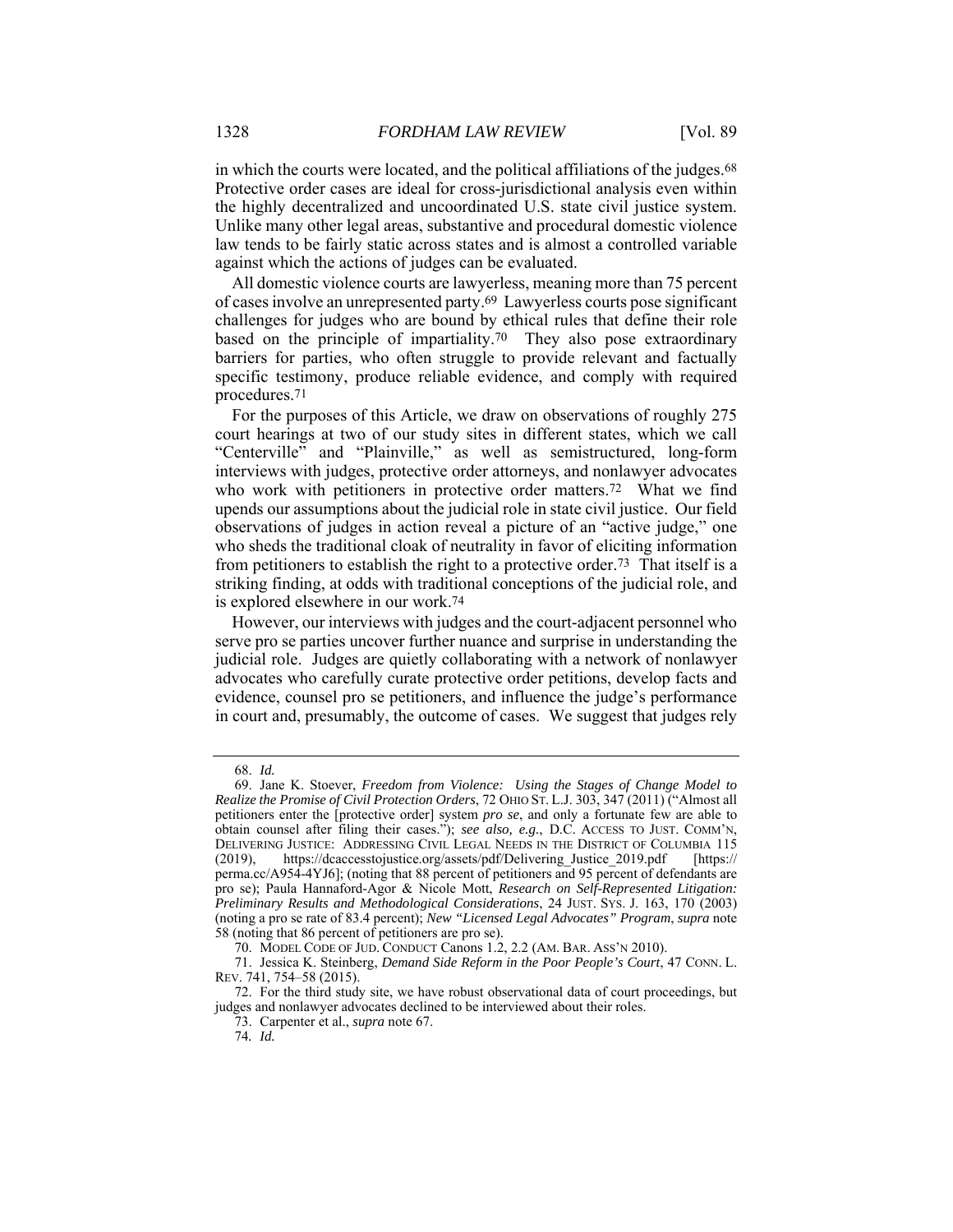on nonlawyer advocates for two reasons. First, they are under enormous pressure to process cases quickly and nonlawyer preparation of cases behind the scenes is enormously beneficial to docket control.75 Second, without nonlawyer-crafted petitions, judges would face great difficulty honing in on the legal bases for the protective order claims, which would either result in dismissals of meritorious cases or compel judges to step further outside of acknowledged ethical boundaries to assist pro se parties in developing their claims.76

It is important to note that our study sites are not unique in uncovering nonlawyer advocate programs. In a national study of the availability of nonlawyer advocates in civil justice courts, Mary McClymont conducted interviews with sixty "informants" who describe twenty-three "trailblazer" nonlawyer advocate programs operating in jurisdictions across the country.77 McClymont refers to these advocates as "navigators"—reflecting that no clear branding has emerged for this role.78 However, the programs we highlight below are very similar to most McClymont describes, including features such as judicial cooperation with or oversight of the nonlawyer programs, the delivery of an array of legal services for pro se parties, no authorization by formal court rule, and a certain invisibility to the role of nonlawyers in the public courtroom.79

Of particular significance to this Article is McClymont's finding that nonlawyer advocacy programs are most common in the protective order context and, in fact, are "widespread across the country."80 The National Network to End Domestic Violence reported that 53 percent of the 1873 domestic violence programs in the country provide "court advocacy/legal accompaniment" services.81 This suggests that our findings may have relevance to a range of similar domestic violence programs offering protective order services by nonlawyers.82

77. MCCLYMONT, *supra* note 59, at 6, 13–14.

 <sup>75.</sup> Interview with Judge Two, in Centerville (on file with authors) ("We are under a lot of pressure to get cases resolved."); Interview with Judge One, in Plainville (on file with authors) ("[Y]ou have to be efficient.").

 <sup>76.</sup> Scholars have written about the difficulty of adjudicating claims in lawyerless courts in several other areas, particularly in courts without formal procedural rules or in courts where those rules are disregarded. *See* Llezlie L. Green, *Wage Theft in Lawless Courts*, 107 CALIF. L. REV. 1303, 1323–30 (2019); Elizabeth L. MacDowell, *Reimagining Access to Justice in the Poor People's Courts*, 22 GEO. J. ON POVERTY L. & POL'Y 473, 475 (2015).

<sup>78</sup>*. Id.* at 11–12, 17.

<sup>79</sup>*. Id.* at 14–16.

<sup>80</sup>*. Id.* at 15.

 <sup>81.</sup> NAT'L NETWORK TO END DOMESTIC VIOLENCE, 12TH ANNUAL DOMESTIC VIOLENCE COUNTS REPORT 1 (2017), https://nnedv.org/wp-content/uploads/2019/07/Library\_Census\_ 2017\_Report\_High\_Resolution.pdf [https://perma.cc/SGC3-FR24].

 <sup>82.</sup> Nonlawyer advocacy programs are also common in the United Kingdom, where the provision of legal advice is not a regulated area in the practice of law. *Reserved Legal Activities*, LEGAL SERVS. BD., https://www.legalservicesboard.org.uk/enquiries/frequentlyasked-questions/reserved-legal-activities [https://perma.cc/4HBS-E2K9] (last visited Jan. 27, 2021). In the United Kingdom, nonlawyers are known as McKenzie Friends and provide a range of services much like those described in this paper. Sandefur, *supra* note 64, at 283, 294–95.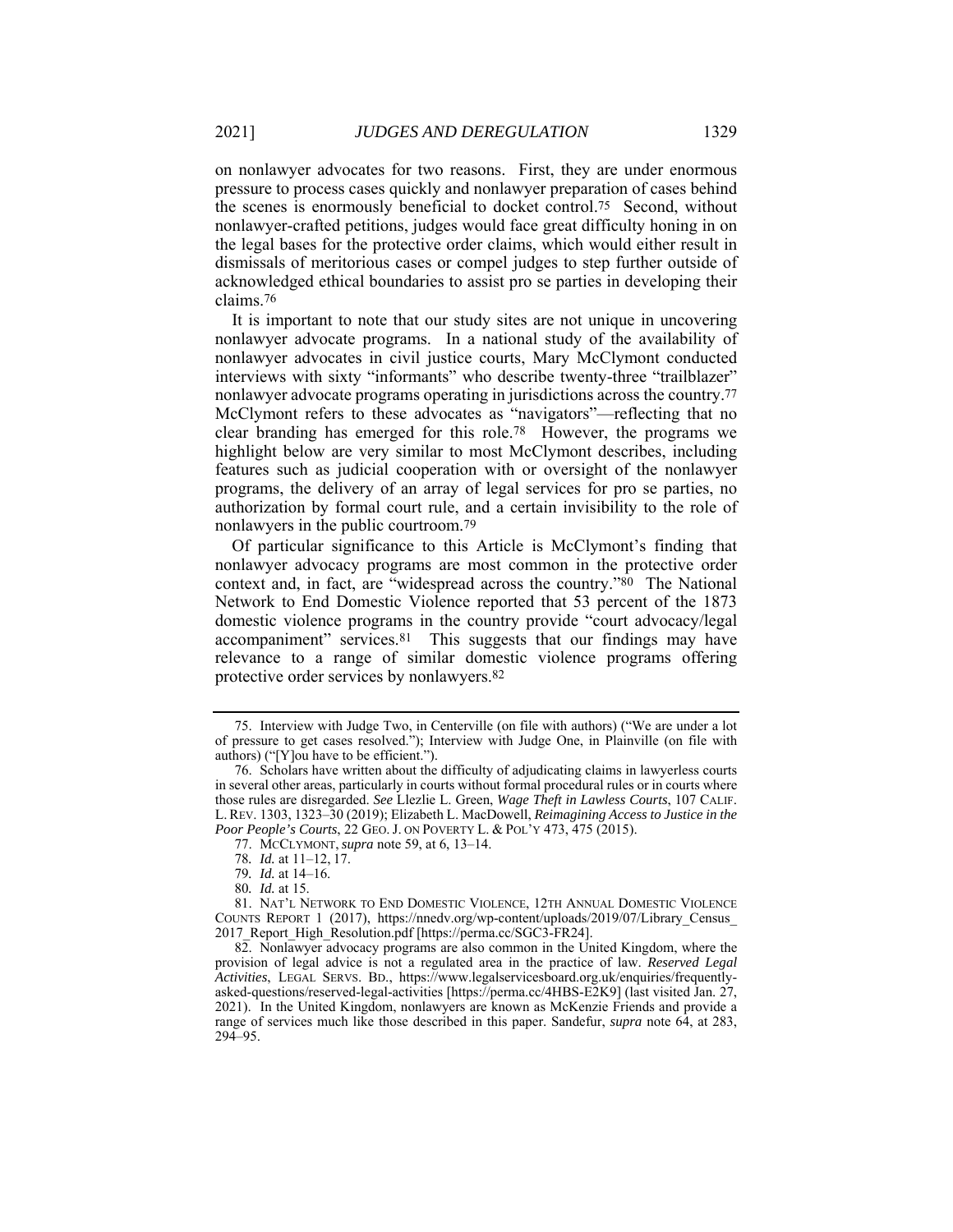Within this context, the next two sections will utilize original qualitative data to illustrate the many facets of the nonlawyer role at our study sites, a position not officially authorized by regulatory structures in the states we studied.

#### *B. Key Features of the Advocates' Role*

There are three key features of the advocates' role: its breadth, the location where services are rendered, and the invisibility of the advocates' work.

In protective order courts, the nonlawyers who assist petitioners are known as domestic violence advocates. They work for nonprofits funded, in part, by the Violence Against Women Act of 199483 but perform their work in the courts.84 A critical aspect of the advocates' role is the breadth of their work with domestic violence petitioners. In Centerville, nonlawyer advocates report writing 2682 petitions per year,85 more than half of the 5578 protective order petitions filed in court.86 Advocates in Centerville work for an agency that runs a twenty-four-hour hotline serving 11,000 people per year and work closely with police to provide safety planning and crisis intervention to any victim of domestic violence.87 The figures are similar in Plainville.88

A second important component of the advocates' role is the location of their work. In Centerville, the advocates have a permanent office next to the filing clerk, and in Plainville, the advocates work out of the basement of a government building next to the courthouse. At both study sites, court clerks review filings, identify petitioners with a claim of intimate partner violence, and automatically direct those petitioners to advocates for a range of services, including help completing their court paperwork.

In addition, in both Centerville and Plainville, the advocates are stationed inside the courtroom during protective order proceedings, but their presence is unobtrusive, lacking any obvious indicator of the significance or official nature of their role. To communicate with pro se parties, Centerville and Plainville advocates must whisper to petitioners seated in the gallery before the judge takes the bench to remind them of the advocacy plan devised

 <sup>83.</sup> Pub. L. No. 103-322, 108 Stat. 1796 (codified as amended in scattered sections of the U.S.C.).

 <sup>84.</sup> The Violence Against Women Act funds nonlawyer advocates in domestic violence proceedings in other areas of the country as well. MCCLYMONT, *supra* note 59, at 31.

 <sup>85.</sup> The only reason the number of completed petitions is not higher is that domestic violence advocates only serve people alleging intimate partner violence, while the protective order statutes are typically much broader and include disputes between people with other types of relationships. Interview with Domestic Violence Advocate One, in Centerville (on file with authors).

 <sup>86.</sup> This data was obtained from the Centerville courts and a copy remains on file with the authors.

 <sup>87.</sup> Interview with Domestic Violence Advocate One, in Centerville, *supra* note 85.

 <sup>88.</sup> In Plainville, 4762 protective orders were filed with the court in 2019, for example, and figures are similar for other years. This data was obtained from the Plainville courts and a copy remains on file with the authors.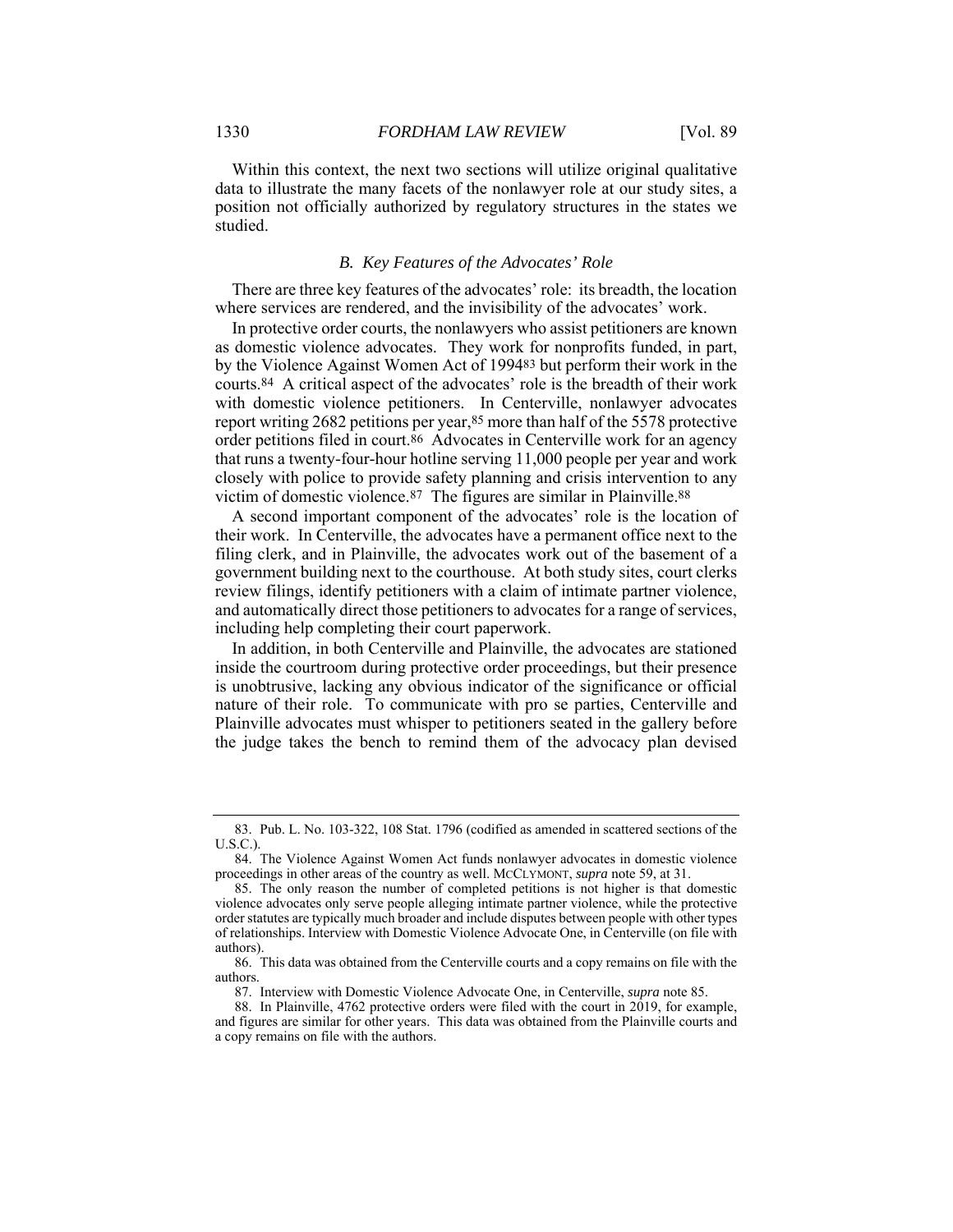together with the advocates prior to the court proceeding.89 Occasionally, when a petitioner appears particularly confused, Centerville judges may interrupt a proceeding to ask if an advocate is in the courtroom and can assist the pro se party in the hallway—indeed, this occasional judicial reference to the advocates is how we detected their presence at all.90 In Plainville, courtroom advocates provide substantial services after a ruling has been reached or the case dismissed, in addition to their prehearing work with petitioners.91 Plainville judges direct petitioners to exit the courtroom through a backdoor that leads to judicial chambers.92 In chambers, advocates explain what happened in court, which might include explanation of orders or how to effectuate service so a hearing can take place.93

Finally, we draw attention to the invisibility of advocates' work. There is a paradox at play here. On the one hand, advocates are intimately embedded in the courts, serve a majority of petitioners who file protective orders, and are relied on by judges to off-load the burdens of serving pro se parties. They are quite visible to judges, court staff, and pro se parties—and, ultimately, were visible to us as observers of these courts. On the other hand, the advocates' activities—while known to actors within the court ecosystem are hidden from public view or, at the very least, hiding in plain sight.94 Their role is not formally acknowledged or regulated by the bar or state supreme court. Furthermore, little transparency exists as to how advocates serve petitioners and even whether petitioners are required to avail themselves of the advocates' services or merely have the option to do so. One advocate voiced a common source of confusion, which is that pro se parties do not understand who an advocate is, who they work for, and what they do. She states that "a lot of people think I'm court staff. I kinda just explain that I'm an . . . advocate and that I'm there to help them."95

#### *C. Range of Advocates' Legal Work*

We find ample evidence that advocates provide the full range of services one might expect from a lawyer, short of appearing in court. Advocates identify protective orders as an option, among many, that domestic violence

 <sup>89.</sup> Interview with Domestic Violence Advocate One, in Centerville, *supra* note 85 (describing this activity in Centerville). The Plainville activity was documented through personal observations by a researcher on this project.

<sup>90</sup>*. See* Interview with Judge Two, in Centerville, *supra* note 75 ("Is there an advocate in the room?").

 <sup>91.</sup> Interview with Domestic Violence Advocate Two, in Plainville (on file with authors).

<sup>92</sup>*. Id.*; Interview with Judge One, in Plainville, *supra* note 75.

 <sup>93.</sup> Interview with Domestic Violence Advocate Two, in Plainville, *supra* note 91.

 <sup>94.</sup> Richard Zorza and David Udell make the important point that the invisibility of nonlawyers protects their role since legal stakeholders are more likely to accept their scope of practice as long as their activities do not extend to the trial courtroom. Richard Zorza & David Udell, *New Roles for Non-lawyers to Increase Access to Justice*, 41 FORDHAM URB. L.J. 1259, 1273 (2016). Exploration of nonlawyers' incentives to keep their role informal and unregulated is outside the scope of this Article but would be a fruitful avenue of further inquiry.

 <sup>95.</sup> Interview with Domestic Violence Advocate One, in Plainville (on file with authors).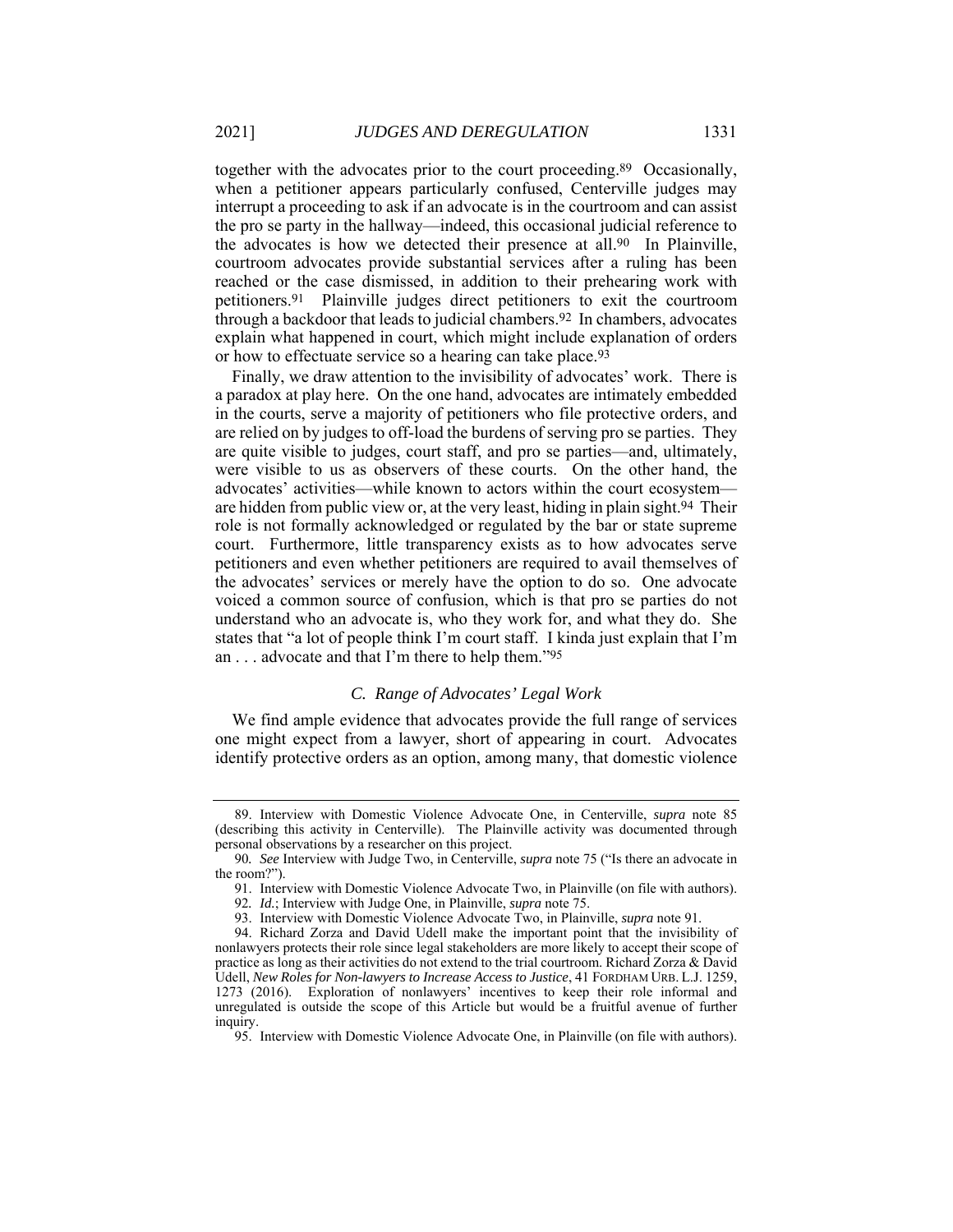survivors might pursue. They elicit factual information from petitioners in service of preparing protective order pleadings. They assist in the development of evidence. They offer explanations about what the court process entails. And finally, they counsel petitioners on whether to pursue legal recourse, how to select remedies, and how to clear procedural hurdles, such as service of process.

#### 1. Identifying Protective Orders as an Option

Advocates have multiple access points at which they meet domestic violence survivors. They run a twenty-four-hour hotline, participate in police ride-alongs, and partner with shelters and child and family services.96 While much initial advocate-to-survivor communication centers around safety planning and crisis intervention, advocates report that they also "introduce protective orders and talk about that as an option."97 The discussion around protective orders is informed by the survivor's goals, as evaluated by advocates. A protective order docket attorney explains that, in her office, advocates "sit with [survivors], talk about what's going on, what their goal is and assess the situation. Based on that, they'll either do a protective order, or if it's a real safety concern where maybe the protective order's not a good idea, we'll safety plan around that."98

The community outreach conducted by advocates is comprehensive. They encourage survivors to assert their legal rights and prepare them to engage in the court process. As one advocate reports: "It's fairly rare that people are coming to court without any previous contact with us in some way. Most [survivors] already have a little bit of an idea of what the [protective order] process is and who we are."99

#### 2. Eliciting Facts and Preparing Pleadings

Perhaps advocates' most important contribution to petitioners is the expert manner in which they help craft pleadings. One advocate describes the process as such:

We frame the issue around timing—we start with the most recent incident and work backwards. So if a client says, "My child's father called me a bitch, I'm sick of this bullshit, he's always trashed." I would say, "Can you tell me more? Did he put his hands on you? Did you fear for your safety? Did you fear for your child's safety?" . . . . We also push people to talk about instances of [domestic violence] that aren't right at the surface. So we might ask, "Have his actions increased? Do you feel it's increased over the past 6 months? How?" Or we might ask, "Has he threatened to hurt himself if you leave?" That's a part of [domestic violence] but people don't

 <sup>96.</sup> Interview with Domestic Violence Advocate One, in Centerville, *supra* note 85. 97*. Id.*

 <sup>98.</sup> Interview with Protective Order Docket Attorney, in Plainville (on file with authors).

 <sup>99.</sup> Interview with Domestic Violence Advocate One, in Centerville, *supra* note 85.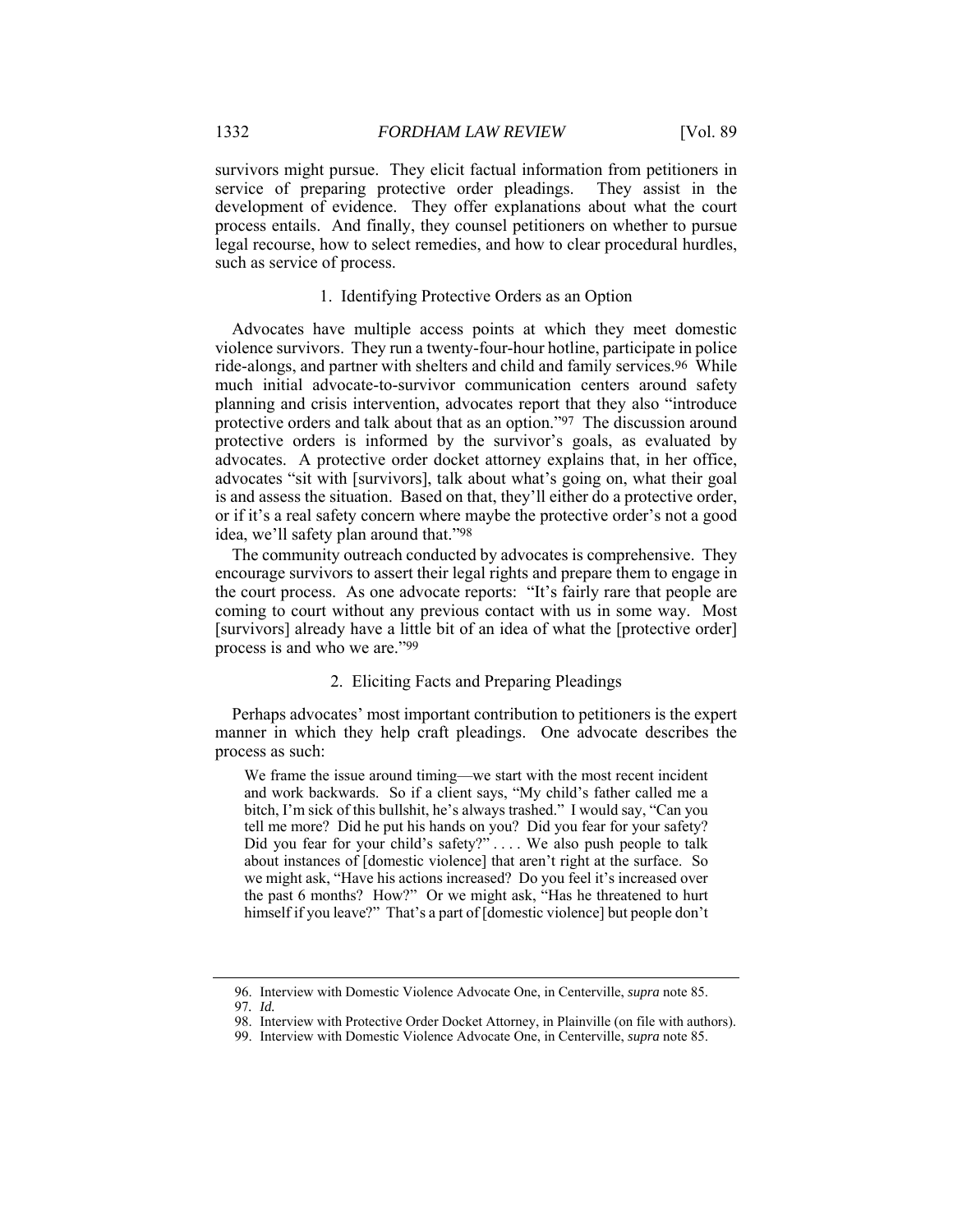always recognize it that way. We try to get the conversation to move in a certain way . . . . "Were the threats specific? General?"100

At another study site, the petition-writing process conducted by advocates is described in a strikingly similar way: the advocates start with a bare-bones pleading that petitioners complete by checking various boxes, such as "I was threatened" or "I was stalked." They then work with petitioners to develop the pleading factually:

[O]ur advocates will explain, "this is what the judge is looking for," but it will still be [written] in [the petitioner's] own words  $\dots$  [They will] say, "Hey, you said that he threatened you. Did you write what threats they were?" Just to kind of backtrack and remind them "Hey, you said that this was happening. Did you actually go into detail about it?" . . . . I do think it helps to have advocates that are close to the court system and at least know the judge is looking for these things . . . . [For example] we have to be a lot more clear with sexual assault cases as to if there was penetration or not because the judge just wasn't taking "well, he sexually assaulted me" as enough. It needed more.101

Just as a lawyer typically does, advocates urge survivors to provide more than conclusory allegations, employing several strategies to do so. They ensure pleadings contain sufficient detail on each count, help petitioners to order events chronologically so they are easier to follow, ask petitioners to think beyond the scope of recent incidents to prior threats and actions that might constitute a pattern of domestic violence, and elicit information needed to satisfy particular legal criteria, such as whether a petitioner experienced fear.

An attorney who represents clients exclusively on the protective order docket at one study site believes that advocates influence outcomes by helping survivors shape a narrative:

I do see a significant difference in those that don't get help with an advocate and those that do in just not only the structural details, but in their narrative. We'll see one where it might just say, "she yelled at me and took the kid." I mean that's not really a whole thought. With an advocate it might have been "she told me she was going to burn my house down, punch me in the face and then she drove off with the children. I have full custody."102

*Id.*

<sup>100</sup>*. Id.* The advocate goes on to explain the crucial nature of the petition-writing process: People's handwriting isn't great. People's command of the English language isn't great. If a clerk or a judge can't read your petition or understand it, that can severely impact the process . . . . It can be difficult for people to coherently articulate what's happened when they're the victim of trauma. A third party helps with sussing out what happened and processing the information. We pull all the pieces together because events are mashed together in people's heads and it's very difficult for clients to be able to parse them . . . . Someone might say "oh this happened, but wait then that . . . ." Without [our help] it just becomes a mishmash of everything that's happened over the years.

 <sup>101.</sup> Interview with Protective Order Docket Attorney, in Plainville, *supra* note 98. 102*. Id.*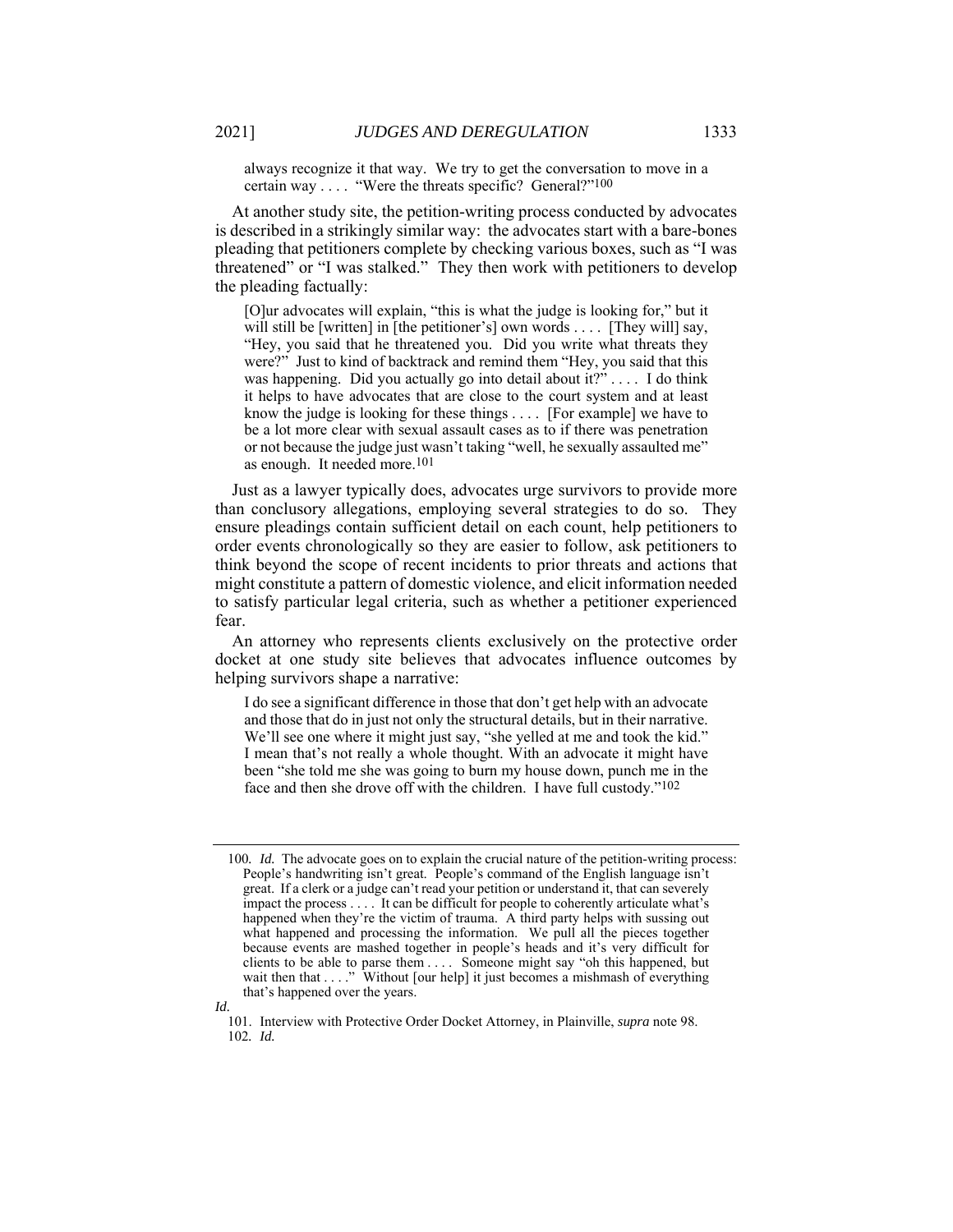#### 3. Developing Evidence

While not a core component of the advocates' role at both study sites, the Plainville advocates, who operate out of the basement of a court-adjacent building, collaborate with law enforcement to document injuries, including having photos taken if a bruise is visible or having an on-site nurse conduct an evaluation and produce a report.103 This physical evidence may later prove extraordinarily helpful to a petitioner who otherwise might not have a way to prove her injuries. Plainville advocates are quite specific about instructing petitioners on evidentiary requirements, such as advising that documents and photos must be removed from a phone and presented as physical records.104

#### 4. Offering Explanations

Advocates offer both substantive and procedural explanations to pro se petitioners. This involves listing the elements of the legal standard.105 It also includes explaining to a petitioner that she can seek to have her case reinstated if she arrives late to the hearing and it has been dismissed.106 And it consists of reading a protective order with the petitioner once it has been issued to "show them the date and when it expires" and how to address violations of the order, since "it's a lot to take in" during the open court session.<sup>107</sup>

Additionally, advocates provide information about the range of remedies available to petitioners.108 One advocate describes her role as empowering the petitioner to make her own choice from the slate of options for relief. As illustrated below, the advocate also explains that relief can be broad or narrow in scope and that relief is not permanent; it can be modified at the petitioner's request:

We're saying, "it can be whatever you want it to be. If you don't want [the] kids to see him at all, we can do that. We can ask for that. If you want custody but he has visitation, we can do that too." You can get a stay away component—and it can be as large or small as they need it to be depending on their circumstances. And it's not static, either. We explain that too. Just because you ask for something today doesn't mean it can't be changed. Just because they're doing this [protective order] doesn't mean it is written in stone  $\dots$ . We're saying, "You're in control  $\dots$ ."109

<sup>103</sup>*. Id.*

 <sup>104.</sup> This information is based on the personal observations of a researcher on this project.

 <sup>105.</sup> Interview Domestic Violence Advocate One, in Centerville, *supra* note 85.

<sup>106</sup>*. Id.*

 <sup>107.</sup> Interview with Domestic Violence Advocate One, in Plainville, *supra* note 95.

 <sup>108.</sup> Both courts in our study have created a pro se form for a protective order that lists the available remedies. However, advocates review the remedies with petitioners to determine which of the remedies might be advantageous given the circumstances of each particular case.

 <sup>109.</sup> Interview with Domestic Violence Advocate One, in Centerville, *supra* note 85.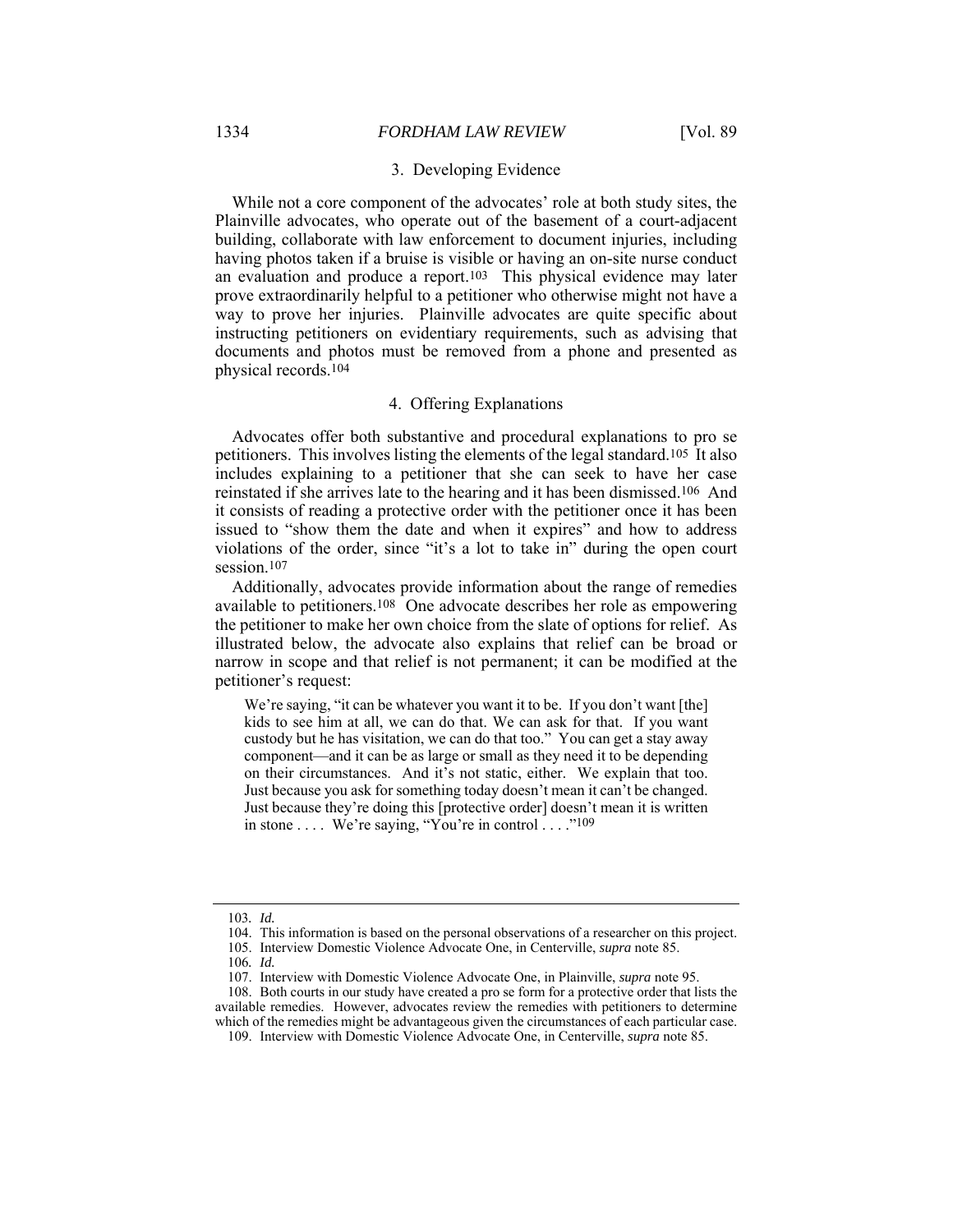#### 5. Counseling

Perhaps most significant to the topic of deregulation, advocates offer extensive counseling to petitioners about many aspects of their protective order cases. We are careful here not to term this "advice," as all advocates firmly stated that they understood legal advice was prohibited and that "ultimately it's the client's choice what to say and whether to file."110 One advocate was blunt that she doesn't "give any opinion whatsoever on anything."111

However, there is often a barely perceptible distinction between "advice"—which is understood by advocates to mean directing clients to take a particular course of action—and "counseling," which they understand as taking steps to ensure petitioners understand and have explored all options within the context of their particular circumstances. Because advice is a loaded word that raises the specter of unauthorized practice of law,<sup>112</sup> we describe the advocates' activities as counseling instead. In our estimation, it would be difficult to suggest that advocates do anything "unauthorized," as their activities are known to judges, sanctioned by the courts, and heavily relied on in the adjudication of protective order cases.

In discussing how she counsels survivors whether to pursue a protective order, one advocate explains that she first determines the survivor's goals. She discovers that some petitioners

want the [defendant] held accountable for what they did. They want to get up in court and have people hear it . . . . We have to explain that they're not necessarily going to get that kind of accountability. It might end up as a consent without admissions [i.e., a settlement agreement], the [defendant] won't necessarily get up and admit that he assaulted you. It's hard to explain to people that they may not get that kind of release.<sup>113</sup>

In a second example of this type of goal-oriented counseling, an advocate explains that, to help a petitioner select among the various check-the-box remedies listed on the protective order pleading, it might be necessary to probe into the petitioner's hesitation around particular forms of relief. Perhaps the most consequential relief that can attach to a protective order is temporary custody of one's children for up to a year. Advocates are careful to say "[i]t's not up to me, it's not my life. I can't tell you what you want to do with your kids."114 However, they then proceed to explore any reluctance to check particular boxes, as follows:

I might ask, "Why are you on the fence about this? Are you concerned because of the way he acts with you but not the kids? Are you afraid he'll do something if you file a [protective] order? What do you think is going to happen? What are you afraid of?" The client might say, "I'm not trying

 <sup>110.</sup> *Id.*

 <sup>111.</sup> Interview with Domestic Violence Advocate Two, in Plainville, *supra* note 91.

<sup>112</sup>*. See generally infra* note 120.

 <sup>113.</sup> Interview with Domestic Violence Advocate One, in Centerville, *supra* note 85.

 <sup>114.</sup> *Id.*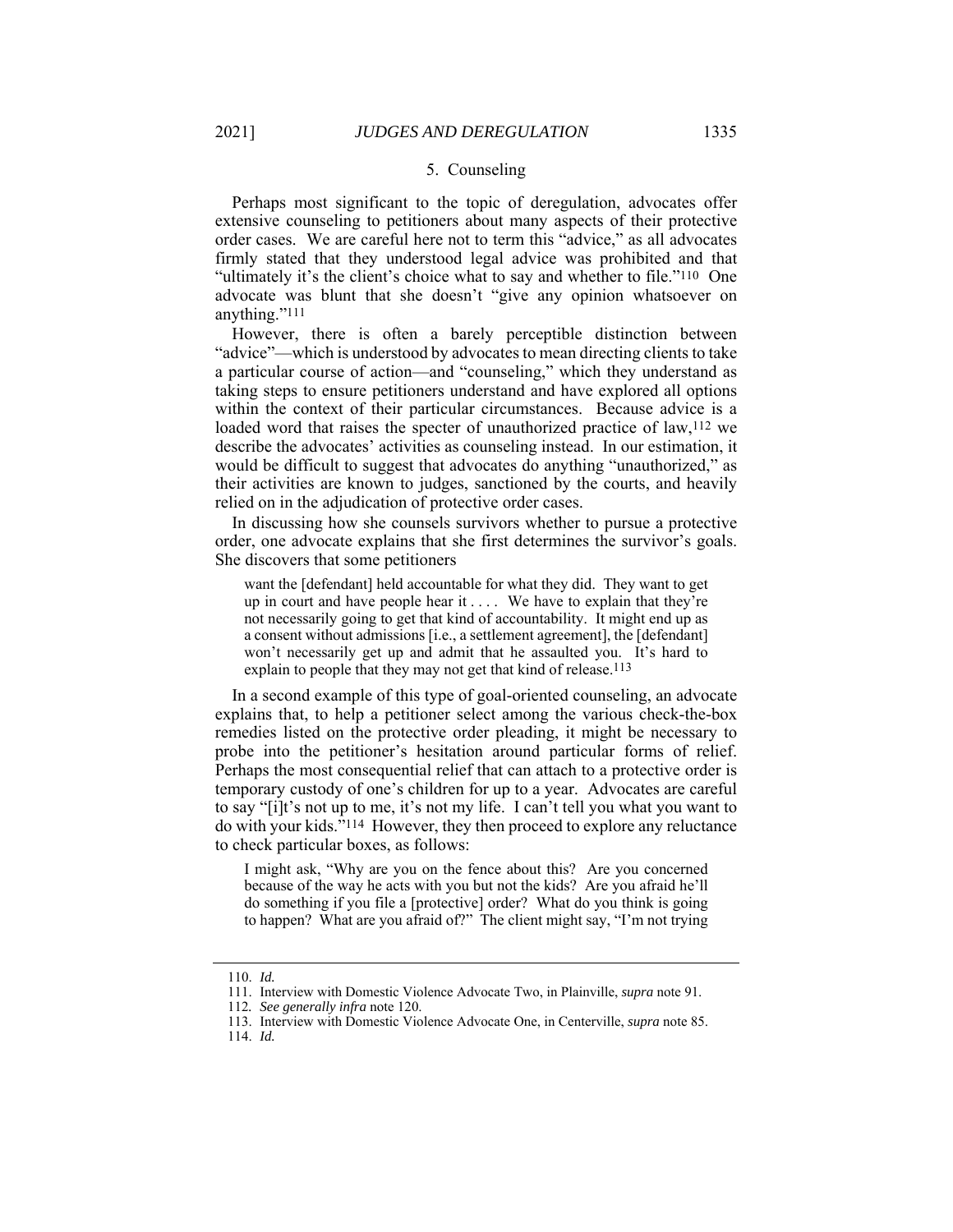to take my kids away from their father, I don't want to do that." And we'll tell them, "This is about boundaries. This is about setting boundaries in your relationship. It's about creating a safe structure. It's not about taking the kids away."115

The advocates' counseling activities align with the concept of "strategic expertise," developed by Colleen Shanahan, Anna Carpenter, and Alyx Mark as an essential part of the lawyer's role.116 The theory of strategic expertise suggests that legal analysis and acumen may contribute less to the efficacy of attorney representation than do a combination of relational expertise117 and familiarity with the norms of the actors in the civil justice system.118 Much in this vein, nonlawyers do not produce written briefs or focus on analysis of case law but use their expertise about the "law of the courtroom" to provide enormous added value to petitioners in protective order cases.119

Advocates' counseling activities—especially when viewed as strategic expertise—raise important questions about the unauthorized practice of law and whether the advice/information distinction should be discarded.120 The confusion around what, precisely, constitutes advice is almost impossible to unpack and creates a chilling effect among paraprofessionals providing legal services to the clients who need them most and cannot access them elsewhere.

### IV. THE JUDICIAL ROLE IN DE FACTO DEREGULATION OF THE LAWYER'S **MONOPOLY**

Drawing on the rich description of the work of nonlawyer advocates in Part III, we illustrate in this part how judges rely on, sanction, and facilitate the role of nonlawyer advocates—even in the absence of a regulatory structure explicitly authorizing such a role. Judges collaborate with advocates both as partners in the adjudication of individual domestic violence cases and also—at least in one jurisdiction—on systemic court reform. There is no uniform consensus among judges as to whether it is appropriate or beneficial for advocates to play an influential role in shaping court procedures and, as a byproduct, judicial behaviors. However, it is clear that

<sup>115</sup>*. Id.*

 <sup>116.</sup> Colleen Shanahan et al., *Lawyers, Power, and Strategic Expertise*, 93 DENV. L. REV. 469, 491 (2016).

 <sup>117.</sup> Rebecca L. Sandefur, *Elements of Professional Expertise: Understanding Relational and Substantive Expertise Through Lawyers' Impact*, 80 AM. SOC. REV. 909, 915–16 (2015). 118. Shanahan et al., *supra* note 116, at 510.

 <sup>119.</sup> Gary Blasi discusses the "law of the courtroom" as sometimes in conflict with written

law. *See* THE EMPIRICAL RSCH. GRP., UCLA SCH. OF L., EVALUATION OF THE VAN NUYS LEGAL SELF-HELP CENTER: FINAL REPORT 15 (2001), https://www.srln.org/system/ files/attachments/Evaluation%20of%20the%20Van%20Nuys%20Legal%20Self%20Help%2 0Center%20Final%20Report%20%28California%202001%29.pdf [https://perma.cc/L8MM-FL93].

 <sup>120.</sup> UPL statutes uniformly prohibit the provision of legal advice by anyone who has not attended a three-year law school and passed the bar. *See, e.g.*, Derek A. Denckla, *Nonlawyers and the Unauthorized Practice of Law: An Overview of the Legal and Ethical Parameters*, 67 FORDHAM L. REV. 2581 (1999).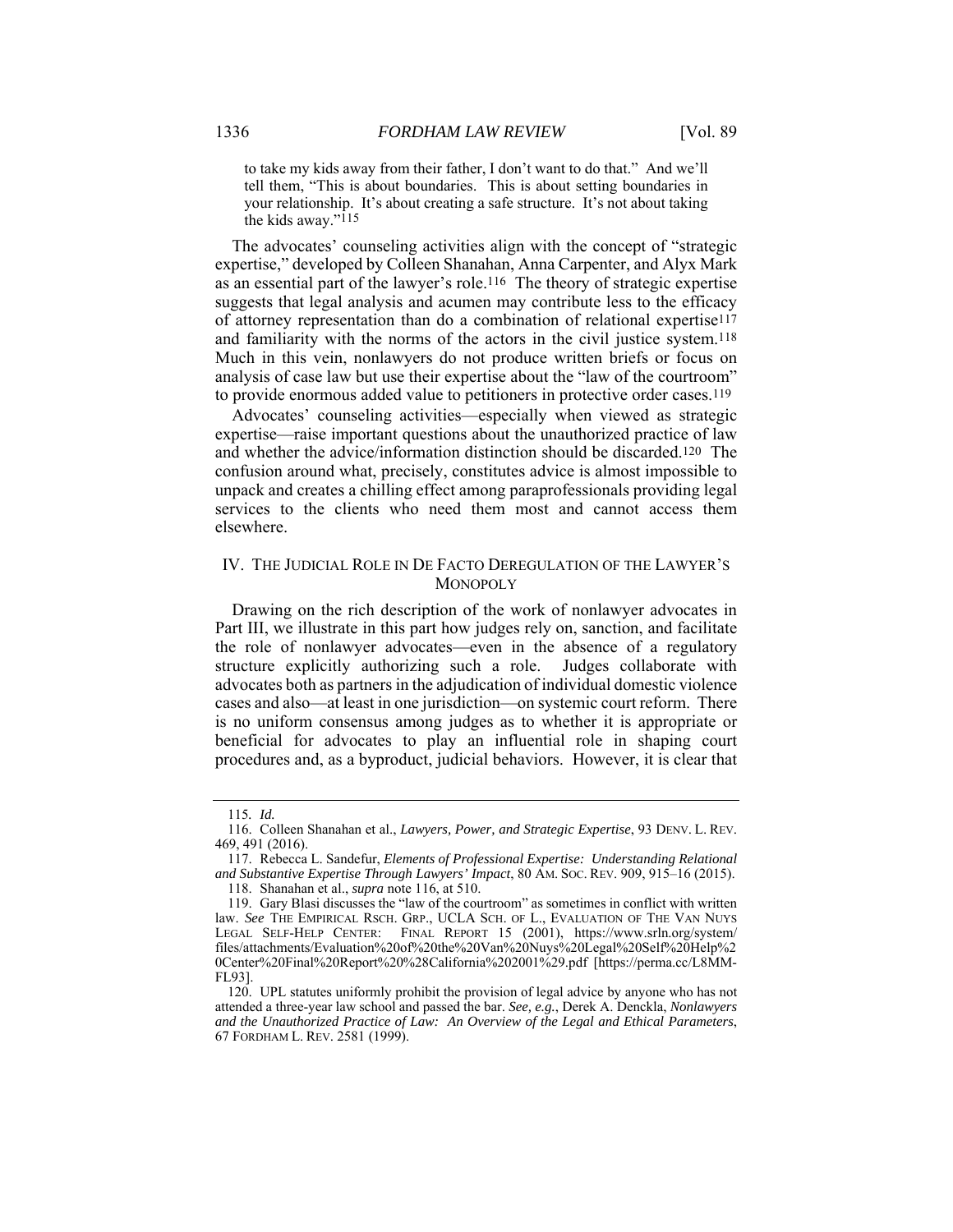judges are intimately familiar with the work of advocates and lean on them to do their jobs. While state supreme courts and bar associations debate the theoretical wisdom of creating paraprofessional roles, the data below demonstrate that any implementation of regulatory reform would benefit greatly from the lived experiences of civil trial judges.

#### *A. Judges and Advocates—Collaboration on Individual Cases*

Judges rely on advocates in multiple ways to do their jobs. They are dependent on advocates to manage their dockets, discern the issues in a case, produce evidence, overcome procedural obstacles, and counsel litigants. In some jurisdictions, judges handle up to twenty-five protective order cases a day.121 The vast majority of these are handled during a three-hour morning session, with leftover court business rolled over to the afternoon.<sup>122</sup> (In Centerville, the afternoon is reserved for full evidentiary trials, often in cases where the parties are represented by counsel.) That leaves approximately seven minutes for each case, although most hearings are much shorter. Judges meet case processing expectations by outsourcing part of their role to advocates who are available to elicit, explain, and assist. Advocates are an essential part of the court infrastructure. Their pretrial work with petitioners develops the case so that judges appear "active" during proceedings and can fulfill their ethical duties to provide pro se parties with a meaningful opportunity to be heard.

#### 1. Docket Control

Judges are under immense pressure to manage their dockets and process cases quickly.123 While much of the advocates' work could, theoretically, be performed by judges—and pro se guidance suggests that some of it should be—the demands of efficient docket control are at odds with the need to provide slow, careful, and compassionate assistance to pro se parties. One advocate underscores the importance of her role in this regard:

If the judge is feeling overwhelmed and feels like, "I have to keep the docket moving," I'm not sure how much time they'd want to dedicate to holding people's hands . . . . Could they explain the difference between the criminal process and the civil? . . . Yes, and they don't . . . . I think it would be very hard for a judge to stop what they're doing and help the person in front of them.124

 <sup>121.</sup> This information is based on the authors' court observations.

 <sup>122.</sup> This information is based on the authors' court observations.

 <sup>123.</sup> Interview with Judge Two, in Centerville, *supra* note 75 ("We are under a lot of pressure to get cases resolved."); *see also* Interview with Judge One, in Centerville (on file with authors) ("There's pressure from the—we call them the suits—to move the cases . . . . we get these statistics about who's moving cases, how we're moving cases. We see stats every month, how many trials we've done. And it's particular to judges, so you know how you're doing. We'd always have these meetings about moving cases, and we'd be at 99%, and I'd say that's not really helping us improve. If the metric we're using gets us to 99%, then it's not the right metric. We should be at 70%, 80% so we can figure out how to improve.").

 <sup>124.</sup> Interview with Domestic Violence Advocate One, in Centerville, *supra* note 85.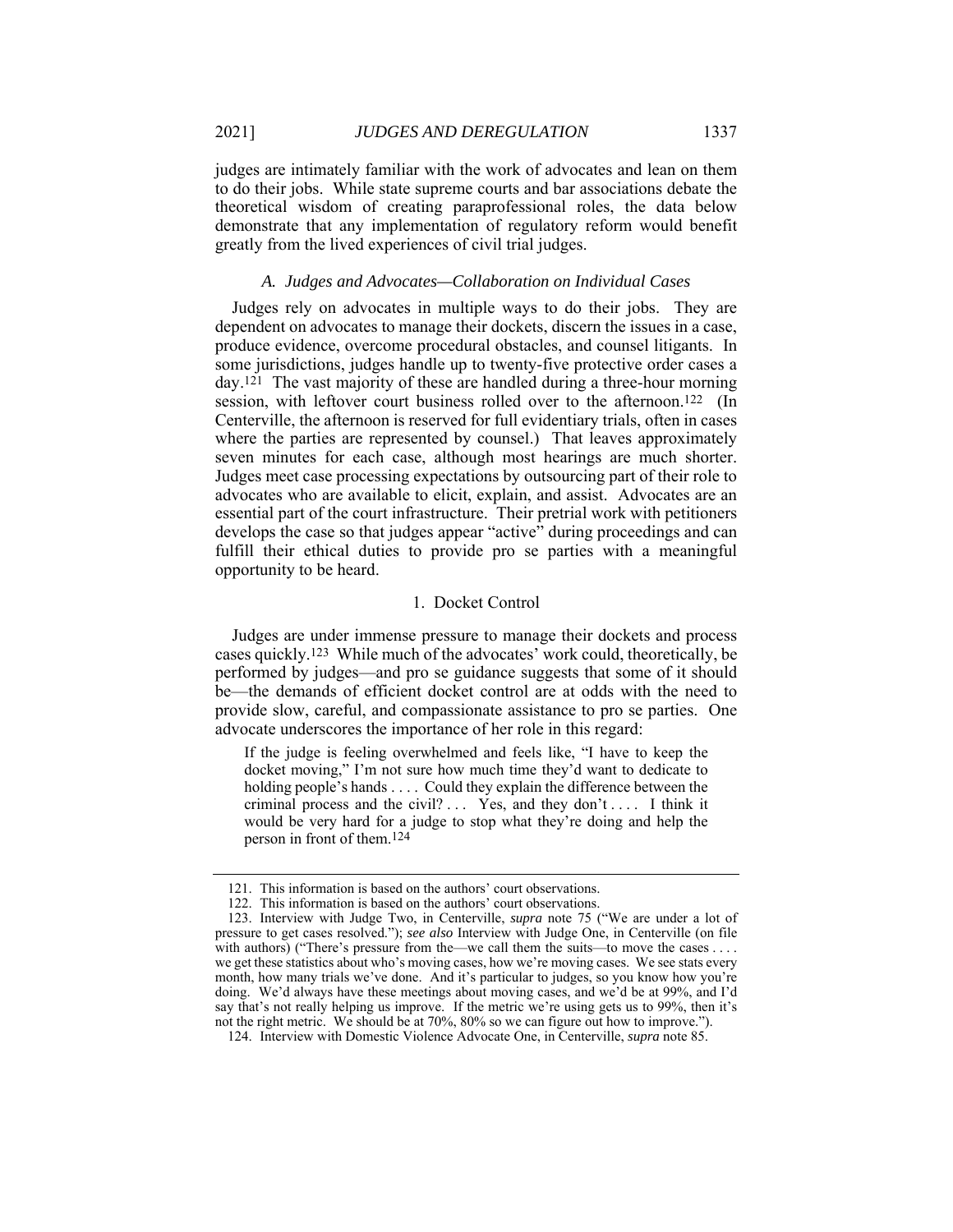Judges confirm that they would find it difficult to fulfill their functions on the docket without the assistance of advocates. A Centerville judge explained, "I don't think it's all done by the judges. The negotiators . . . they take the weight off of us. We are trying to move cases along so it is wonderful to know that [the negotiators] have spoken to [the parties] before they see us."125

#### 2. Discerning Issues in a Case

One Plainville judge shared that he uses the advocate-crafted petitions to direct his questioning of the parties, rather than providing an opportunity for the petitioner to share a narrative.126 Pro se guidance suggests a narrative as the superior method, but that may leave a petitioner confused or apt to share a story that does not contain sufficient detail. In the words of the Plainville judge, "I read the petition, and then I ask 'em questions. I don't just say, '[t]ell me your story.'"127 An attorney in the same court corroborates the judges' approach, describing that a judge will typically read the petition and then ask clarifying—and even leading—questions, such as, "'Okay, well is it true that the [defendant] punched you in the face?'128 If the [petitioner] says yes, he'll ask, 'Well, how did he punch you? With his fist closed, with his fist open?""<sup>129</sup>

At our second study site, Centerville, a protective order judge admitted that, prior to joining the bench, he did not appreciate that the judge plays just "one role" among many played by stakeholders serving pro se parties.130 This judge identified the advocates as important partners in working with "quote-unquote victims," and specifically noted as "helpful" the advocates' work in "com[ing] up with the facts by working with people" in advance of their court dates.131

#### 3. Producing Evidence

An advocate in Plainville described for us how judges sometimes rely on them to identify evidence that may help resolve a contested factual issue. For example, one Plainville petitioner described an instance in which "she was stabbed in her private part."132 The judge—in an effort to determine the veracity of this claim—asked an advocate "to go into the hallway and [have the petitioner] show it to [the advocate]." Despite discomfort with the request, the advocate did as she was asked, "because it's so hard to say no to

 <sup>125.</sup> Interview with Judge Two, in Centerville, *supra* note 75.

<sup>126</sup>*. See, e.g.*, JUD. COUNCIL OF CAL., HANDLING CASES INVOLVING SELF-REPRESENTED LITIGANTS: A BENCHGUIDE FOR JUDICIAL OFFICERS 2–3 (2019), https://www.courts.ca.gov/documents/benchguide\_self\_rep\_litigants.pdf [https://perma.cc/ 36FW-UF2J].

 <sup>127.</sup> Interview with Judge Two, in Plainville (on file with authors).

 <sup>128.</sup> Interview with Protective Order Docket Attorney, in Plainville, *supra* note 98.

<sup>129</sup>*. Id.*

 <sup>130.</sup> Interview with Judge One, in Centerville, *supra* note 123.

<sup>131</sup>*. Id.* 

 <sup>132.</sup> Interview with Domestic Violence Advocate One, in Plainville, *supra* note 95.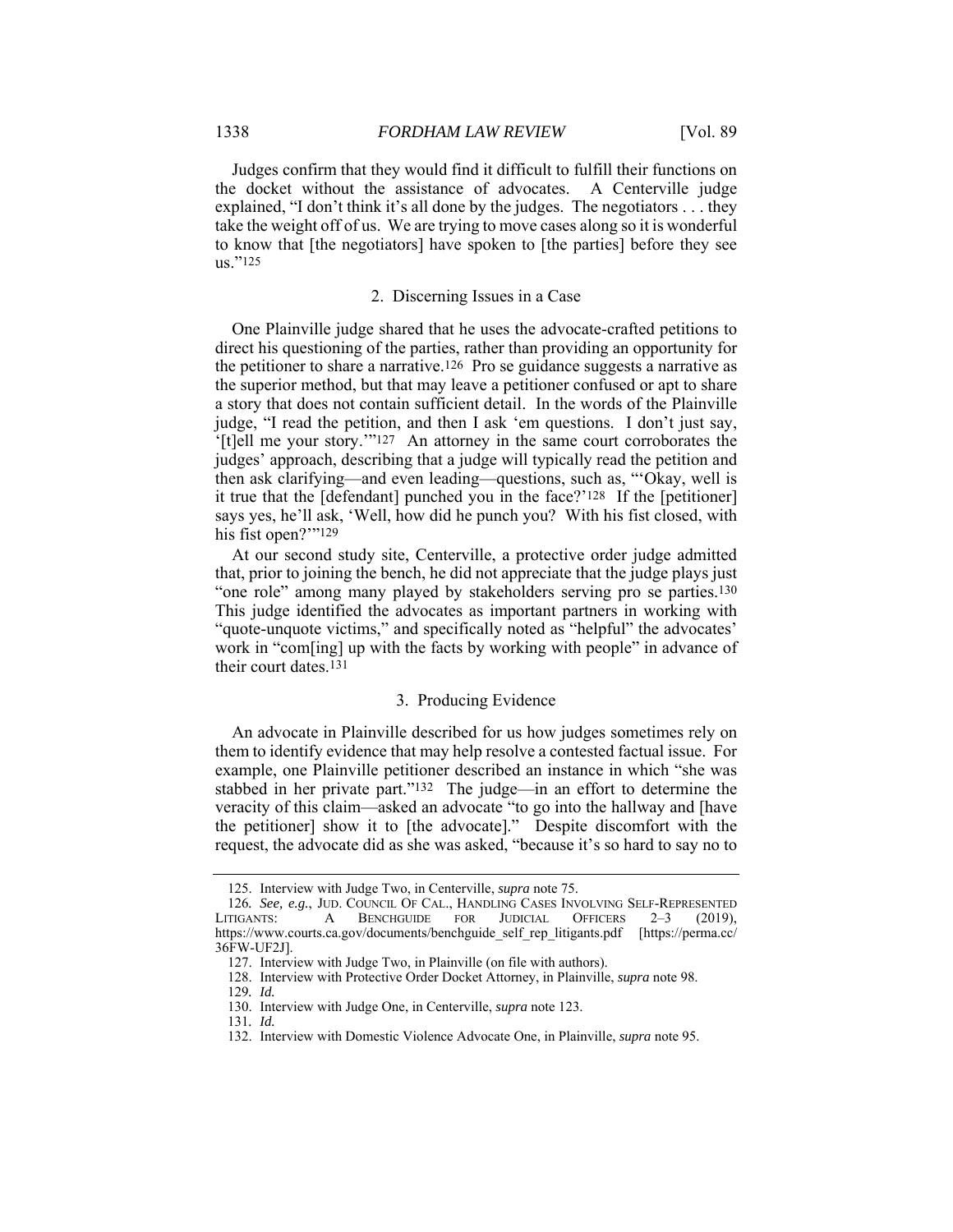a judge."133 Although we did not find this type of investigatory conduct common among the judges we observed, it offers another illustration of the desperation judges face in resolving factual disputes with no physical evidence, which, in this particular case, resulted in questionable judgment and an invasion of privacy.

#### 4. Overcoming Procedural Obstacles

Judges also rely on advocates to help petitioners with confounding procedural issues that arise during live court proceedings. One advocate explained that judges might interrupt a formal court hearing to "ask us . . . to call the [pro se] person and maybe have them come in and amend something."<sup>134</sup> Another explained that advocates carry purple clipboards so that judges can identify them in court. A judge might say, while court is in session, "Is there an advocate in the courtroom? Can you help this person with service?"135

#### 5. Counseling Pro Se Petitioners

The following interaction between a judge and a petitioner illustrates a judge's reliance on nonlawyer advocates to counsel pro se parties on important decision-making that arises during proceedings. In this case, a petitioner sought to vacate a protective order, explaining to the judge that alcohol was involved in the incident, pushing and shoving occurred on both sides, and she had sought court involvement largely in response to pressure from her parents, which she now felt was a mistake.136 The judge insisted she meet with an advocate to evaluate the voluntariness of her decision to vacate the order:

JUDGE: In summary, you're a different person, the event was a mutual combat situation. I would like it if you would visit with the [domestic violence] advocates?

PETITIONER: No. [Adamant].

JUDGE: Would you be willing?

PETITIONER: No.

JUDGE: I'd be more comfortable . . .

PETITIONER: I don't really see a need.

JUDGE: I'd like for you to do that before I decide on the motion. I'd appreciate their perspective . . . .

PETITIONER: I understand. So I come back [after I meet with them]?

<sup>133</sup>*. Id.*

 <sup>134.</sup> Interview with Domestic Violence Advocate Two, in Plainville, *supra* note 91.

 <sup>135.</sup> Interview with Domestic Violence Advocate One, in Centerville, *supra* note 85.

 <sup>136.</sup> Observation Transcript of Court Hearing Eighty-One in Front of Judge One, in Plainville (on file with authors).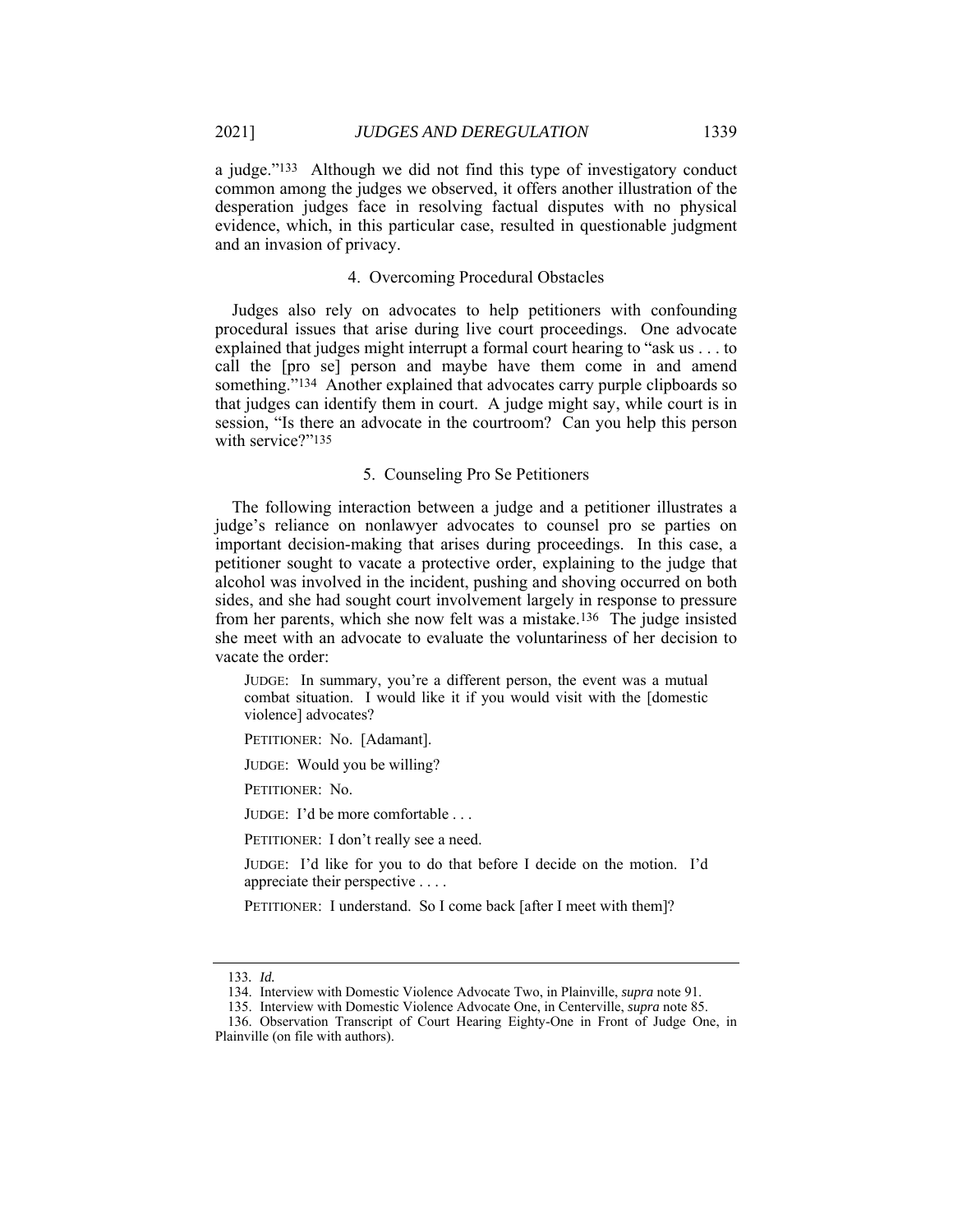JUDGE: Yes, we will call you.137

Although the judge could have performed a voluntariness colloquy in court, he relied on the advocate to take on this counseling role—perhaps to free up time on the docket or perhaps because advocates are trained in trauma and the judge views them as better equipped to perform this function. Either way, an unanswered question about the advocates' role concerns whether pro se parties should be required or pressured to consult with them on case strategy and decision-making.

#### *B. Judges and Advocates—Collaboration on Systemic Court Operations*

In both Centerville and Plainville, judges also endorse the advocates' role at an even deeper level than individual assistance, often including them in conversations about systems-based design. Advocates are at the table during judge-led stakeholder meetings that involve clerks, lawyers, and other service providers involved in protective order proceedings.<sup>138</sup> Advocates provide feedback about how to improve court operations or how a judge might approach pro se parties differently, and they report that judges are receptive to this constructive advice.139 The court understands the mutually beneficial relationship; without advocates, the court clerk would have to absorb thousands of pleas for help from petitioners who would otherwise have nowhere else to turn.140

In addition, advocates and the organizations that employ them are longterm institutional actors in protective order courts and play a role in acculturating new judges to the role they are about to assume. In Centerville, when new judges rotate onto the protective order calendar, advocates train them on "what to expect in the courtrooms."141 It is important to note that not all judges are comfortable with the influential role of advocates, and the organizations that employ them, in shaping judicial norms and court processes. One judge in Plainville, who was new to protective order cases, reported: "I'm telling you they are enmeshed in my courtroom . . . . I didn't get to do what I wanted to do with my docket."142 In particular, this judge wanted petitioners to testify orally at ex parte emergency hearings but did not feel free to require petitioners to do so because the nonprofit domestic violence organization employing the nonlawyer advocates took a stand against it.143 The organization's leaders believed it was "re-traumatizing" to have survivors testify when the events were already recorded in paper pleadings.144 The judge ultimately conceded to these demands, recognizing

<sup>137</sup>*. Id.*

 <sup>138.</sup> Interview with Domestic Violence Advocate One, in Centerville, *supra* note 85.

<sup>139</sup>*. Id.* 140*. Id.*

 <sup>141.</sup> Interview with Judge One, in Plainville, *supra* note 75.

<sup>142</sup>*. Id.*

<sup>143</sup>*. Id.*

<sup>144</sup>*. Id.*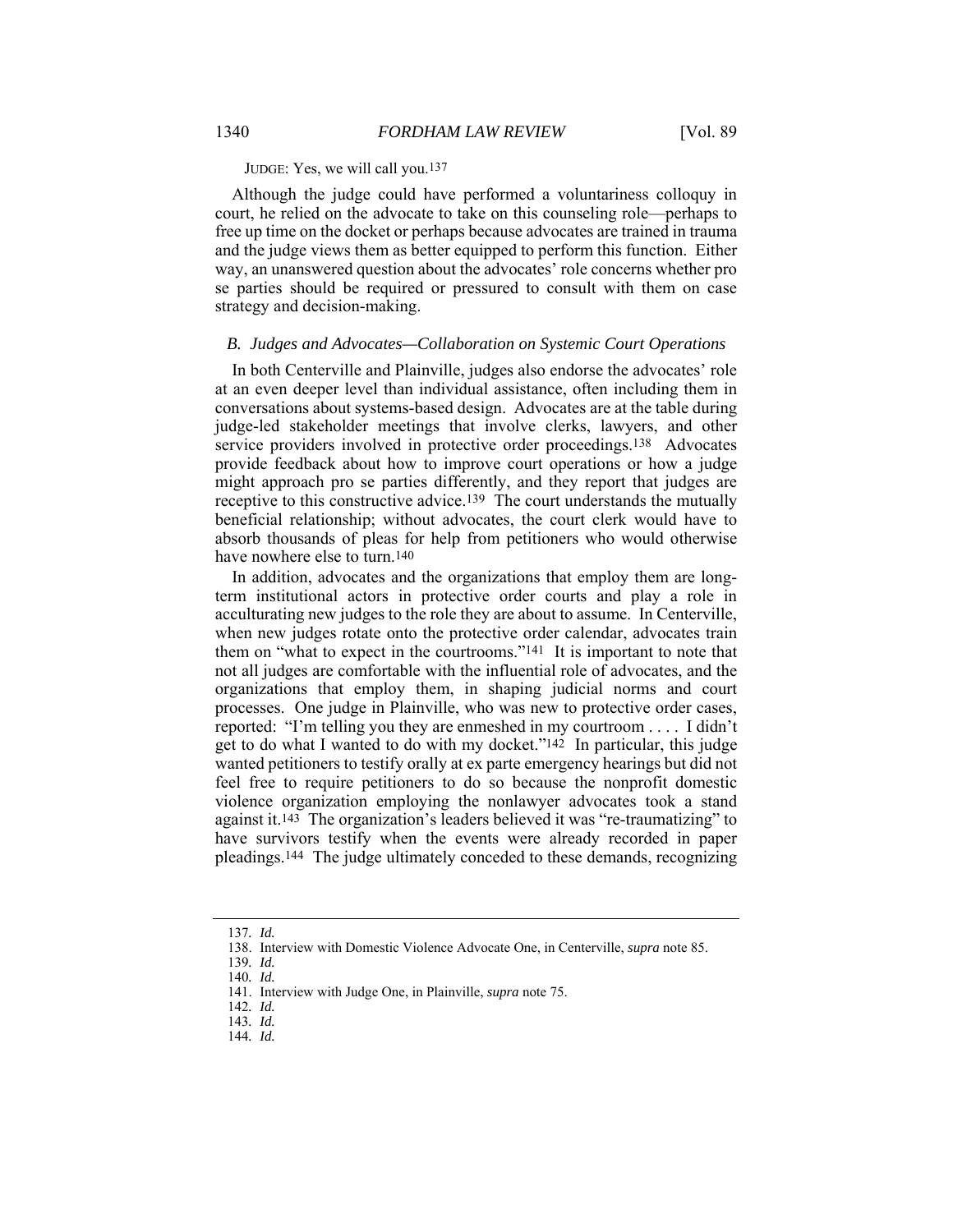"subtle" forces at play that made domestic violence agencies, and their advocates, powerful actors within the court.145

#### V. IMPLICATIONS OF DEREGULATING THE LAWYER'S MONOPOLY IN THE **SHADOWS**

Thus far, this Article has sought to describe, with rich qualitative data, the novel phenomenon of nonlawyer advocates operating as institutional partners in trial courts where no formal regulatory structure authorizes the advocates' role. This phenomenon can be viewed as de facto deregulation of the lawyer's monopoly, as advocates are performing a wide range of legal work that the court both sanctions and relies on. Indeed, the judges may be leading the charge toward recognition of a class of legal professionals that is not licensed, regulated, or even openly acknowledged. Drowning in the pro se crisis that confronts them, judges simply do not have the training or resources to adequately assist the parties before them. We stress that judges are embracing deregulation out of necessity, in an effort to support a healthy justice system in lawyerless courts. We also stress that the advocate model appears to be working as intended—at least for petitioners and the courts. Although the model is not without its flaws, our basic contention is that, based on the findings from our study, nonlawyer advocate programs should be encouraged to thrive, and any resulting disparities for parties who do not receive such assistance should be corrected with an increase in nonlawyer advocates, not elimination of such programs.

That said, allowing deregulation to flourish in the shadows of the law particularly with the judicial imprimatur—raises three important implications that must be addressed. First, we should grant judges the freedom to speak candidly about how they perform their roles in lawyerless courts. The ethical constraint of judicial "neutrality" must be redefined to capture the critical function of nonlawyers so that state civil courts can be more transparent about how they operate. Second, an opportunity to develop norms and best practices around a paraprofessional role is being squandered. This is particularly unfortunate as states are now formally grappling with experimentation around exactly this type of deregulation. Third, the invisibility of the advocates' role during public court proceedings conceals a massive due process rift between survivors and alleged abusers. Petitioners have access to experienced advocates who assist with almost every aspect of protective order proceedings, while defendants typically have no assistance at all. At stake for defendants are their freedom of movement, custody of their children, and eviction from their residences. Bringing the advocates' role into public view would make clear that state supreme courts and bar associations need to take steps to level the playing field.

145. *Id*.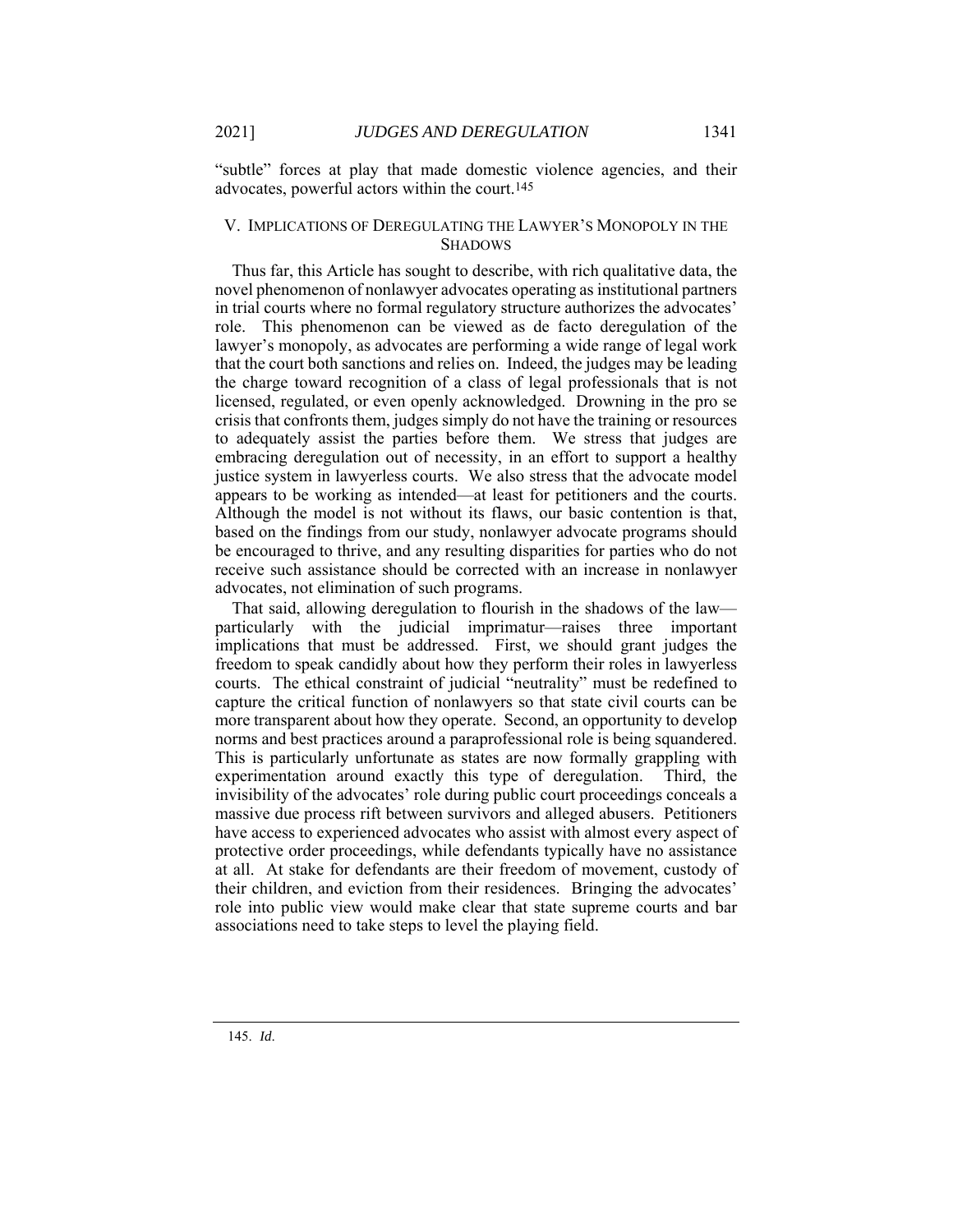#### *A. Judges' Ethical Trap*

As the previous parts have shown, the work of advocates is sanctioned by judges but primarily performed outside the public courtroom. In Centerville, advocates describe a flurry of activity that occurs before the judge takes the bench.<sup>146</sup> In consultation with the court clerk, advocates attempt to locate the petitioners they have previously assisted with pleadings and then work quickly to whisper advice to their clients—such as "bring your text messages with you"—as dozens of pro se parties wait in the gallery for the proceedings to begin.147 In Plainville, advocates try to walk with their clients to court to offer support "because they're a wreck" and also so they can answer lastminute questions.148 Advocates also sometimes sit behind their clients and quietly offer information or explanation while the judge handles other matters.<sup>149</sup> At both study sites, contact with clients in advance of court is necessary, since the advocates are not a public part of the proceedings. Even when judges call on advocates in open court to provide assistance, an observer to the court would not be able to determine the nature or scope of their role.

The hidden nature of the advocates' role is not an accident. A Plainville advocate explained that their role has become more concealed over time. In the past, advocates were permitted to make a speech prior to the commencement of the protective order docket, identifying themselves and the services they provided.150 However, judges grew uncomfortable with the advocates' public appearances, since it gave the impression that the court favored petitioners over defendants.151 Notably, advocates' firm institutional status in the Plainville courts did not shrink after the prefatory speech was abolished. Advocates in Plainville continue to perform their role in the same way—they occupy permanent space within the courts to meet with survivors and accompany every petitioner to the judge's chambers after a hearing concludes. It was only the public-facing part of their role that disappeared.

We hypothesize that institutional pressure on judges to maintain an appearance of neutrality creates an incentive to keep quiet the critical work of nonlawyer advocates. Judges receive competing directions from ethical canons that, first and foremost, prize impartiality and neutrality but also indicate that certain active judging practices may be appropriate in lawyerless courts.152 Our findings suggest that judges struggle to balance these competing demands and are hesitant to bring to the forefront the human infrastructure—such as the advocates—that supports the judges' function in these cases.153 In addition, our findings reveal that much of what appears to

 <sup>146.</sup> Interview with Domestic Violence Advocate One, in Centerville, *supra* note 85.

<sup>147</sup>*. Id.*

 <sup>148.</sup> Interview with Domestic Violence Advocate One, in Plainville, *supra* note 95.

<sup>149</sup>*. Id.*

 <sup>150.</sup> Interview with Domestic Violence Advocate Two, in Plainville, *supra* note 91.

 <sup>151.</sup> *Id*.; Interview with Judge One, in Plainville, *supra* note 75.

<sup>152</sup>*. See* MODEL RULES OF JUD. CONDUCT r. 2.2 cmt. 4 (AM. BAR. ASS'N 2010).

 <sup>153.</sup> As we have argued in other works, ethical guidance for judges in lawyerless courts has not evolved sufficiently to create clear norms around the adjudication of an enormous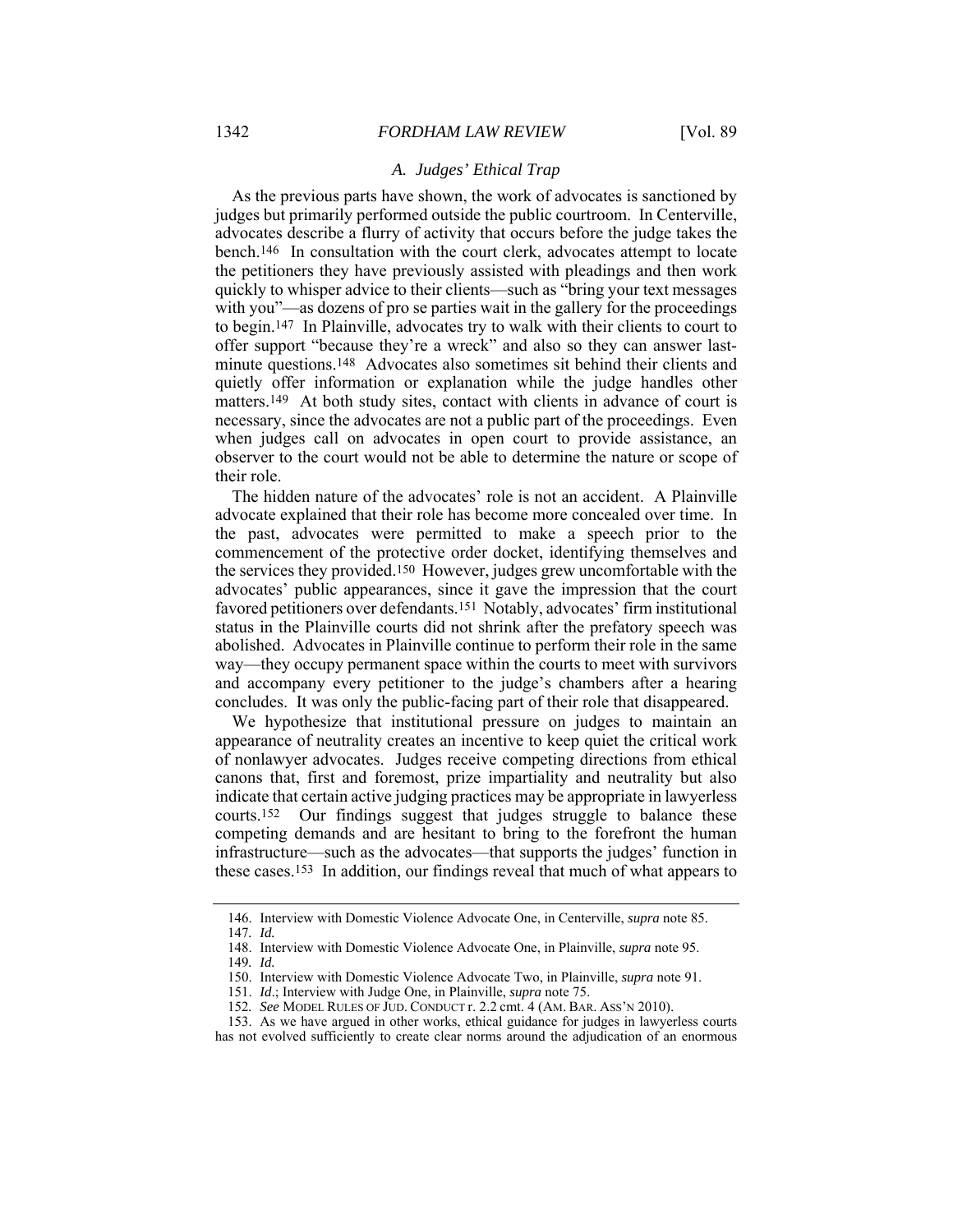be "active judging" in protective order cases may in fact be the product of the advocates' behind-the-scenes work. In the nearly 275 cases we observed across both study sites, judges elicited factual information from petitioners in the vast majority of merits hearings. Judicial questions often appear, in open court, to be unprompted. However, our field interviews suggest that many of these questions are not judge led but derived from carefully curated pleadings that expert advocates have developed to advance the interests of petitioners.

Although only a hypothesis, it is reasonable to assume that judges feel caught in an "ethical trap" that favors sublimating the role of nonlawyer advocates. It is also quite likely that judges fear reprisal from local bar associations who have long opposed any type of deregulation when it is made formal. This undermines transparency, subverts public understanding of lawyerless courts, and exacerbates petitioner-defendant inequality. For reform to take hold, it is essential that judges be granted the freedom to speak with candor about how they perform their duties and how cases are triaged and adjudicated within the court's ecosystem. A model to follow might be the LLA program in Arizona, which is formally recognized and regulated, operates transparently, is subject to evaluation, and is a public part of court proceedings.154

#### *B. An Existing Model for Nonlawyer Advocates*

The failure to acknowledge the imprint of nonlawyer advocates on court operations has a second implication: it inhibits regulatory reform efforts around the country. As states consider how to expand the legal profession to advance access to justice, they do not have the benefit of the accumulated wisdom of trial judges who collaborate daily with advocates to run their dockets. Civil judges in lawyerless courts are relying on their inherent authority to quietly experiment with deregulation in ways that could assist with innovation, peer learning, and the development of best practices in the field—and yet this wealth of experience has not been tapped by the state supreme courts and bar association task forces taking up this issue.

As an example, a thorny issue confounding some deregulation efforts is how to train and license alternative legal professionals. In 2012, Washington became the first state in the nation to create a formal program for Limited License Legal Technicians (LLLT) who would be authorized to practice in specific areas, such as immigration or family law.155 Although this step toward expanding access to legal assistance appeared promising at first, eight years into the program only forty nonlawyers had become LLLTs, and the

volume of cases involving people who are in clear distress but cannot, on their own, shape their stories into a language the court can understand and act on. *See generally* Anna E. Carpenter, *Active Judging and Access to Justice*, 93 NOTRE DAME L. REV. 6647, 6666 (2018); Jessica K. Steinberg, *Adversary Breakdown and Judicial Role Confusion in "Small Case" Civil Justice*, 2016 BYU L. REV. 899.

<sup>154</sup>*. New "Licensed Legal Advocates" Program*, *supra* note 58.

 <sup>155.</sup> WASH. STATE CT. ADMISSION & PRAC. R. 28.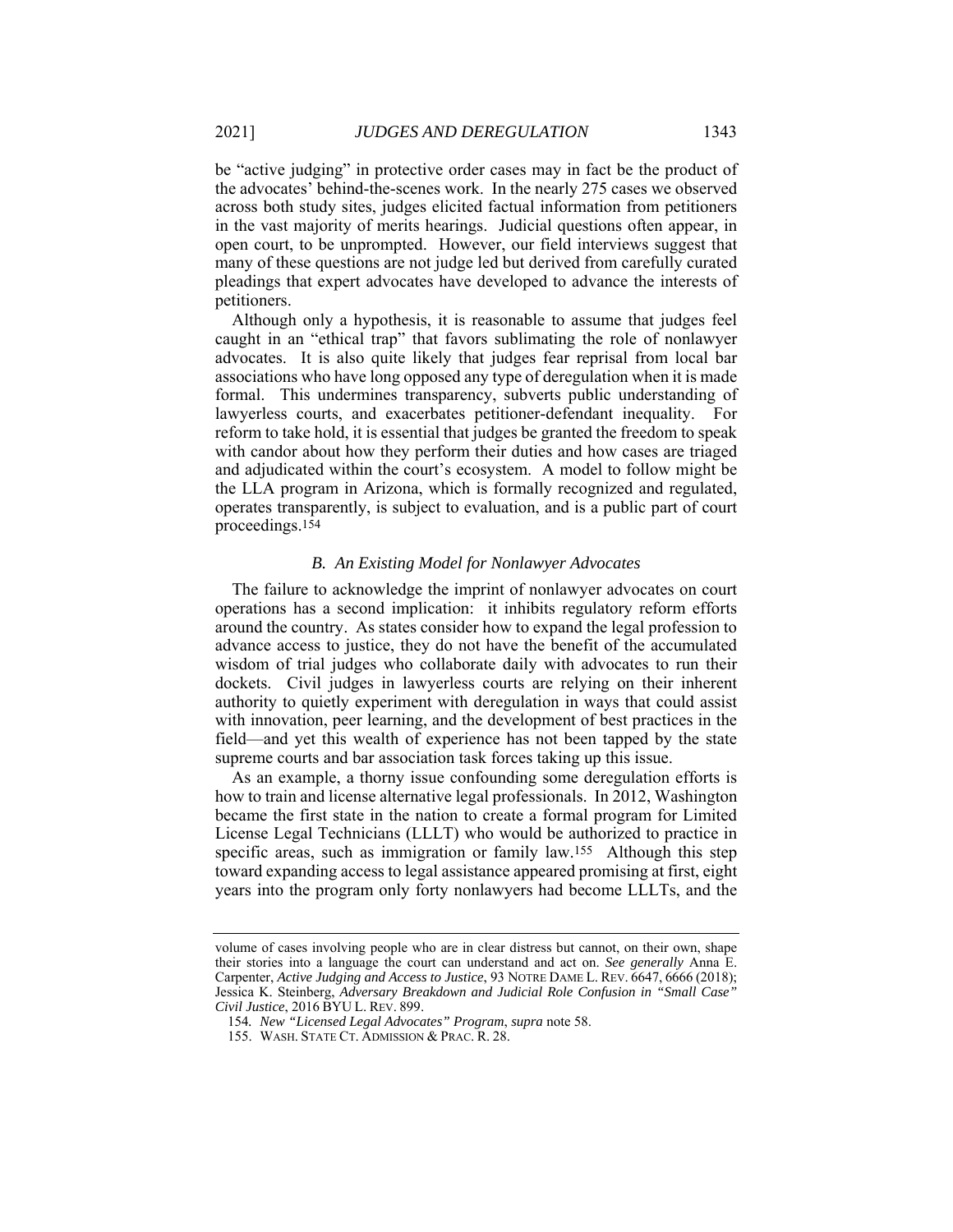program shuttered in 2020.156 Ultimately, the barriers to entry were too high, requiring strict educational requirements and 3000 hours of work under an attorney's supervision.157 And even once licensed, the allowable scope of practice was narrow, with LLLTs able to complete forms and advise on process but unable to represent clients in court or in settlement talks.158 It is possible LLLT enrollment was so low because the prospective LLLTs themselves were concerned they may not be able to earn sufficient income to justify the investment in their training and education.

Our research reveals an entirely different model of training that could inform the debate around training and licensing requirements for legal paraprofessionals. In Centerville, domestic violence advocates receive forty hours of training in confidentiality, fifteen to twenty hours of training in trauma-informed care, and then complete eighty hours of observations in which they watch experienced advocates do their work.<sup>159</sup> Finally, new advocates are shadowed for forty to forty-five hours to ensure the integrity and quality of their services.160 In total, the apprenticeship-like program involves thirty to forty-five days of training.161 In Plainville, training requirements are similar. Advocates spend two to three weeks shadowing professionals who work in the various departments of the umbrella domestic violence agency, including observations of advocates involved in crisis management, safety planning, and petition writing.162 In addition, advocates undergo forty hours of online training related to domestic violence and are certified to conduct a lethality assessment with clients.163 Finally, advocates are themselves shadowed for approximately half a day to ensure they are completing paperwork correctly.164 The entire process in Plainville takes one month.

As described, the domestic violence advocates in our study face much less stringent training requirements than do any of those in the paraprofessional programs currently being launched in states such as Utah and California. We cannot take a definitive position on whether the advocates are sufficiently well trained to perform high quality work for pro se parties, other than to say that, based on our interviews with them, they appear to have deep knowledge of both the legal aspects of protective order proceedings and the unique needs of domestic violence survivors who may be experiencing tremendous trauma. The far more important point, however, is that judges who rely on the work of advocates have substantial on-the-ground experience with the sufficiency of their training and the quality of their work. Considering the uptake challenges that the state of Washington faced in enrolling LLLTs and the

 <sup>156.</sup> Albin-Lackey, *supra* note 21.

<sup>157</sup>*. Id.*

<sup>158</sup>*. Id.*

 <sup>159.</sup> Interview with Domestic Violence Advocate One, in Centerville, *supra* note 85.

<sup>160</sup>*. Id.*

 <sup>161.</sup> *Id.*

 <sup>162.</sup> Interview with Protective Order Docket Attorney, in Plainville, *supra* note 98.

 <sup>163.</sup> *Id.* 

 <sup>164.</sup> *Id.*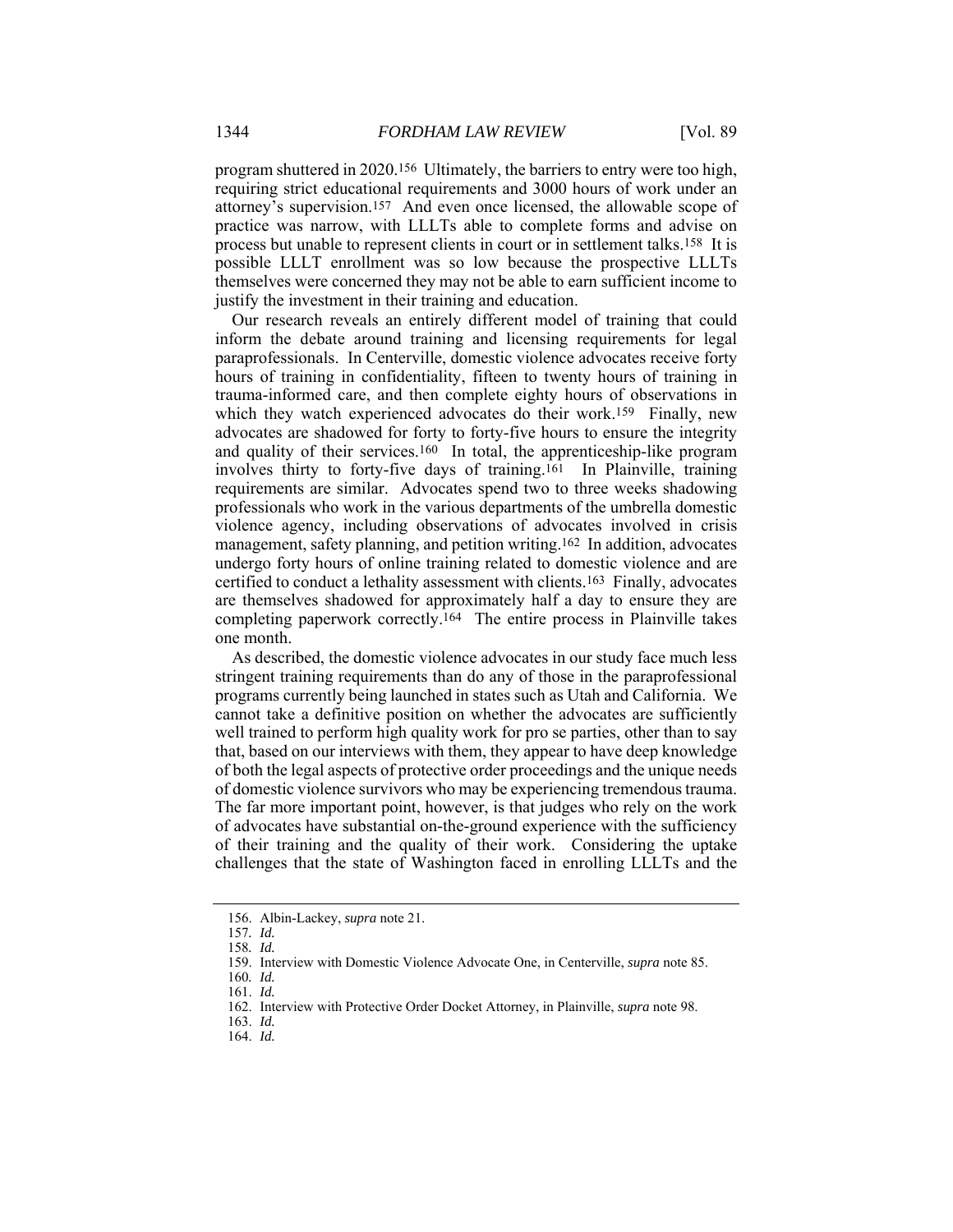significant educational burdens that states continue to place on newly launched programs for licensed legal paraprofessionals, it is imperative that civil trial judges are invited to break their silence and contribute their knowledge to this aspect of regulatory reform.

Training is just one area where civil trial judges could assist in the development of best practices and peer learning among jurisdictions. Scope of practice is another area where states contemplating deregulation struggle to ensure that licensed legal professionals can offer affordable and useful services, while also taking pains not to infringe on lawyers' business. As illustrated in Part III, the advocates in our study provide a robust range of legal services—short of trial representation—that could serve as a model for jurisdictions considering deregulation. As Mary McClymont highlighted in her study, services provided by nonlawyers do not steal clients from lawyers but instead permit lawyers to operate at the "top of their licenses."165 In both Centerville and Plainville, lawyers take over representation in protective order cases that proceed to trial *when* such lawyers are available, which admittedly is not often. This model creates a vertical services structure where advocates work with clients to prepare cases up until the point where formal legal training, command of the rules of evidence and procedure, and trial advocacy skills become necessary—at which point, a lawyer is brought in.

An even more significant component of the advocates' work involves the wraparound services they provide to domestic violence clients, which includes locating safe shelters, operating a twenty-four-hour hotline for emergencies, driving or walking survivors to appointments, and assisting with child and family welfare services.<sup>166</sup> The holistic aspect of the advocates' role is critical to highlight, since lawyers typically do not offer these services, and yet they are invaluable to survivors who face a host of issues, many of them not specifically legal in nature. States considering regulatory reform might benefit from consideration of a hybrid model for nonlawyer advocates, in which social work and legal advice could both be deployed to benefit clients. This model involves "upskilling" or providing legal training to professionals who are already trained in another discipline, such as social work. The LLA program in Arizona is currently piloting such an approach and should serve as an exemplar.167

In short, trial judges, advocates, and the communities they serve could be leaders in the regulatory reform sphere, leveraging their experiences in working with advocates to formulate new categories of legal professionals that balance multiple goals: advancing access to justice, identifying the proper scope of services, protecting consumers, avoiding the fate of the Washington LLLT program, and addressing the fears of lawyers who are concerned that deregulation will infringe on their ability to attract clients. The bottom-up approach we suggest—in which the judges on the ground

 <sup>165.</sup> MCCLYMONT, *supra* note 59, at 5.

 <sup>166.</sup> Interview with Domestic Violence Advocate One, in Centerville, *supra* note 85; Interview with Domestic Violence Advocate One, in Plainville, *supra* note 95.

<sup>167</sup>*. New "Licensed Legal Advocates" Program*, *supra* note 58.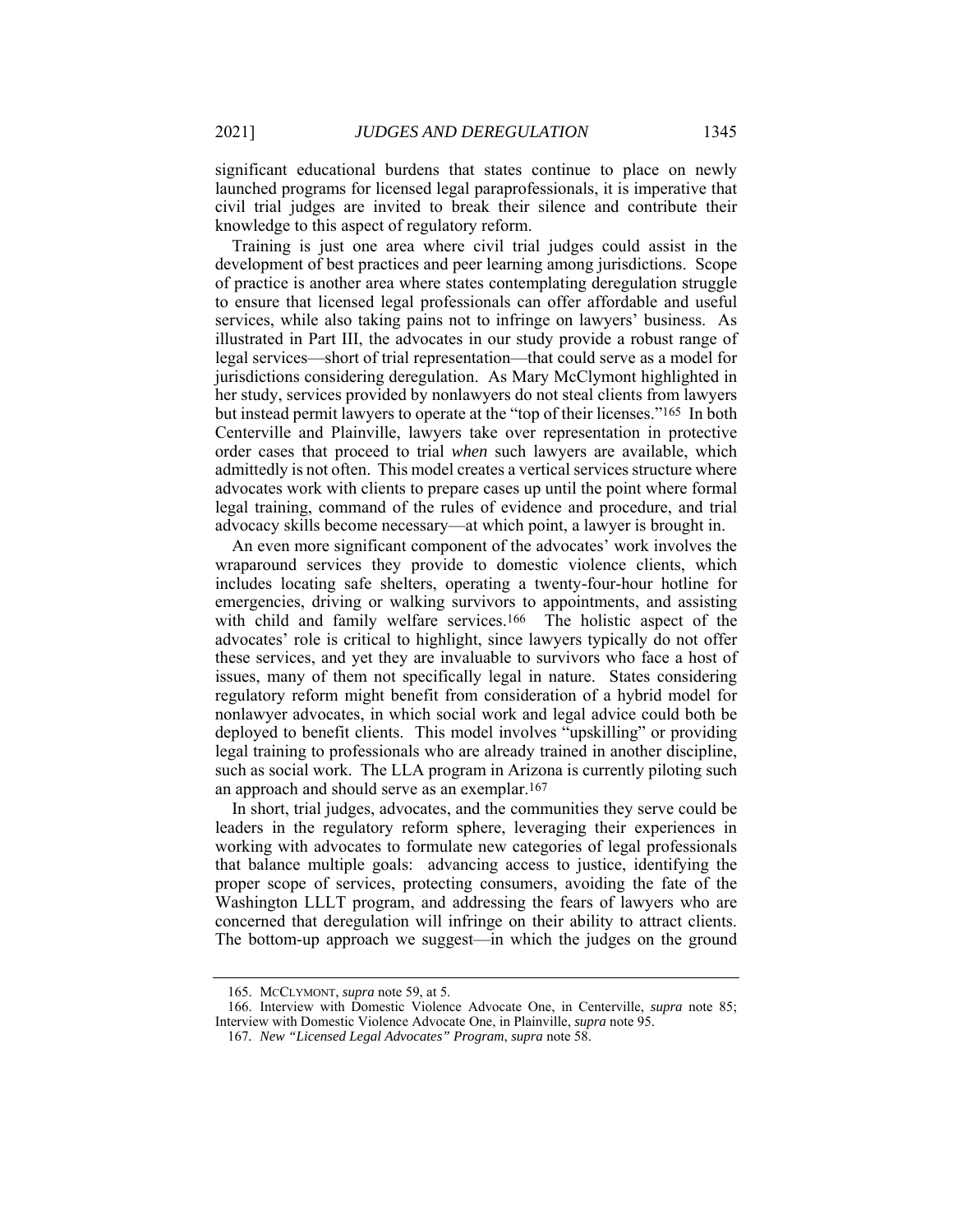"manage up" the process of deregulation—is aligned with Michael Dorf and Charles Sabel's democratic experimentalism, in which a feedback loop is created between experimental practices, regulatory structures, and evaluation.168

#### *C. Due Process Deficiencies*

Finally, judges' quiet partnerships with advocates have an unintended consequence that must be corrected: they compromise due process for defendants. Our research shows that nearly all pro se parties assisted by advocates are female petitioners.169 In a small number of cases, where the advocates determine the defendant is actually the "true" victim (typically when the defendant is female), services will be offered to the defendant.<sup>170</sup> These few cases notwithstanding, the nonlawyer advocacy model we observed creates enormous equity concerns for most defendants, who often have many more rights at stake in protective order proceedings than might be readily apparent.

Protective orders are commonly associated with stay-away provisions, in which the defendant is prohibited from contacting the petitioner. On the surface, it may appear sensible to prioritize petitioners for legal assistance, since they potentially face grave safety risks; the infringement on defendants' rights appears insignificant in comparison. However, three important findings from our research change this calculus. First, in our court observations, not all of the alleged conduct in protective order proceedings involved violence. Second, the relief that petitioners request—and courts commonly grant—is quite expansive and goes far beyond the typical stayaway order. A protective order might require the defendant to vacate his home immediately and retrieve his belongings with a police escort. It may also require the defendant to attend substance abuse counseling or enroll in parenting classes and to pay for such programming out of his own pocket. In addition, the protective order becomes a permanent part of the defendant's record and can be used to deny employment and housing. And most importantly, in Centerville, protective orders can award temporary custody of minor children to the petitioner for up to one year. Defendants may have no rights to see their children or may only be able to see them through supervised visitation at the court.<sup>171</sup> Any violations of the orders are subject to criminal prosecution.

<sup>168</sup>*. See generally* Michael C. Dorf & Charles F. Sabel, *A Constitution of Democratic Experimentalism*, 98 COLUM. L. REV. 267 (1998).

 <sup>169.</sup> One judge reports that about "90% of the people who get the advocates are women." Interview with Judge Two, in Centerville, *supra* note 75. Advocates do not dispute this: "We work mostly with alleged victims." Interview with Domestic Violence Advocate One, in Plainville, *supra* note 95.

 <sup>170.</sup> Interview with Protective Order Docket Attorney, in Plainville, *supra* note 98 (noting that it is justifiable for defendants to be denied services because "they are in the wrong").

<sup>171</sup>*. See generally* LEIGH GOODMARK, DECRIMINALIZING DOMESTIC VIOLENCE: A BALANCED POLICY APPROACH TO INTIMATE PARTNER VIOLENCE (2018); Laurie Kohn,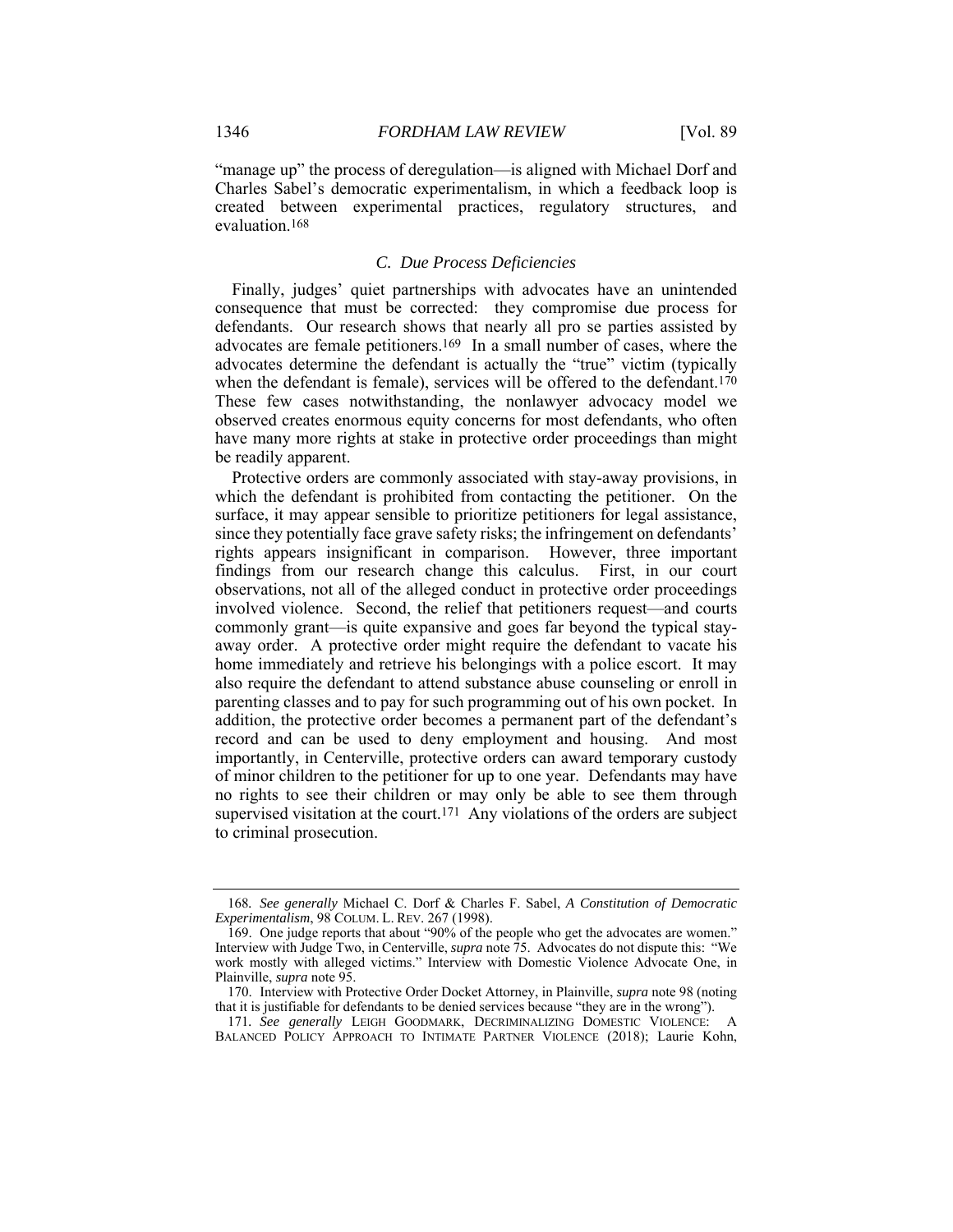While the safety risks to petitioners are real and must be addressed, it is important to bring the advocates' role out of the shadows and to make known that defendants' rights are not well articulated or preserved. If the work of advocates were made publicly visible, it would become abundantly clear that defendants have no meaningful opportunity to contest petitioners' claims and, in many cases, are steamrolled by the process. Advocates in both Centerville and Plainville describe their goal as advancing the rights of petitioners to the maximum extent permitted by law. One advocate explained that, when it would benefit a petitioner, she might suggest requesting relief not expressly authorized by statute, such as GPS monitoring of the defendant.172 An advocate in Plainville indicates that about 10 percent of their work is performed on behalf of defendants, but rather than assisting with a legal defense, they typically "provide resources for batterer's intervention or something like that."173 In other words, even defendant-focused assistance is primarily intended to serve the needs of survivors.

To be clear, there is absolutely nothing untoward about the advocates' conduct: they are operating, as attorneys do, with a duty of loyalty toward their clients. However, precisely because the advocates are so competent in assisting petitioners, defendants require a corollary system of protection. We observed dozens of hearings in which defendants denied assaulting, stalking, or threatening the petitioner but offered insufficient testimony, no witnesses, or no documentary evidence to support their claims. We also observed hearings in which defendants openly stated that they did not understand the nature of the proceedings or the procedures they were required to follow. Finally, we observed hearings in which defendants offered seemingly reliable testimony that could have been corroborated if an advocate or attorney were available to gather the evidence, but with no such services offered, the judge ruled against the defendant.174 Underscoring the ethical trap engulfing judges, we observed very few instances—if any—in which a judge provided needed assistance to defendants. Without nonlawyer advocates to rely on, judges generally refused defendants' requests for help, explaining, "I cannot serve as your advocate." A common response, instead, was to continue the case so that the defendant could hire a lawyer—a fictional scenario that judges well know will not materialize, since the vast majority of defendants

*Engaging Men as Fathers: The Courts, the Law and Father-Absence in Low-Income Families*, 35 CARDOZO L. REV. 511 (2013).

 <sup>172.</sup> Interview with Domestic Violence Advocate One, in Centerville, *supra* note 85.

 <sup>173.</sup> Interview with Domestic Violence Advocate Two, in Plainville, *supra* note 91.

 <sup>174.</sup> *See, e.g.*, Observation Transcript of Court Hearing Eighty-One in Front of Judge One, in Plainville, *supra* note 136. This example related to a contested case, in which the defendant testified that a family law judge had modified the original protective order to allow him to pick up his kids from their mother's house. If true, this would have obliterated the petitioner's claim that he had violated the protective order by driving to her home. However, rather than checking the family court's records, the judge extended the protective order by three months with agreement to vacate it if the defendant committed no further "violations." When the defendant asked the judge how to enforce his visitation rights under these constraints, the judge declined to offer a suggestion, saying: "No I can't speak to that. I am just speaking to this [protective order]." *Id.*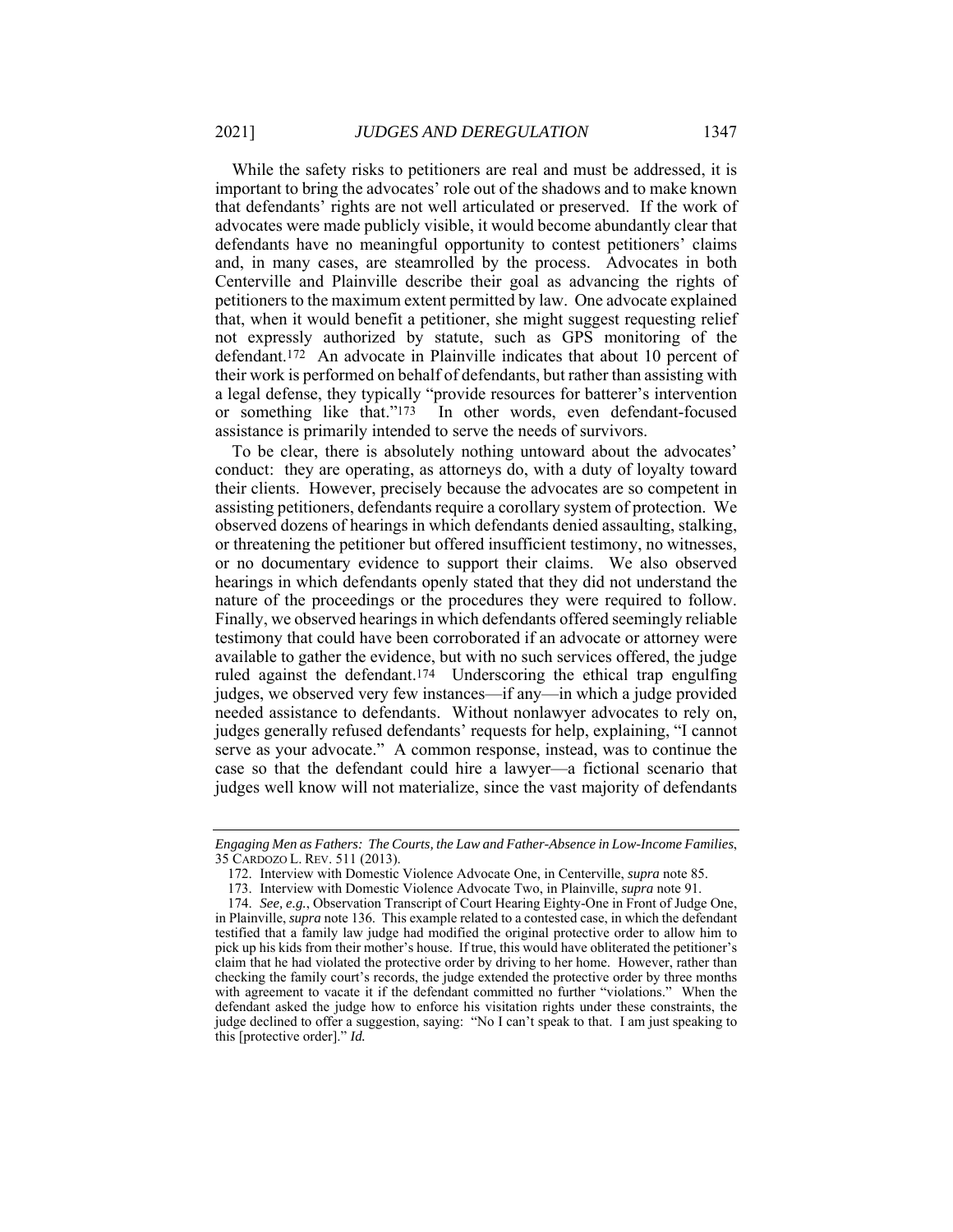cannot afford private counsel and almost all civil legal services providers limit their practices to serving protective order petitioners.

Judges are aware that the playing field is not balanced. Discussing the disadvantage to defendants, a judge in Centerville said: "I early on figured out that domestic violence victims were able to get volunteers. So they'd come up against the perpetrator or whatever, and they could clobber them because they had the resources to put on a better show."175 A judge in Plainville said that, if she could wave a magic wand, she would produce "a bulleted list for defendants of the potential harms of that protective order. Just maybe a bulleted list to try and tell them to prepare for court."176 At one study site—after the period of our field research concluded—a project was in the works to provide limited advice to defendants, although it came nowhere close to the type of comprehensive, compassionate, and thorough assistance provided to petitioners by the advocates.

Civil trial judges should be encouraged by higher authorities within the state court systems to make transparent the work of advocates so that states undergoing regulatory reform think to authorize programs that serve pro se defendants as well. For example, in Arizona's new LLA program, licensed professionals will be able to serve survivors in protective order cases but not alleged perpetrators.177 Civil judges have legitimate reasons to remain silent on the known hazards of this approach; therefore, we suggest action by state supreme courts to bring de facto deregulation out of the shadows to inform the development of a more balanced model, in which all pro se parties receive similar levels of assistance.

#### **CONCLUSION**

After decades of ignoring the crisis in civil access to justice and maintaining the lawyer's monopoly at the expense of access to affordable legal services, the profession is undergoing a reexamination of its reflexive opposition to deregulation. In particular, a number of states have enacted rule changes that authorize the licensing of paraprofessionals to provide legal advice in select areas of practice, particularly where overwhelming legal need exists and is not met by the private bar.178 In addition, states are exploring experimental programs that would relax Rule 5.4 prohibitions and allow alternative business structures, co-owned by lawyers and nonlawyers, to provide legal services, subject to evaluation and oversight by new regulatory bodies.179 At least a dozen states have formed tasks forces within the past two years to study these issues carefully and consider adoption of similar rules.180

 <sup>175.</sup> Interview with Judge One, in Centerville, *supra* note 123.

 <sup>176.</sup> Interview with Judge One, in Plainville, *supra* note 75.

<sup>177</sup>*. New "Licensed Legal Advocates" Program*, *supra* note 58.

<sup>178</sup>*. See supra* Part II.

<sup>179</sup>*. See supra* Part I.A.

<sup>180</sup>*. See supra* Part I.A.